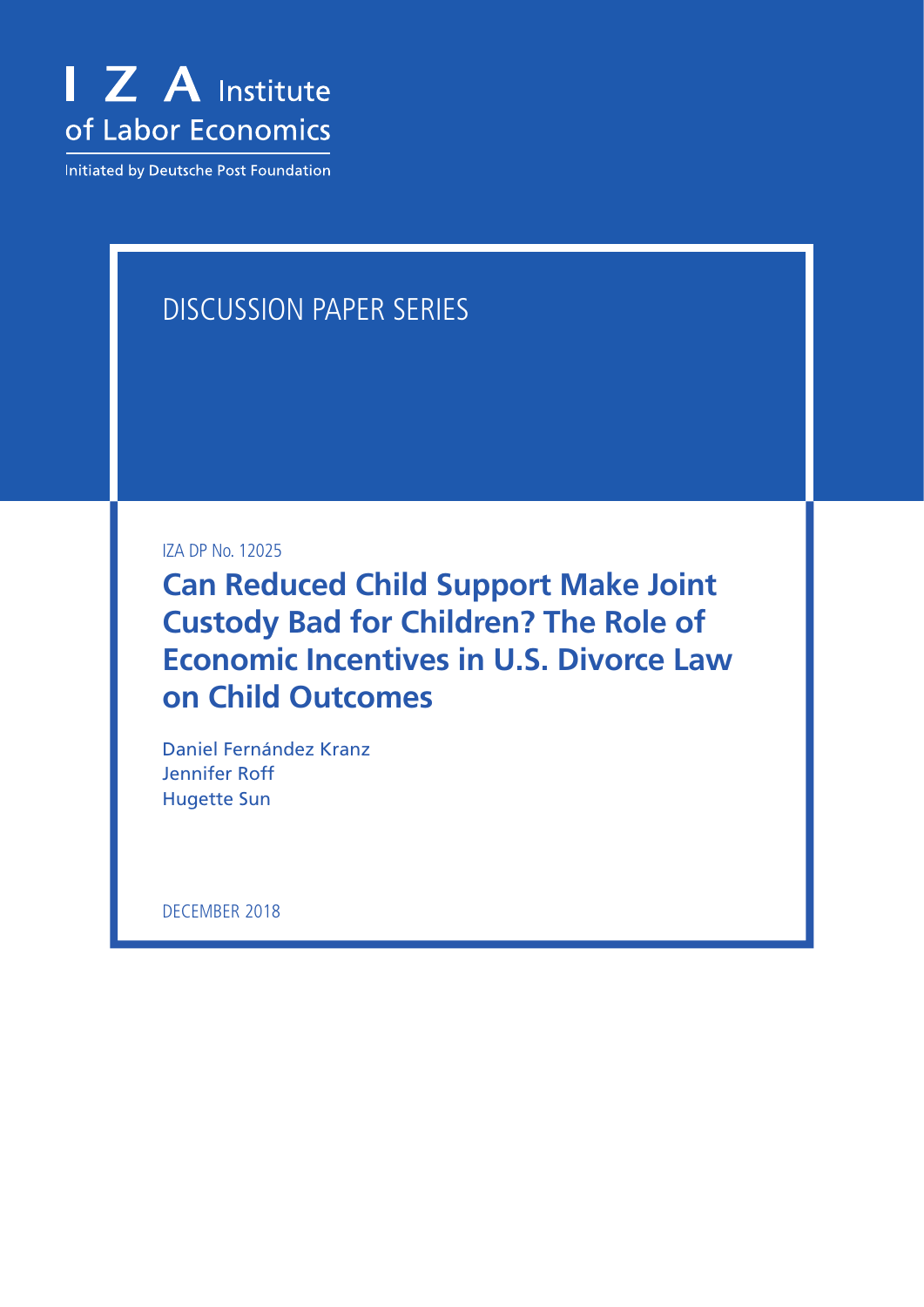

Initiated by Deutsche Post Foundation

# DISCUSSION PAPER SERIES

IZA DP No. 12025

# **Can Reduced Child Support Make Joint Custody Bad for Children? The Role of Economic Incentives in U.S. Divorce Law on Child Outcomes**

# **Daniel Fernández Kranz**

*IE Business School*

#### **Jennifer Roff**

*Queens College, The Graduate Center, CUNY and IZA*

#### **Hugette Sun**

*US Bureau of Labor Statistics*

DECEMBER 2018

Any opinions expressed in this paper are those of the author(s) and not those of IZA. Research published in this series may include views on policy, but IZA takes no institutional policy positions. The IZA research network is committed to the IZA Guiding Principles of Research Integrity.

The IZA Institute of Labor Economics is an independent economic research institute that conducts research in labor economics and offers evidence-based policy advice on labor market issues. Supported by the Deutsche Post Foundation, IZA runs the world's largest network of economists, whose research aims to provide answers to the global labor market challenges of our time. Our key objective is to build bridges between academic research, policymakers and society.

IZA Discussion Papers often represent preliminary work and are circulated to encourage discussion. Citation of such a paper should account for its provisional character. A revised version may be available directly from the author.

|                                                    | <b>IZA</b> – Institute of Labor Economics            |             |
|----------------------------------------------------|------------------------------------------------------|-------------|
| Schaumburg-Lippe-Straße 5-9<br>53113 Bonn, Germany | Phone: +49-228-3894-0<br>Email: publications@iza.org | www.iza.org |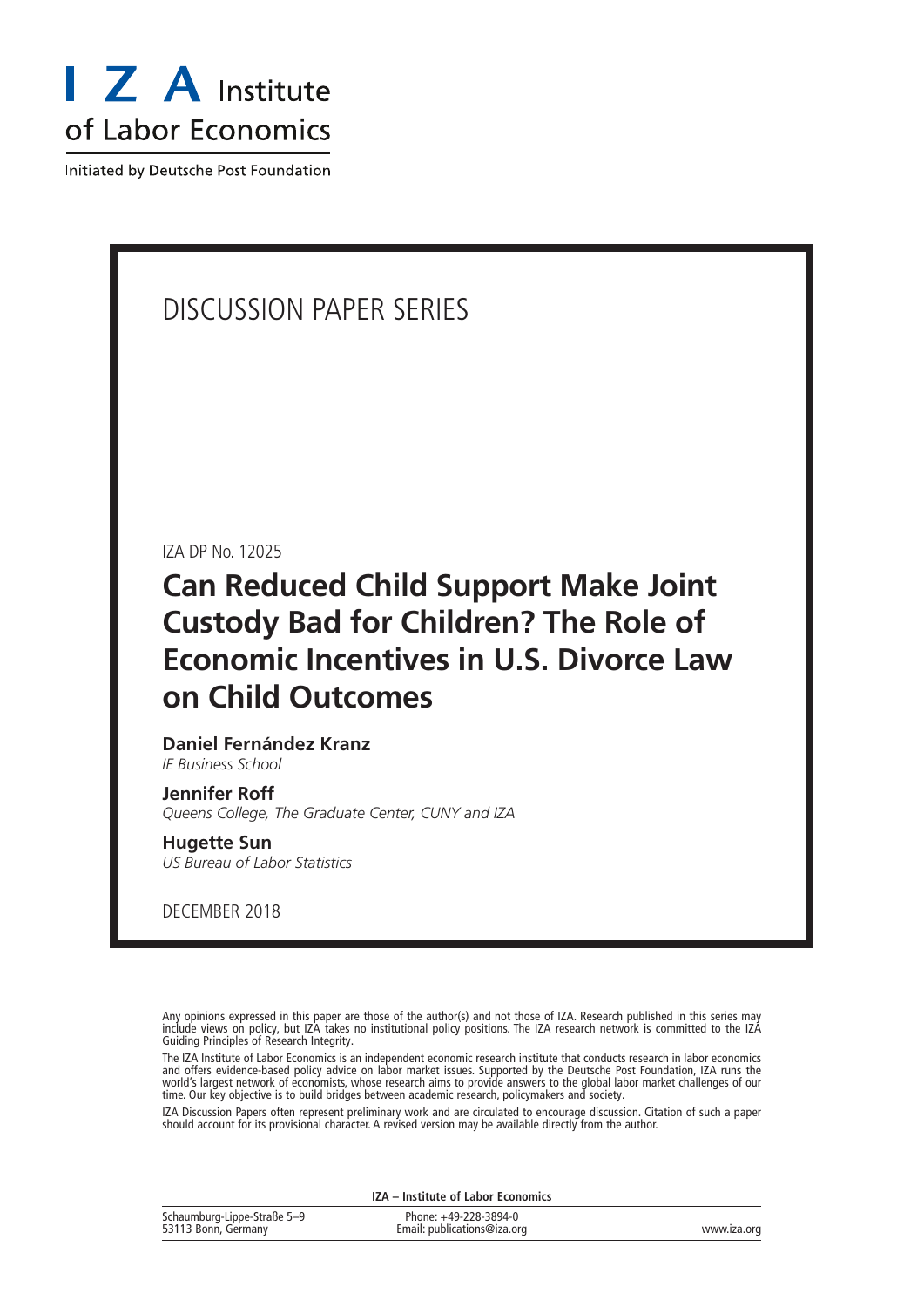# ABSTRACT

# **Can Reduced Child Support Make Joint Custody Bad for Children? The Role of Economic Incentives in U.S. Divorce Law on Child Outcomes\***

This paper examines the effect of economic incentives generated by U.S. divorce and custody law on a range of child health and human capital measures. State laws vary widely in the treatment of child support under joint custody. While some states require no child support in joint custody cases, other states require fathers with joint custody to pay the same child support as those without custody. Merging family and child data from the SIPP with state-level data on economic incentives for joint custody, we find that fathers' joint custody decisions are significantly affected by the incentives generated by reduced child support. These incentives have negative effects on children's human capital development and health, with economic incentives for joint custody leading to significantly lower educational attainment as well as worse attitudes toward school and child health. Parental characteristics and time use data suggest that economic incentives for joint custody may limit children's time spent with relatively high quality mothers, as fathers pursue joint custody in response to the policy.

| <b>JEL Classification:</b> | J12, J13, J22, I12, I29, K36                           |
|----------------------------|--------------------------------------------------------|
| Keywords:                  | joint custody, child support, divorce, child outcomes, |
|                            | human capital, health behavior                         |

**Corresponding author:**

Daniel Fernández Kranz IE Business School María de Molina 12, 4-B Madrid 28006 Spain E-mail: daniel.fernandez@ie.edu

<sup>\*</sup> All views are those of the authors and do not necessarily reflect the views of the US Bureau of Labor Statistics. This paper has benefitted from comments and discussions with participants of the 2017 BLS-Census Workshop and the 31<sup>st</sup> Annual ESPE Conference in Glasgow. The usual disclaimer applies.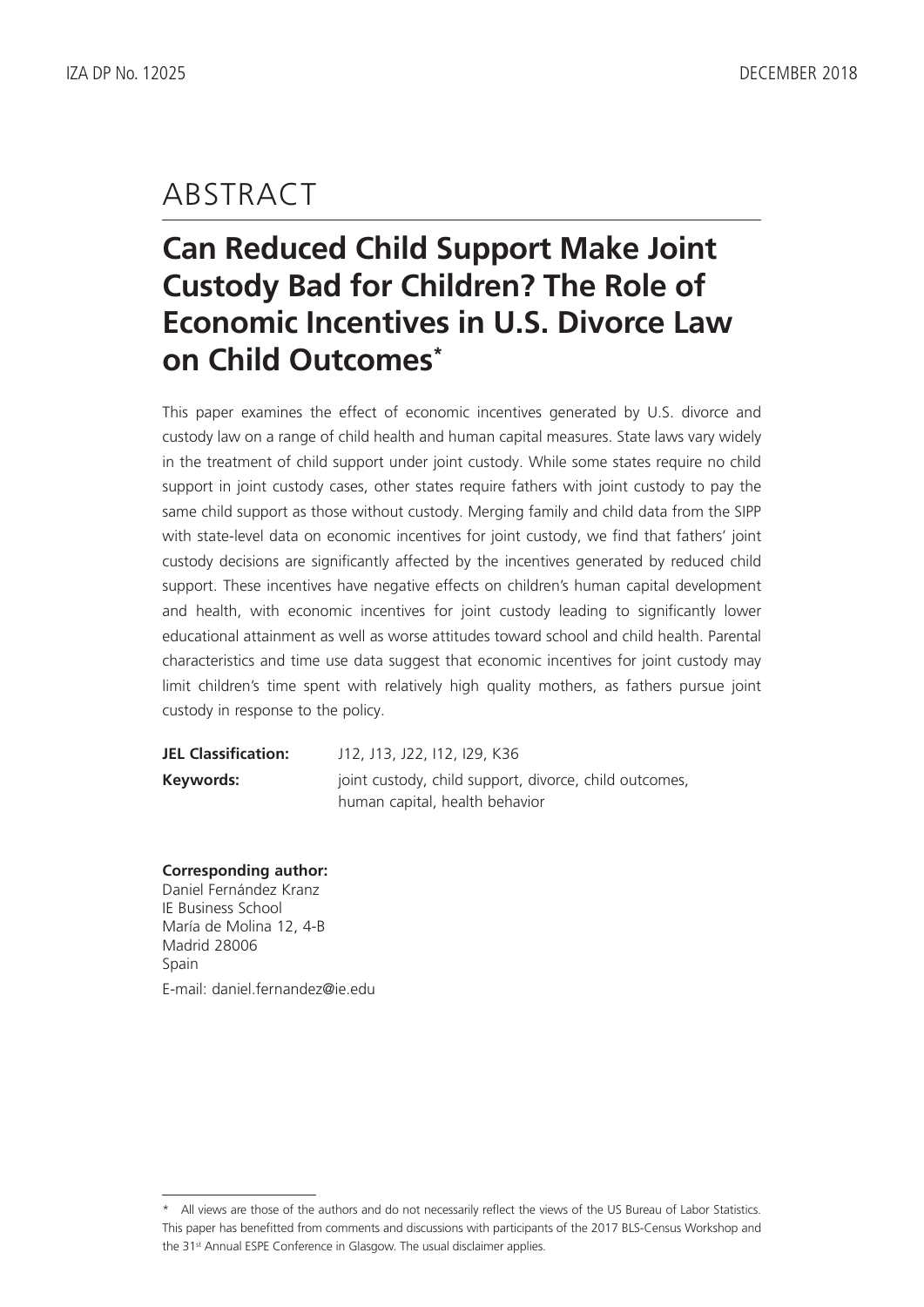#### **1 Introduction**

Research has shown that divorce laws ranging from unilateral divorce provisions to child support legislation affect investment in children. Child custody reform represented a marked change in policy, as many states made explicit provisions in their laws to favor joint custody, with most states providing legal provisions for joint custody by the mid-[1](#page-3-0)980s.<sup>1</sup> Proponents of joint custody cite the best interests of the children as justification, arguing that children benefit from ongoing support and resources from both parents.<sup>[2](#page-3-1)</sup> However, since joint custody usually implies a reduction in the child support transfer from the father (Del Boca and Ribero, 2003), there could be unintended effects due to negative selection of fathers into joint custody agreements if fathers assume custody to avoid paying child support.<sup>[3](#page-3-2)</sup> In this paper we examine empirically how the interacting incentives of the U.S. custody and child support system may affect children's outcomes.

Since the Family Support Act of 1988, all U.S. states have used a 'guideline,' or algorithm, to determine a fixed child support amount based on parental income and the number of children. States differ substantially in both their guideline support amounts and also in their treatment of joint custody. In some states, there is no offset to the child support obligation when custody is shared, while in other states fathers may avoid paying most or all child support by

<span id="page-3-0"></span> $1$  Rasul (2006) develops a theoretical model of marriage and custody and shows that joint custody is optimal among couples with homogenous valuations of child quality. With heterogeneity in spousal valuation of child quality, it

<span id="page-3-1"></span> $^{2}$  Bauserman (2002) found that frequent contact between children and both parents can buffer some of the detrimental effects caused by the divorce itself. Del Boca and Ribero (1998) find correlational evidence that nonresidential parents with joint custody transfer more resources to children in addition to those ordered by courts. However, some evidence supporting the positive role of contact with fathers following divorce is mixed. Kalil et al. (2011) find no evidence that proximity to divorced fathers benefit children's educational achievement or human capital attainment. They actually find that closer proximity to the father tends to have a modest negative association for these outcomes, and even more so for children of highly educated fathers.

<span id="page-3-2"></span> $3$  Halla (2015) provides an overview of the literature, though generally the causal relationship between custody arrangements and child outcomes is unclear and the empirical evidence has been mixed.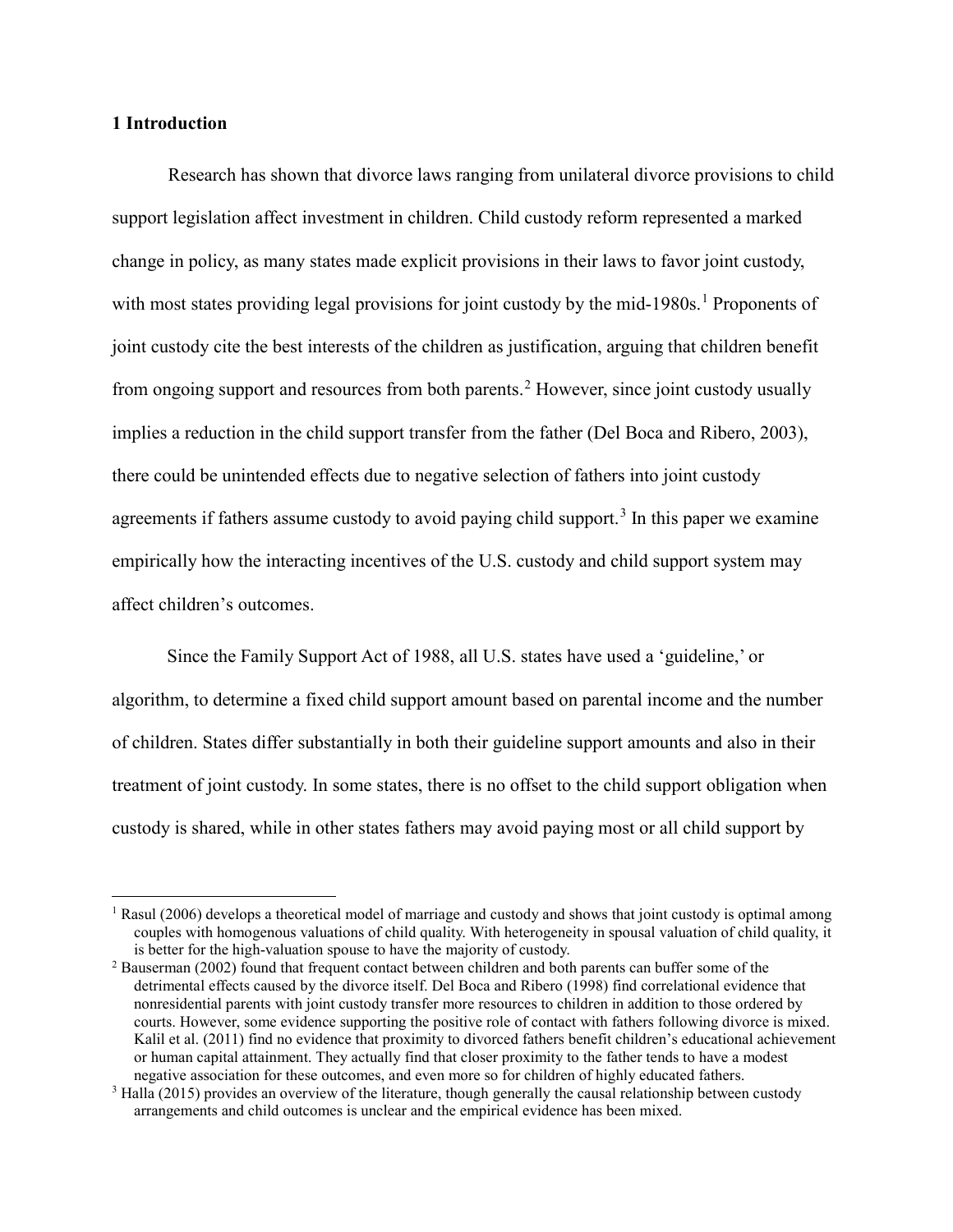assuming joint custody of the children. The implications of this system for child outcomes are theoretically ambiguous. On the one hand, decreases in child support create a strong economic incentive for the father to seek custody to mitigate or avoid paying child support (we refer to decreases in child support payments as a result of joint custody as "child support savings" or CSS). Moreover, since child support is usually a transfer from the father to the mother and children, this incentive will be strongest among fathers who place a relatively low weight on their children's consumption relative to their own, leading to possible negative selection among the fathers who seek joint custody.

On the other hand, CSS may also positively affect child outcomes. CSS could have positive effects on children if they lead more families to choose joint custody and joint custody benefits children. They can also afford some fathers the ability to choose joint custody when the option was previously cost prohibitive. Differing amounts of CSS also affect the distribution of resources between each parent and the composition of families that choose joint custody, with potential impacts on the wellbeing of children. In the end, the effect of economic incentives for joint custody can only be answered empirically. To what extent do varying economic incentives affect fathers' decisions to seek joint custody? And do these economic incentives positively or negatively affect children's wellbeing?

To answer these questions, we exploit cross-state variation in child support and joint custody laws to compute paternal child support under both joint custody and if the mother maintains sole custody. Merging this state-level data with individual-level data on custody and children's health and cognitive development from the Survey of Income and Program Participation (SIPP), we find that increased economic incentives for fathers to undertake joint custody lead to a significantly higher incidence of joint custody upon divorce. Moreover, these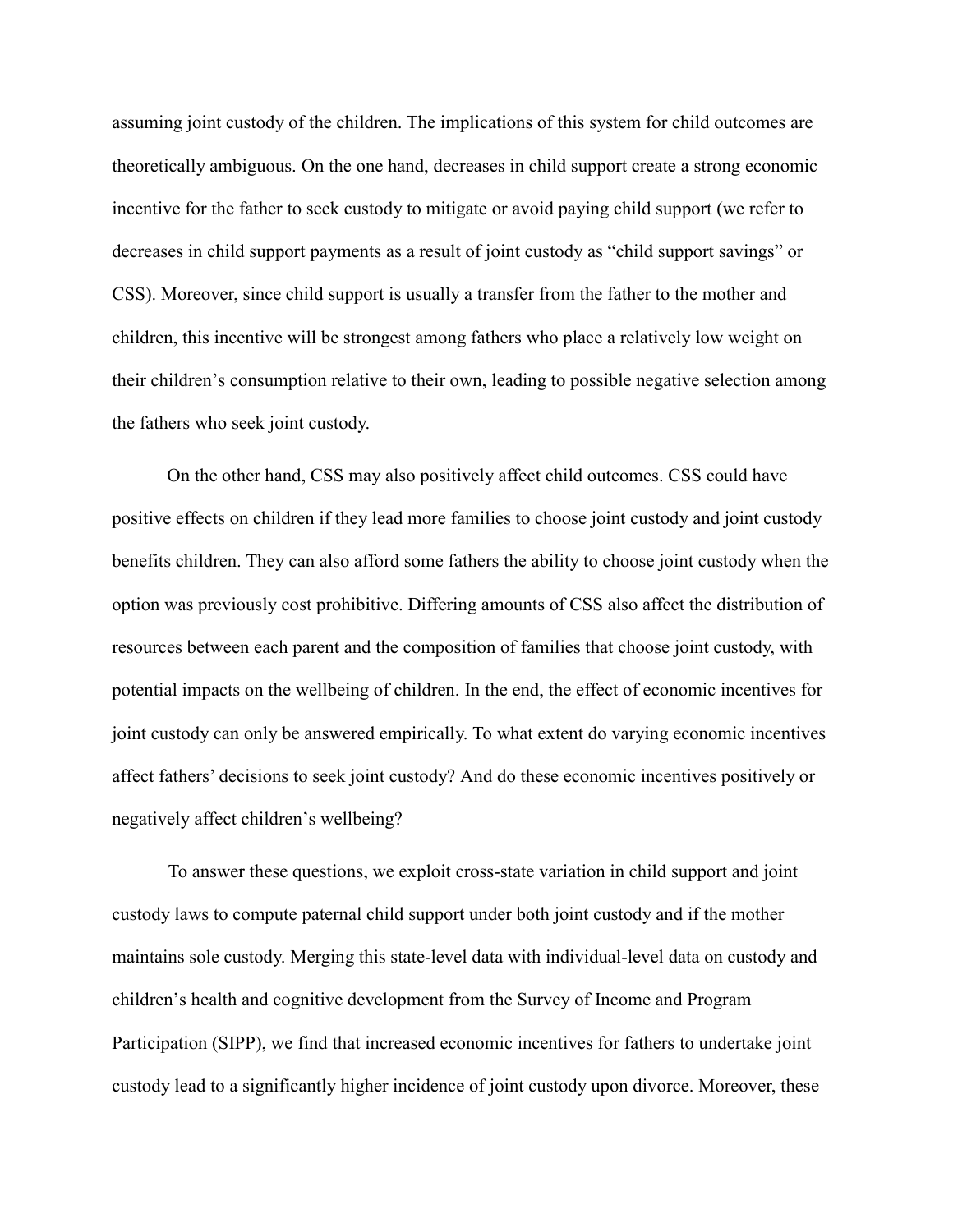economic incentives appear to have important unintended consequences for children; higher levels of CSS with joint custody lead to lower measures of health and of human capital development, especially among children aged 12 or under. Our results indicate that higher paternal economic incentives for joint custody generate worse attitudes toward school among children younger than 12 as well as significantly less educational attainment and degree completion among older children. We find a significant decline in educational attainment of 1.67 months with an increase in CSS from 0% to 40%, which is roughly twice the magnitude Gruber (2004) found in response to youth exposure to unilateral divorce. Parental characteristics and time use data suggest that economic incentives for joint custody may limit children's time spent with relatively high-quality mothers, as fathers pursue joint custody in response to the policy incentive.

Our paper contributes to the literature by, to the best of our knowledge, being the first that analyzes the effect of economic incentives for joint custody on children's outcomes. We interpret our findings as causal evidence, given the exogenous variation of CSS across states and income groups. Our finding of significant effects of joint custody laws on the welfare of children supports the strand of literature of Bargaining in Marriage models (Weiss and Willis, 1985), i.e., models based on incomplete contracting.

The rest of the paper is organized as follows. Section 2 describes the relevant empirical literature and the theoretical implications of economic incentives for joint custody, and Section 3 discusses our empirical strategy. Section 4 describes the datasets used to generate the empirical results and provides some descriptive statistics. In Section 5, we present our results. Section 6 concludes.

### **2 Literature Review and Theoretical Implications**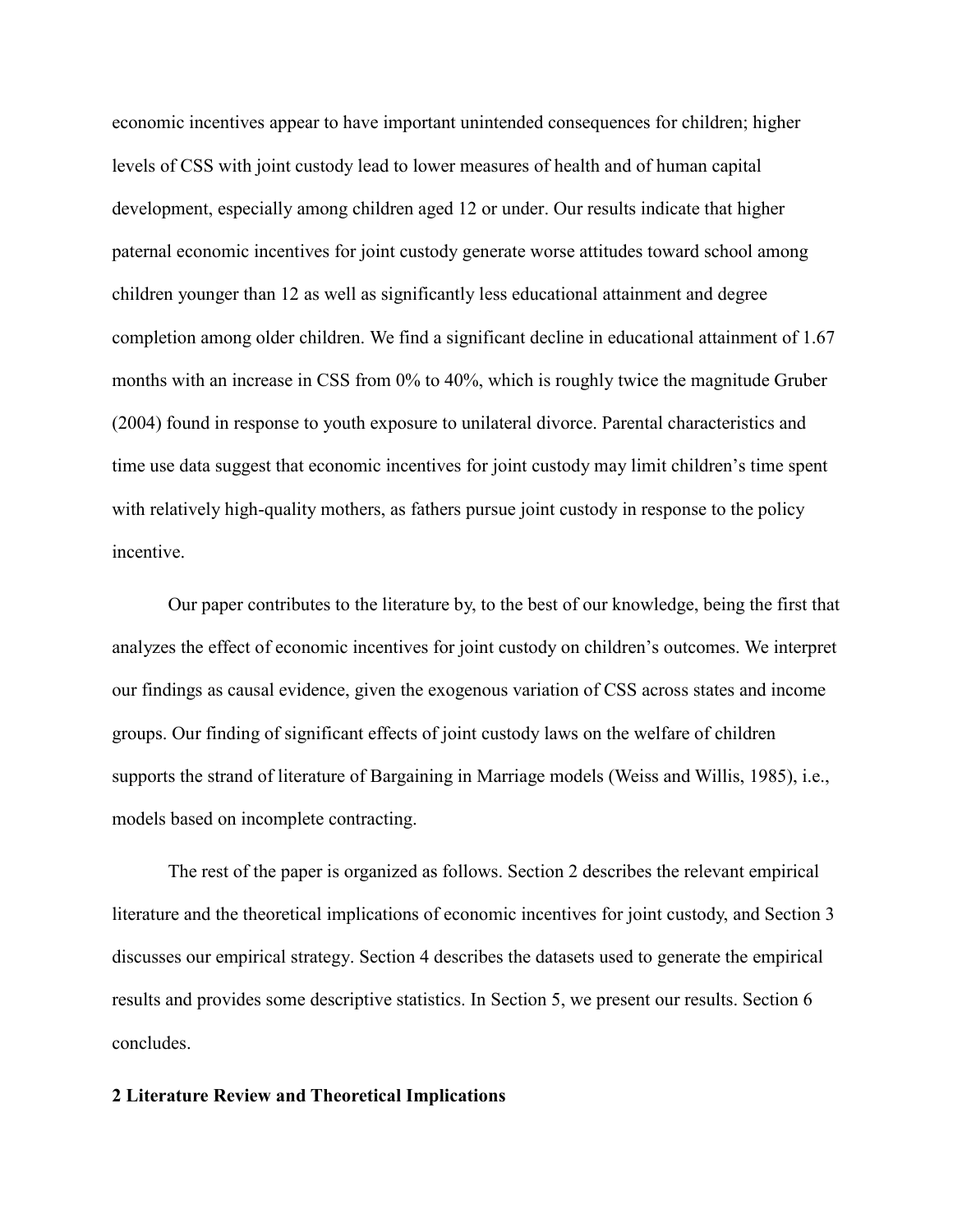Several papers have explored the unintended consequences of divorce law on family outcomes, including child outcomes. A wealth of research indicates that more liberal divorce laws lead to decreased investment in children and adverse long-term outcomes (Johnson and Mazingo, 2000; Gruber, 2004; Caceres-Delpiano and Giolito, 2009; Gonzalez and Viitanen, 2009). Recent work has focused on the particular implications of joint custody on family and child outcomes and finds that joint custody laws have generated important side effects, including less domestic violence and lower male suicide rates in joint custody states (see Halla, 2013).

Our research indicates that the interaction of child support and custody law may have important unintended effects as well. Since CSS are one component of the more general laws that govern joint custody, CSS can affect children through the same channels as laws that favor joint custody. These mechanisms may include direct effects on parental time investments, changes in bargaining power between spouses, which affect monetary and time investments, and broader policy effects on the marriage market, fertility and divorce.<sup>[4](#page-6-0)</sup> Additionally, CSS have implications for the allocation of monetary resources (child support payments), i.e., who (the father or the mother) exerts control over these resources. Therefore, CSS can also affect the wellbeing of children in ways identified by the child support literature.

In what follows, we describe, in an informal and intuitive way, the main channels (some of which may overlap) through which CSS can affect children's outcomes. The following section then describes the empirical specifications employed to estimate the relevant effects.

#### **2.1 Joint Custody Direct Effects**

To the extent that CSS increase the incidence of joint custody, there is a direct effect of CSS, through joint custody, on the outcomes and wellbeing of children of divorced parents (the

<span id="page-6-0"></span> <sup>4</sup> Pollak (2018) points out that anticipated bargaining in marriage may affect the marriage market, which may in turn lead to inefficient marital allocations due to the impossibility of binding commitments within marriage.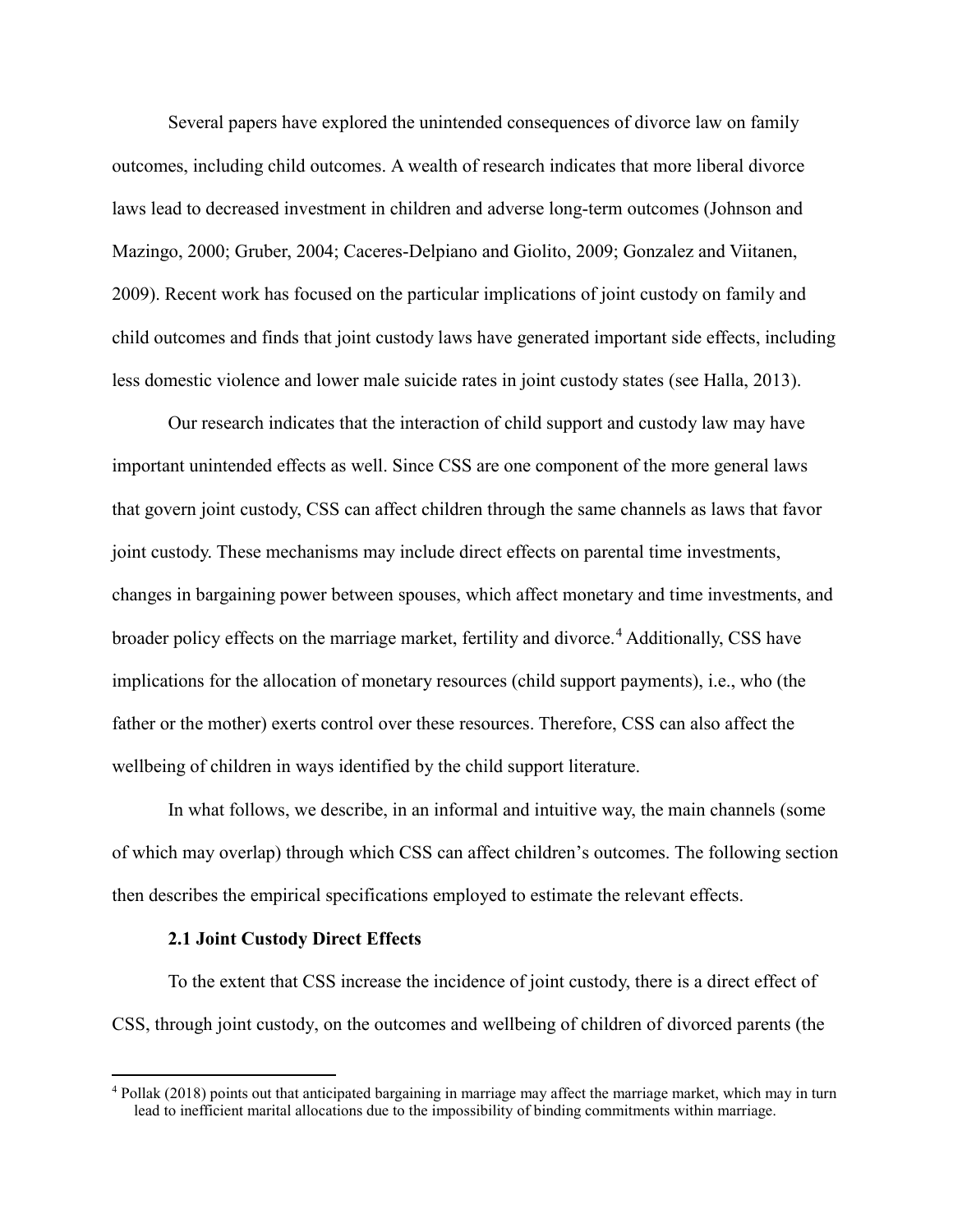*JC effect*). There are several channels through which joint custody laws can affect the outcomes of children of intact and non-intact families. Sharing residence equally could affect the children's level of emotional stress in a variety of ways, depending on whether the cons associated with a lack of stability are outweighed by the benefits of more frequent contact with both parents (see Turunen (2017) for a recent review of the different links between shared physical custody and the level of emotional stress of children).

A large number of studies have analyzed the correlation between joint custody and a variety of children's emotional and educational outcomes. Although the results vary across studies, the majority find that children in joint custody arrangements have better emotional and educational outcomes than other children of divorced parents (see, Nielsen (2018) for a summary of the results of 60 studies and Turunen (2017) for a recent review of the literature). The majority of this literature is based on very small samples and cross-sectional comparisons of children in different custody regimes, with imperfect or no controls for the characteristics of parents before divorce. Although some studies control for parents' income or the level of conflict between them, there is an obvious endogeneity problem when heterogeneous parents make different custody decisions. For example, a steady everyday-like contact has been found to strengthen the parent– child bond and to facilitate the kind of parenting style that is positive for child development (Amato and Gilbreth, 1999); this parenting style is more frequent among fathers that request and obtain joint custody (Bastaits, Ponnet, and Mortelmans, 2012). Whether this parenting style is the result of joint custody or a trait that preceded divorce is unknown and not controlled for in the vast majority of these studies.

Fewer studies have dealt with the endogeneity problem generated by selection into joint custody by investigating the effects of joint custody laws on child outcomes. In contrast to the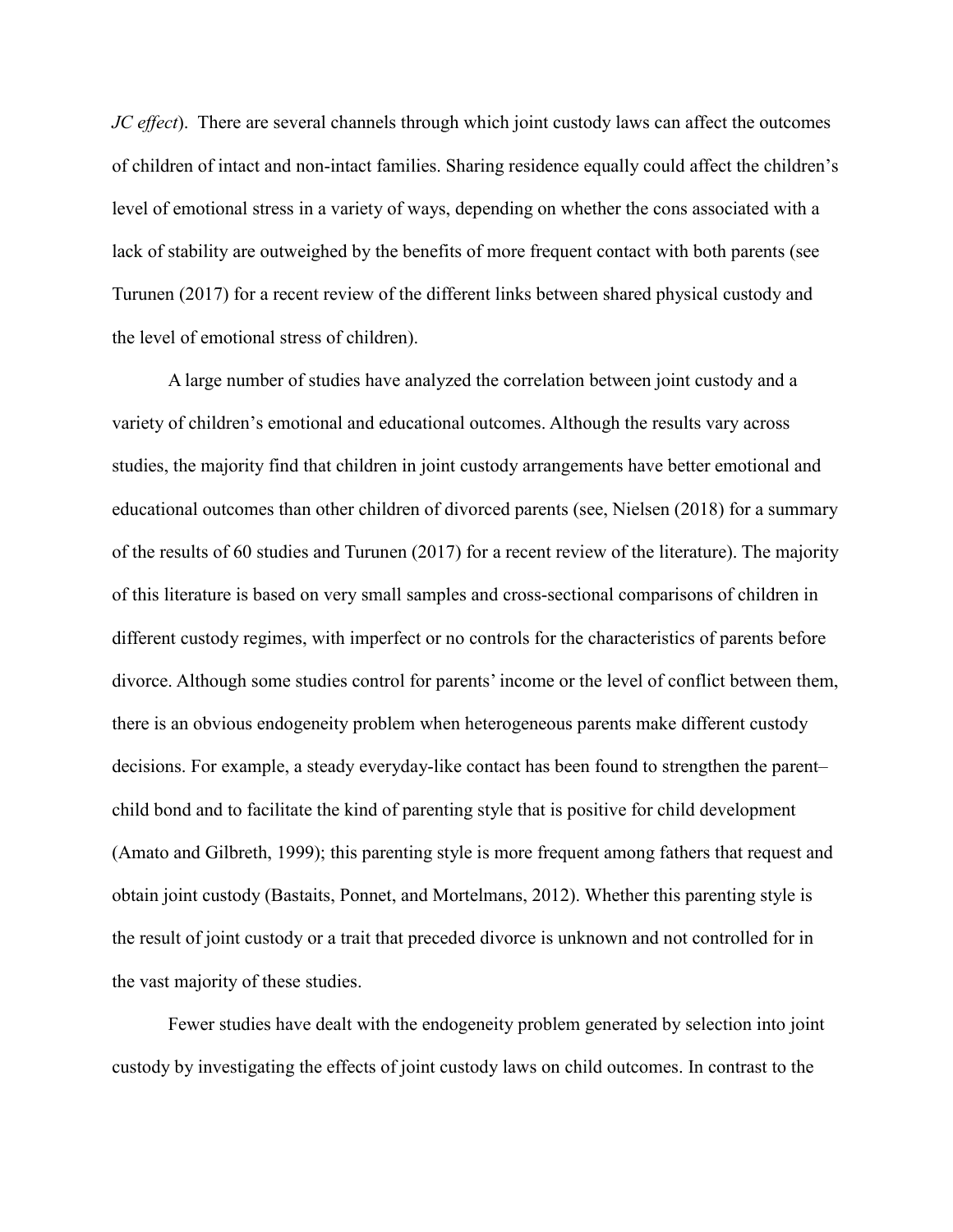literature cited above, these studies tend to find negative effects of joint custody on children. Nunley and Seals (2011) and Maiti (2015) find that joint custody laws are associated with worse educational and labor market outcomes for children that grew up in US states that had passed joint custody laws, with stronger effects for boys. These two studies do not distinguish between children of intact and non-intact families. Leo (2006) analyzes the educational outcomes of children of intact and non-intact families separately and finds negative effects for the former but positive effects for the latter.

#### **2.2 Bargaining Effects**

Joint custody laws and/or CSS upon joint custody may also increase the bargaining power of fathers by increasing fathers' post-divorce utility and the value of an "exit threat" strategy (the *bargaining effect*). To the extent that joint custody laws increase the bargaining power of men, one should expect a more predominant role of male preferences in relation to the allocation of resources, including time investments devoted to children both in intact and nonintact families. Joint custody laws may also increase married fathers' incentives to invest in their children. Whether these factors lead to better or worse outcomes for children is again theoretically ambiguous (Halla, 2013).

There are surprisingly very few studies analyzing the impact of joint custody laws on the bargaining power of spouses and how this might affect children's outcomes. The two papers cited above tend to find negative effects of joint custody laws on children, measured by their educational attainment, but only Nunley and Seals (2011) explore the relationship between spouses' bargaining power and investment in children. The authors find that the probability of children's private school attendance declines by 12% in states that adopt joint-custody laws.<sup>[5](#page-8-0)</sup>

<span id="page-8-0"></span><sup>&</sup>lt;sup>5</sup> When we analyze the effect of CSS on private school attendance we don't find conclusive evidence. If anything, our results suggest a positive effect of CSS on expenditures on children.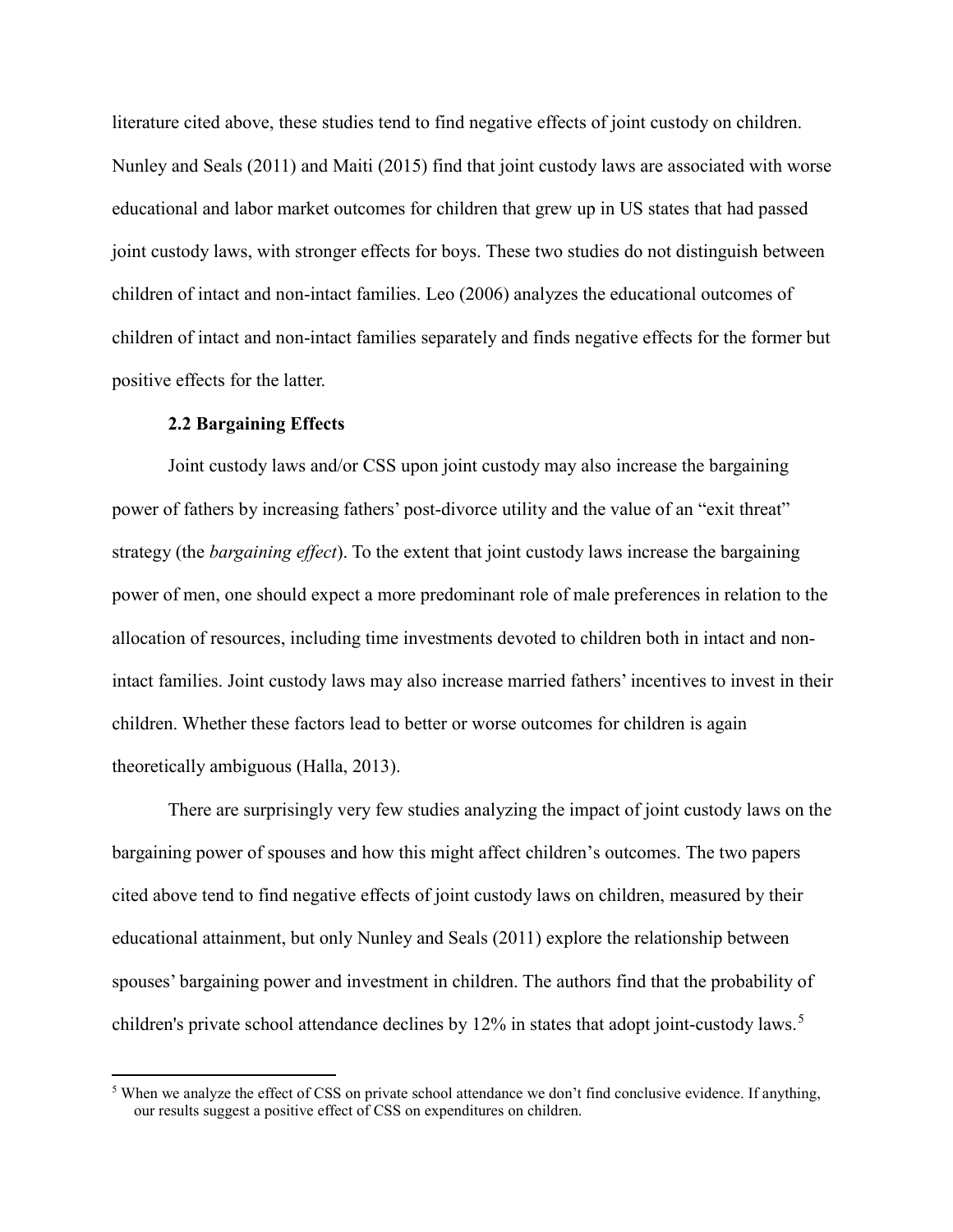Another group of papers has studied the effects of spouses' bargaining power on the welfare of children in situations unrelated to child custody laws. Most of that literature finds that increased maternal bargaining power leads to increased child expenditure and positive effects on children's outcomes (see, for example, Thomas, 1990; Lundberg et al. 1997; Angelluci and Attanasio, 2013). Finally, the effects of joint custody laws on spouses' bargaining power has consequences for the division of labor within the household, more precisely, on the labor supply of married mothers. These female labor effects can in turn have consequences for the outcomes of children in both intact and non-intact families (Halla, 2013 and Roff, 2017).

#### **2.3 Parental Expenditure Effect**

Just as changes in CSS may affect bargaining power, regulations that determine the amount of CSS cause a redistribution of resources (mainly child support) from mothers to fathers. This redistribution of resources, and the resulting change in how much control each parent exerts over them, might change the incentives of fathers and mothers when they decide how much to spend on their children (the *expenditure effect*). Although the *expenditure effect* applies more clearly to children of divorced parents, particularly to children under joint custody, (as opposed to the *bargaining effect*, with more direct implications for children of intact families), this effect can easily extend to parents of children in intact families, who foresee the consequences of a divorce.

Moreover, CSS may affect child outcomes through direct effects on child support amounts. Several studies have found that child support receipts produce gains in children that are several times higher than those of other types of income, such as mother's earnings or family income (see, for example, Knox, 1996, and Argys et al., 1998). Since non-custodians who pay child support and those who do not may differ in unobserved characteristics, the reasons for this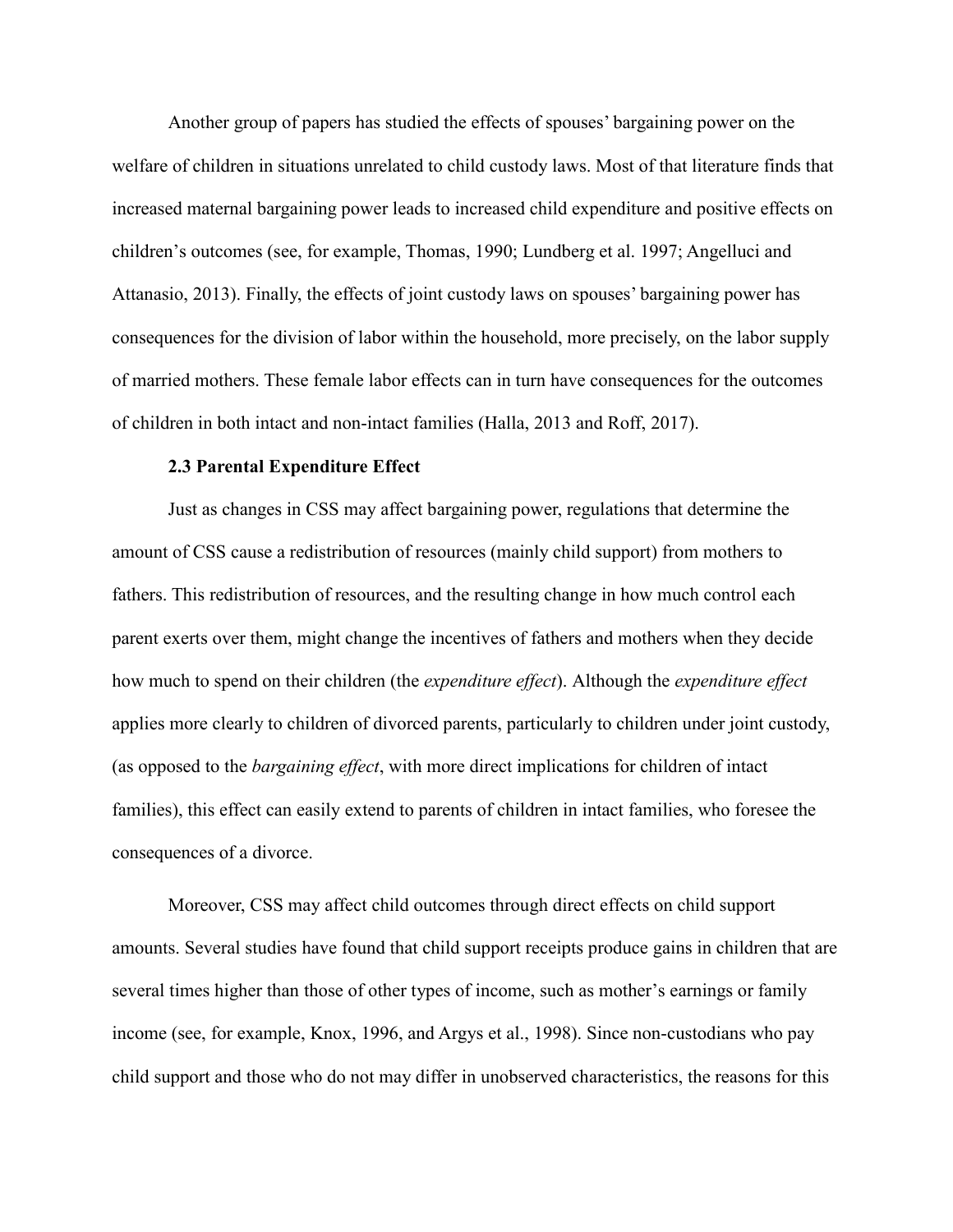relationship are not clear. In trying to understand the channels behind the positive correlation between child support and children's outcomes, Aughinbaugh (2001) finds that non-custodians are willing to pay more child support when child achievement is better, as this is interpreted as evidence that custodial parents are acting in the child's interest. This result is consistent with Aizer and McLanahan (2006) that find that policies that compel men to pay child support improve the outcomes of children of intact families through two pathways: an increase in financial resources and a birth selection process, by which men under stricter child support regulations have fewer out-of-wedlock births and more births with more educated women and with a higher propensity to invest in children.

Finally, given the well-known efficiency problem of child support (Weiss and Willis, 1985), CSS that lead to joint custody may induce fathers to make higher child expenditures since joint custody affords the opportunity to make direct payments. Del Boca and Ribero (2003) find some evidence in simulations that joint custody laws tend to mitigate the inefficiencies associated with child support orders due to the father's inability to monitor expenditure on the child, leading to increased direct expenditures on children by fathers and more active paternal involvement. Rossin-Slater and Wüst (2016) look at how a larger child support obligation might incentivize father-child co-residence, and they find that an increase in average obligation was actually associated with a decrease in father-child co-residence, perhaps due to crowding-out as fathers substitute money for time spent with his child.

### **2.4 Crowding Out Effect**

 Joint custody driven by CSS can shift the distribution of time that the child spends with each of her parents. Not only do parents impart knowledge and skills to their children, but they also pass on attitudes and expectations that help them navigate the world. Fiorini and Keane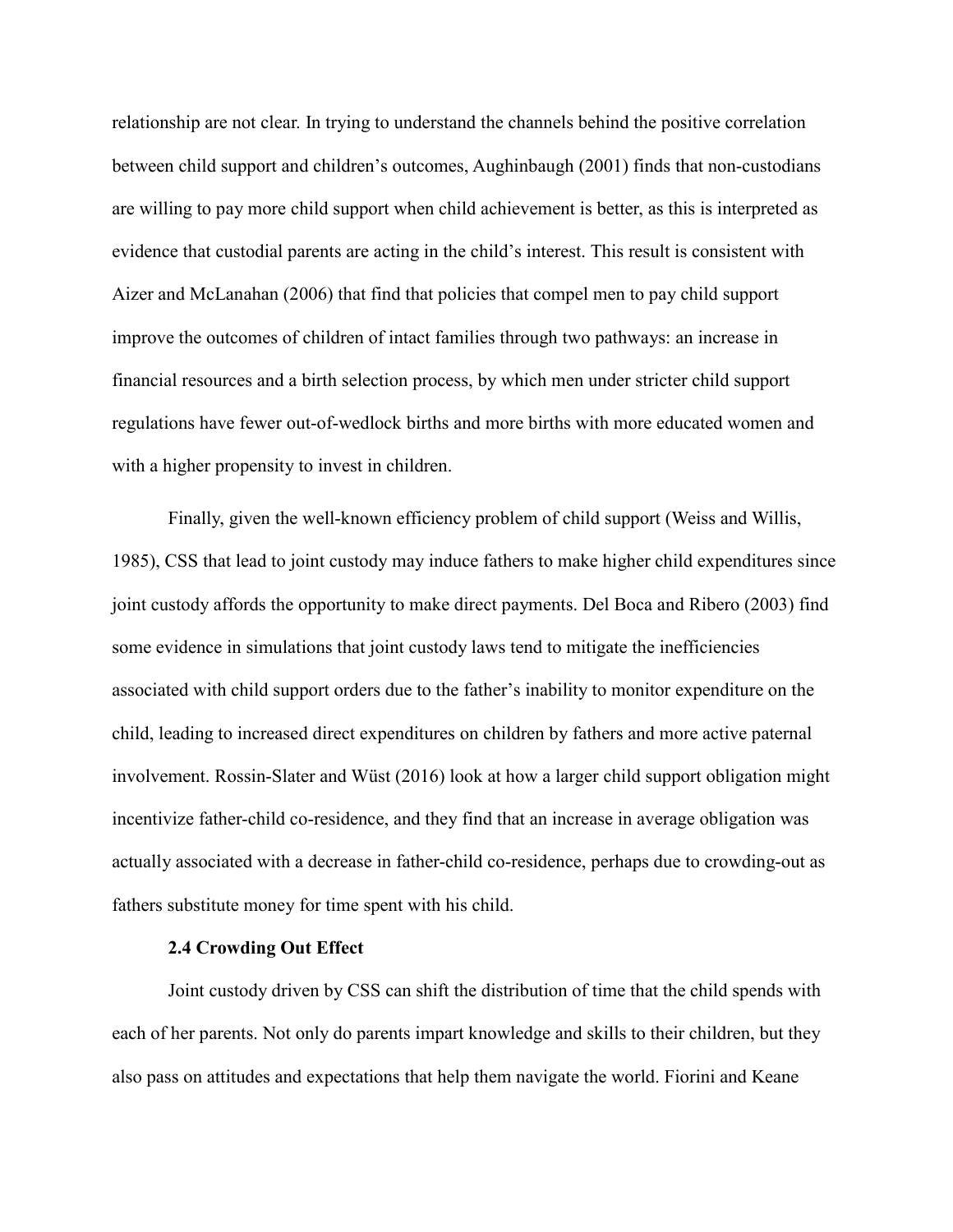(2014) find that children spending time in educational activities with parents positively affect their cognitive development. CSS can have negative (positive) effects on children if the presence of CSS causes children to spend more time with 'bad' ('good') fathers at the expense of time with 'good' ('bad') mothers. Even if CSS cause children to spend more time with 'good' fathers, this may come at the expense of time with 'good' mothers, with unclear effects for the wellbeing of children.

Earlier studies have emphasized the importance of the time children spend with their mothers and show that reduced time with the mother due to maternal employment has negative effects on children's cognitive outcomes (Ruhm, 2008; Baum, 2003). More recently, Hsin and Felfe (2014) find that not all time spent with children is equally valuable, as not all types of parental time benefit child development. They find that working mothers with a high school degree are the ones facing the greatest difficulty balancing work and time caring for their children and that residential fathers compensate only partially by spending more time with their children.

#### **2.5 The Compositional Effect**

Theoretically, CSS may affect the type of fathers (mothers) who pursue joint custody and change the composition of children under joint custody without affecting outcomes for individual families. For example, according to most child support guidelines, CSS due to joint custody tend to be larger when the father and the mother have similar, and relatively low, earnings. Hence, one would expect that, as a consequence of CSS, joint custody will increase more among these types of couples. Since child outcomes are affected by the characteristics of their parents, even before divorce, CSS may affect the correlation between joint custody and children's wellbeing due to the *compositional effect*, without any causal effect on the outcomes of children. This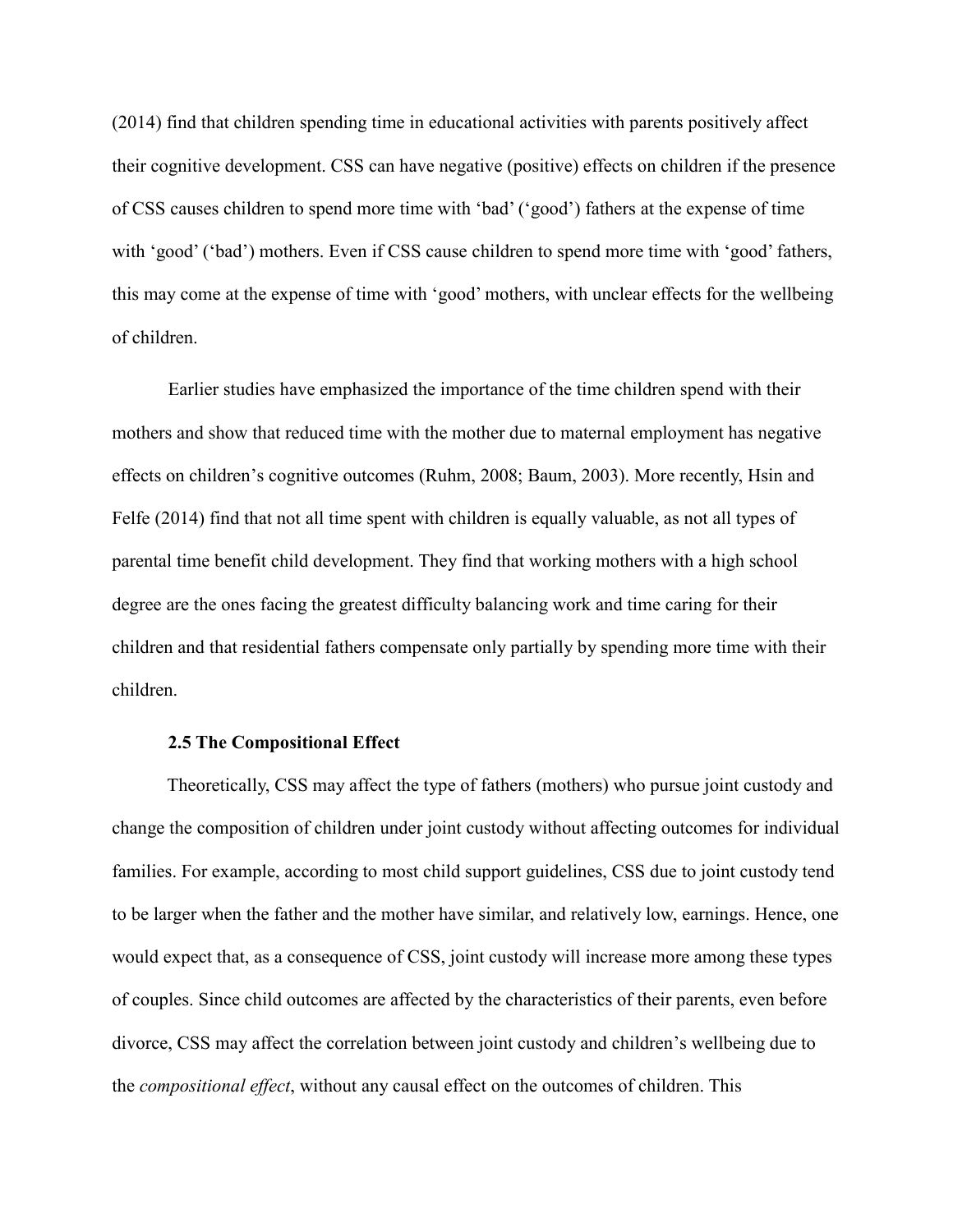*compositional effect* will be larger if CSS shift the distribution of children (and parents) that take joint custody towards a certain type with different pre-divorce characteristics.<sup>[6](#page-12-0)</sup> From that point of view, a statistical association between joint custody and children wellbeing, mediated by CSS, could be a spurious relationship.

In our empirical analysis, we show that our results are not driven by this *compositional effect*, since our preferred specification, the OLS on CSS is estimated on the sample of *all* children of divorced parents and shows significant negative effects of CSS. We also find evidence that suggests that neither the *expenditure effect* nor *the bargaining effect* are the primary crucial mechanism through which CSS affect child outcomes, since we find little evidence of effects of CSS within intact families and on the expenditure of children of divorced parents. Instead, we find evidence suggestive of a *crowding out effect*. As a consequence of CSS, fathers' time with their children increases but at the expense of time spent with mothers with relatively lower labor market attachment and more time devoted to children, with negative consequences for the wellbeing of those children.<sup>[7](#page-12-1)</sup>

## **3 Empirical Specifications**

To identify the effects of the economic incentives of joint custody on outcomes for children of divorced parents, we use state-wide child support guidelines to develop an estimate of CSS generated by joint custody for each set of divorced parents in our sample  $(CSS<sub>i</sub>)$ . As we discuss in more detail in the next section, the child support algorithms used to generate CSS are quite complex and vary within state over time for roughly half of the states in our sample. Given

<span id="page-12-0"></span><sup>&</sup>lt;sup>6</sup> Previous studies have shown that highly educated and employed parents are more likely to have joint custody (Cancian and Meyer 1998; Juby et al. 2005; Spruijt and Duindam 2009).

<span id="page-12-1"></span> $\frac{7}{1}$  While many studies have examined how parental involvement correlates with children's cognitive and behavioral outcomes in regards to maternal involvement and family income, fewer studies have looked at the effect of father's time with children (Lamb, 2010).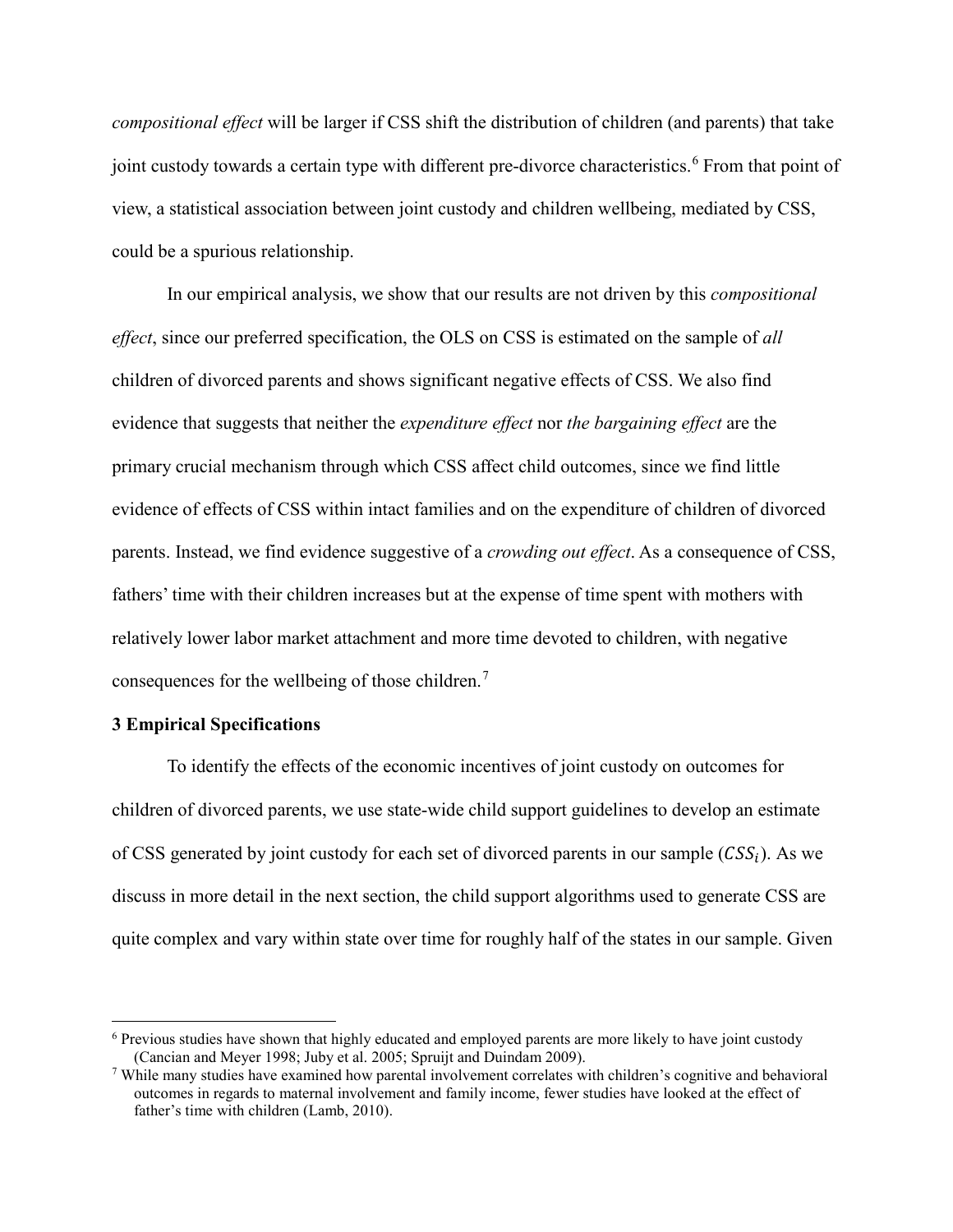this measure of CSS, we estimate the effects of economic incentives on children's outcomes using a simple OLS regression of children's outcomes on CSS, where "children" refers to all children of divorced parents, regardless of custody status. More precisely, we estimate the following empirical specification:

$$
Y_{it} = \alpha_0 + \alpha_1 \; \mathcal{C} S S_i + \alpha_2 X_{it} + \tau_i + \varphi_i + \rho_i + u_{it} \tag{1}
$$

where  $Y_{it}$  is the outcome of interest for individual *i* (child or parent) in year *t*,  $CSS_i$  is the theoretical amount of CSS for parents of child *i*, which is calculated as a function of that child's parents' characteristics and the state-specific guidelines,  $X_{it}$  is a vector of covariates (including the child's age, race, number of siblings and the custodial parent's age and level of education),  $\tau_i$ are the custodial parent's income fixed effects,  $\varphi_i$  are state fixed effects and  $\rho_i$  are income-pair (father and mother) fixed effects. For our dependent variable  $Y_{it}$ , we explore the effect of CSS on four types of outcomes: divorce-related outcomes (the incidence of joint custody, amount of time spent with the father and the amount of child support), child outcomes (attitudes toward school, educational attainment and health levels), child expenditure outcomes (private school attendance and health expenditures) and outcomes that proxy for the quality of the time with children.

In equation 1, the coefficient of interest is  $\alpha_1$ , the average effect over the entire population of children of divorced parents of a change in CSS. In the empirical section, we present the estimates of both  $\alpha_1$  and the economic impact, i.e., the implied effect of CSS on the outcome of interest, measured at specific values of CSS (0%, 20%, 40%). Since our identification strategy exploits variation in CSS across states and income groups, it is essential that we control for average income and state effects in equation 1. Hence, the identification of  $\alpha_1$  exploits simultaneously within-state variation in CSS (given by differences across income groups) and within-income variation in CSS (given by differences across states). This double variation of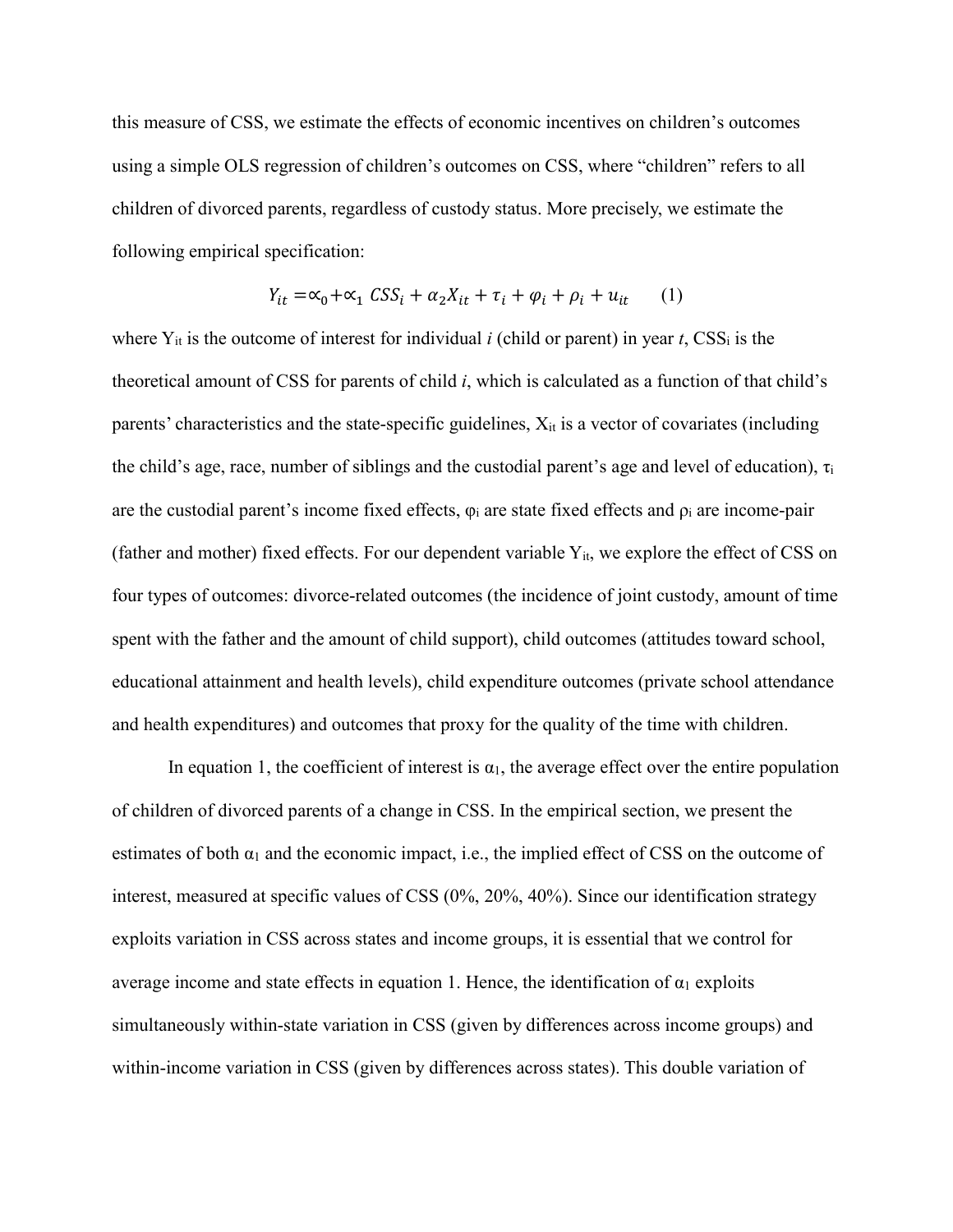CSS (across states and income groups) allows us to identify  $\alpha_1$  while controlling for state and income fixed effects at the same time.

Figures 1 and 2 present average CSS by state and income group, respectively. While the variation within state in CSS over time and the lack of a clear pattern in CSS by income groups gives us confidence that our measure of CSS is not picking up spurious variation associated with child outcomes, we cannot separately identify effects that might occur through effects of CSS on marriage and divorce. However, this concern appears to be relatively minor given that Table 12 indicates that CSS has essentially no effect on divorce rates.

Throughout the analysis, we present results from two additional specifications, which provide context for the results from equation 1 and shed some light on the mechanisms behind our findings.

First, we show the association between joint custody and the child outcomes from estimating the following OLS regression:

$$
Y_{it} = \beta_0 + \beta_1 J C_i + \beta_2 X_{it} + \tau_i + \varphi_i + \rho_i + u_{it}
$$
 (2)

where  $JC<sub>i</sub>$  is a dummy variable taking value 1 if the child is in joint custody. The results from this analysis are subject to an obvious omitted variable bias (i.e., parents that choose joint custody are not a randomly selected group in the population). However, these effects can be seen as a benchmark and a point of departure for the subsequent analysis. In general, we find a positive association between joint custody and most child outcomes, which is consistent with the correlations found in the prior (non-causal) literature. This positive association contrasts with our finding of, overall, a negative effect of CSS on child outcomes (from equation 1). As we will show later, CSS increases the incidence of joint custody, so the contrast between the results from equation 1 and equation 2 suggest either a negative (causal) effect of joint custody on children's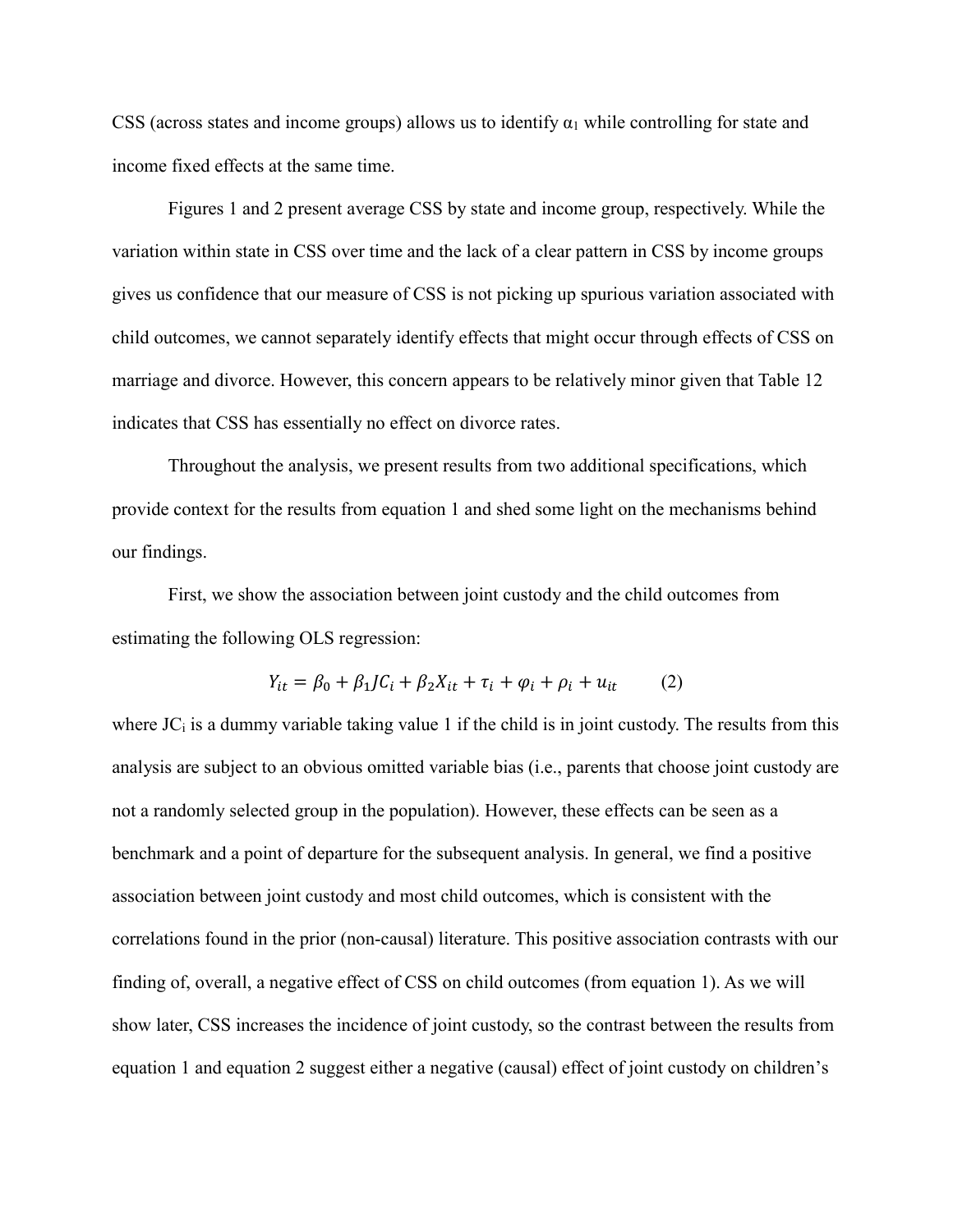wellbeing or a negative selection of parents that take joint custody when CSS are high (consistent with the *crowding out effect*).

Second, we show the correlation between joint custody and child outcomes, mediated by CSS. That is, we estimate the relationship between joint custody and child outcomes, but only with respect to those cases in which joint custody has been induced by CSS:

$$
Y_{it} = \gamma_0 + \gamma_1 \overline{J} \overline{C}_i + \gamma_2 X_{it} + \tau_i + \varphi_i + \rho_i + u_{it} \tag{3}
$$

In equation 3,  $\bar{J}\bar{C}_i$  is joint custody instrumented with CSS. We use IV regression techniques, but the results from these regressions cannot be interpreted as causal effects, because the estimated coefficients may be affected by the *compositional effect*, described above.<sup>[8](#page-15-0)</sup> Still, the results from these regressions are relevant because CSS can affect the outcomes of children under joint custody in a real, causal, way through a variety of channels: the *crowding out effect,* the *parental expenditure effect* and the *bargaining effect*. Furthermore, a comparison of equations 2 and 3 gives us a sense of the magnitude of the *compositional effect* (similar results would indicate a small *compositional effect*) and also whether the effects of CSS on the wellbeing of children are greater for children in joint custody vs. all divorced children (again, similar results across the two specifications would suggest the latter). In general, although not always, we find quite similar negative effects across the two specifications, suggesting causal effects of CSS on child outcomes. In additional time-use analyses, we find evidence that the *crowding out effect* may be an important mechanism in explaining our results.

## **4 Data**

We use child support guidelines from all 50 states, 12 of which do not take into account

<span id="page-15-0"></span> <sup>8</sup> In other words, of the two conditions that a valid instrument must satisfy (relevance and the exclusion restriction), our IV would violate the exclusion restriction in the presence of a *compositional effect*. Unfortunately, this violation (or its absence) is impossible to test empirically.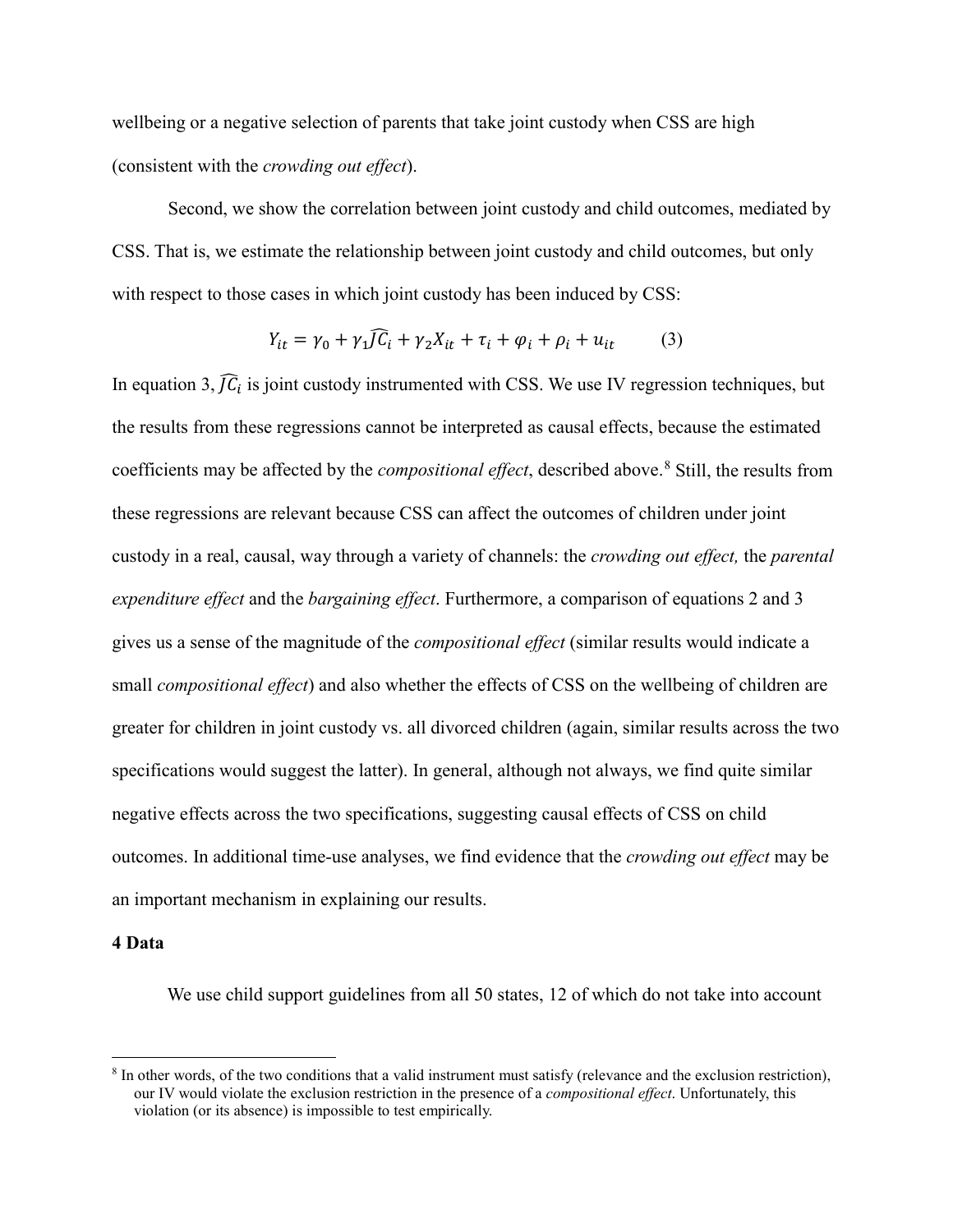joint custody for the purposes of calculating child support orders. We define CSS as the dollar amount saved in monthly child support due to a father having joint custody, and we express this value as a percentage of the non-custodial parent's monthly income.

To measure each fathers' child support saving from joint custody, we exploit state-level guidelines which legally determine the amount of child support that each father is expected to pay based on parental incomes and the number of children as well as the amount of time that each parent spends with the child. While these guidelines provide a rich source of exogenous variation in child support saving by state, this wide variation in state child support guidelines also makes data collection relatively difficult, since each state has its own algorithm for the computation of child support, which can sometimes be quite complex. As a result, to compute the amount of child support, we accessed current and historical legislative records and/or statemaintained online 'child support calculators' for each of the 50 states. When state sources were not available, we used calculators and legislative records from private law firms and online calculators. Appendix A2 lists the calculators used for each state.

State child support algorithms differ in both their computation of basic child support, as well as their treatment of joint custody for the purposes of computing child support. While some states allow fathers to pay no child support in cases of joint physical custody, others simply allow a deviation from the expected child support order on a case-by-case basis. States also differ in their treatment of the custodial parent's income for the purposes of child support calculations. Although most states use a method called 'income shares' in which a total child support amount is determined from total parental income with the father's share of that child support payment determined from his share of total parental income, seven states follow the 'percentage of obligor' income model in which child support is determined as a percentage of the father's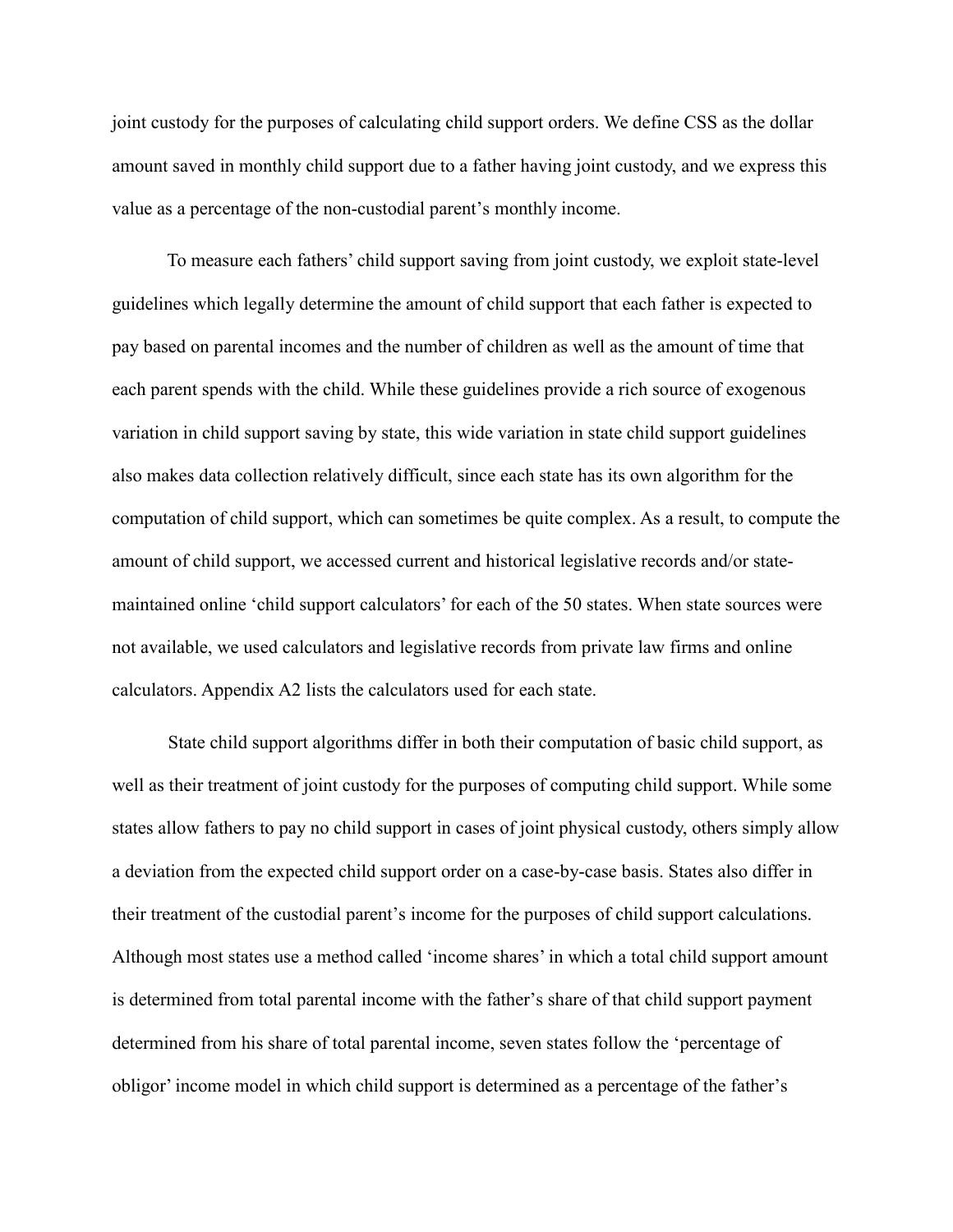income, irrespective of the custodial parent's income.<sup>[9](#page-17-0)</sup>

For each state and year from 2000 to 2013, we calculated child support for 1- and 2-child families for three different income groups (low, medium and high) for each parent assuming both sole maternal custody with paternal parenting time of two weekends a month and shared physical custody in which both parents have equal time with the child(ren), leading to a total of 36 separate child support calculations for each state-year and 23,400 calculations overall. To define income for the low-income category, we use the federal minimum wage in 2015 of \$7.25 to generate annual income of \$13,195 (in 2015 dollars). To compute income for the 'medium' income category, we used median individual income in 2015, for an annual income of \$37,000 in 2015 dollars. For the high-income group, we used the 90th percentile of income in 2015 to generate an annual income of \$102,000 in 2015 dollars.

Given these nine income combinations and two custody scenarios, we can calculate child support as a function of the number of children and therefore compute the dollar amount of child support that the father saves by taking joint physical custody of the child(ren). Appendix A1 presents this calculation for four sample states. As [Figure 1](#page-40-0) shows, states vary widely in average CSS as a percentage of the non-custodial parent's income. Massachusetts tops the list with average CSS from joint custody of close to 50% of non-custodial parent's income, while 12 states do not explicitly include joint custody in the child support algorithm at all. Moreover, as [Figure 2](#page-41-0) shows, there is substantial variation across states even within income groups, with CSS ranging from roughly 25% of non-custodial parent's income to zero across each income group. It's also noteworthy that in [Figure 2](#page-41-0) there is no clear association between CSS and the level of

<span id="page-17-0"></span> <sup>9</sup> Four (AK, MS, NV, and WI) use the flat percentage model and three (AR, ND, and TX) use a varying percentage model. Only three states (DE, HI, and MT) follow a more complex method of child support calculation called the Melson Formula. The remaining states follow the income shares model.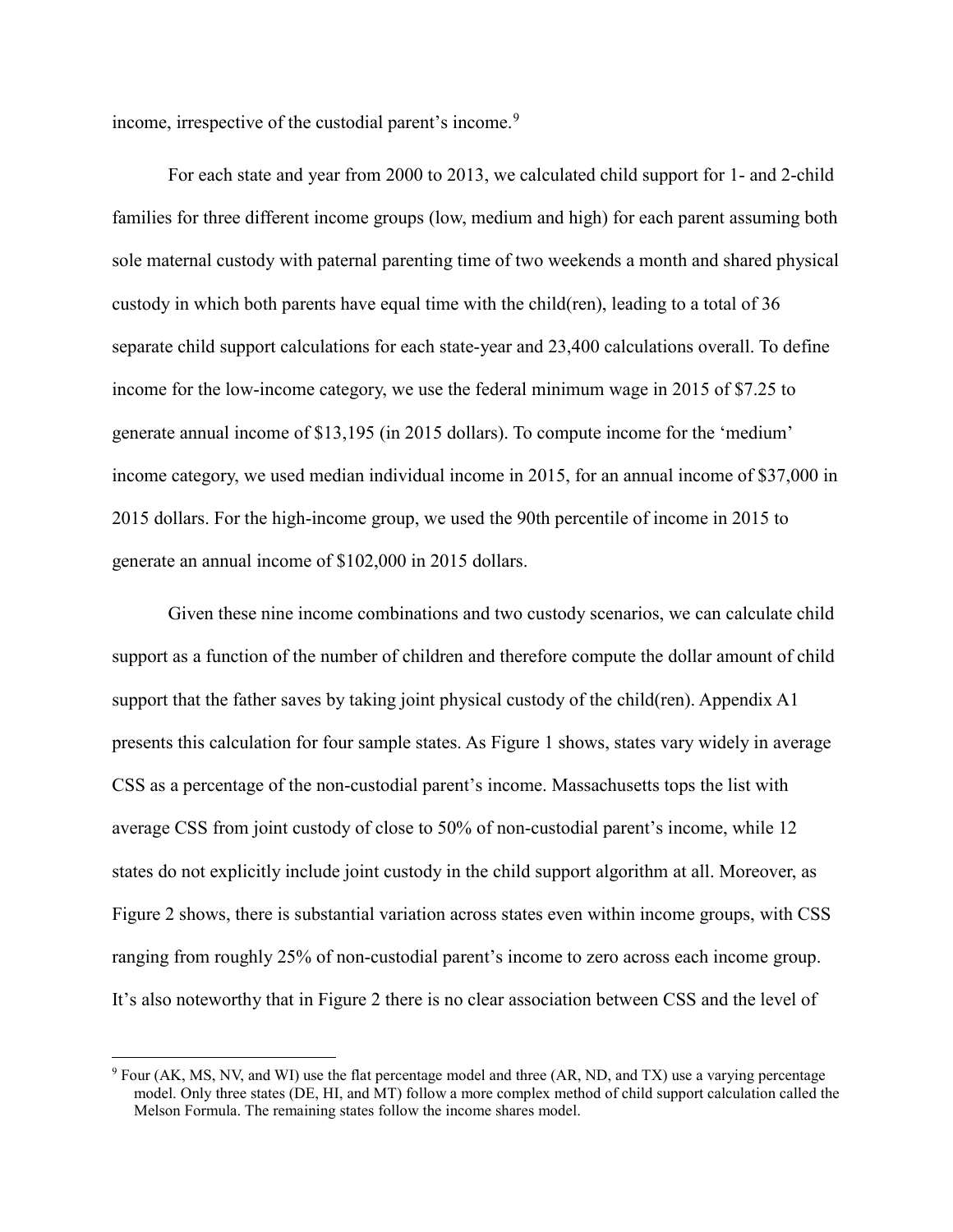income, with CSS sometimes increasing and sometimes decreasing with the level of income. Figure 2 also shows that whether a state's child support guideline follows a percentage of income, income shares, or Melson Formula model has no bearing on CSS. While most of the variation in CSS is driven by cross-state differences, several states altered their child support guidelines over the period as well. Roughly half of the states made non-minor changes to their child support guidelines and treatment of joint custody for the purposes of child support calculation between 2000 and 2013.

Our second source of data is the Survey of Income and Program Participation (SIPP). We use the 2008 SIPP panel to construct a sample of custodial parents and children of those custodial parents. Although the 2008 SIPP covers the period between 2008 and 2013, our sample comes from individuals interviewed in the topical module 6 of the 2008 SIPP. That topical module ran between May and August of 2010 and asked questions related to child custody and child support arrangements. Individuals in that sample can be matched to the other core waves and other topical modules of the 2008 SIPP in order to extract relevant information for our analysis, such as income, main socio-demographic characteristics, health and educational outcomes and the marriage history of custodial parents.

The income of the non-custodial parent is unobserved, so we need to impute it. We use the 2004 and 2008 panels of the SIPP to construct a sample of couples that we observe initially married but then divorce during the sample period (between 2008 and 2013 in the case of the 2008 SIPP panel and between 2004 and 2008 in the case of the 2004 SIPP panel). This sample has a total of 1,527 couples and 26,547 monthly observations. We use this sample to estimate the income of the father (mother) as a function of the mother's (father's) income and a set of observable characteristics. More specifically, we estimate through ordered logistic regression the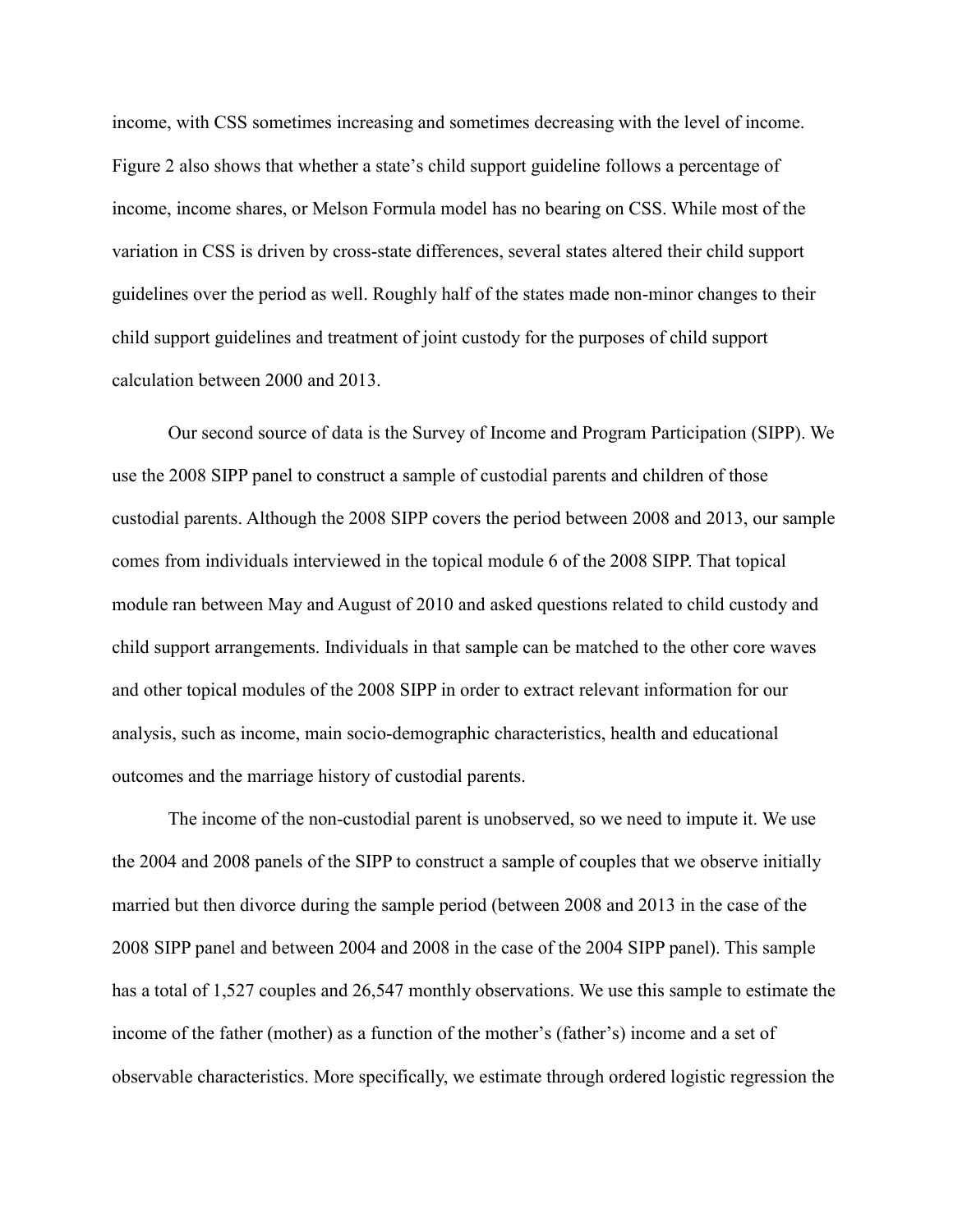probability that a given parent's income is of each of the three levels (low, medium, high)<sup>[10](#page-19-0)</sup> and as a function of the other parent's income and her set of observable characteristics.<sup>[11,](#page-19-1)[12](#page-19-2)</sup> We match these estimated probabilities to our sample of custodial parents by level of income, education, number of children and work status. After this matching process, each of our custodial parents has a set of three probabilities, the probability that the non-custodial parent is of low, medium or high income. We then calculate a weighted average of CSS due to joint custody for each individual in our sample of custodial parents which is a function of that individual's level of income, the number of children, the probability that the non-custodial parent is of low, medium or high income and the corresponding calculated amounts from the state guidelines.

Descriptive statistics of our samples are shown in Table 1. The sample of custodial parents consists of 5,045 individuals (82% of which are mothers and the rest fathers) of which 2,054 declare having a written child custody agreement. Fathers are more likely to be a custodial parent to only one child. In the sample, most parents have a high school degree or fewer years of education, with only 15% holding a college degree or more. Some 11% of custodial parents declare having no job during the sample period. Of those who work, a majority (49%) have low income (less than \$25,000). Custodial fathers are more likely to earn a higher income, with an annual income that ranges in the medium range, from \$25,000 to \$69,000 or the high range, more than \$69,000. Most custodial parents are white, especially fathers, representing 68% of the

<span id="page-19-0"></span><sup>&</sup>lt;sup>10</sup> For the purposes of sorting NCP income into categories, we use the midpoint of our child support calculation thresholds, and we define "low income" as annual income ranging from \$1-\$25,097, "medium income" from \$25,097-\$69,500, and "high income" as income exceeding \$69,500. Income values are expressed in 2015 dollars.

<span id="page-19-1"></span><sup>&</sup>lt;sup>11</sup> The income of one parent is regressed against the income of the other parent, her level of education dummies, race dummies, work status dummies, age dummies, state dummies, vear, and month dummies.

<span id="page-19-2"></span> $12$  As expected, there is a strong and positive correlation between the income levels of the two spouses and between the level of education of one spouse and the income level of the other. In terms of the work status of each spouse, there is a weakly negative correlation between work hours and the level of income of the other spouse. This negative association is stronger in the case of women as compared to men.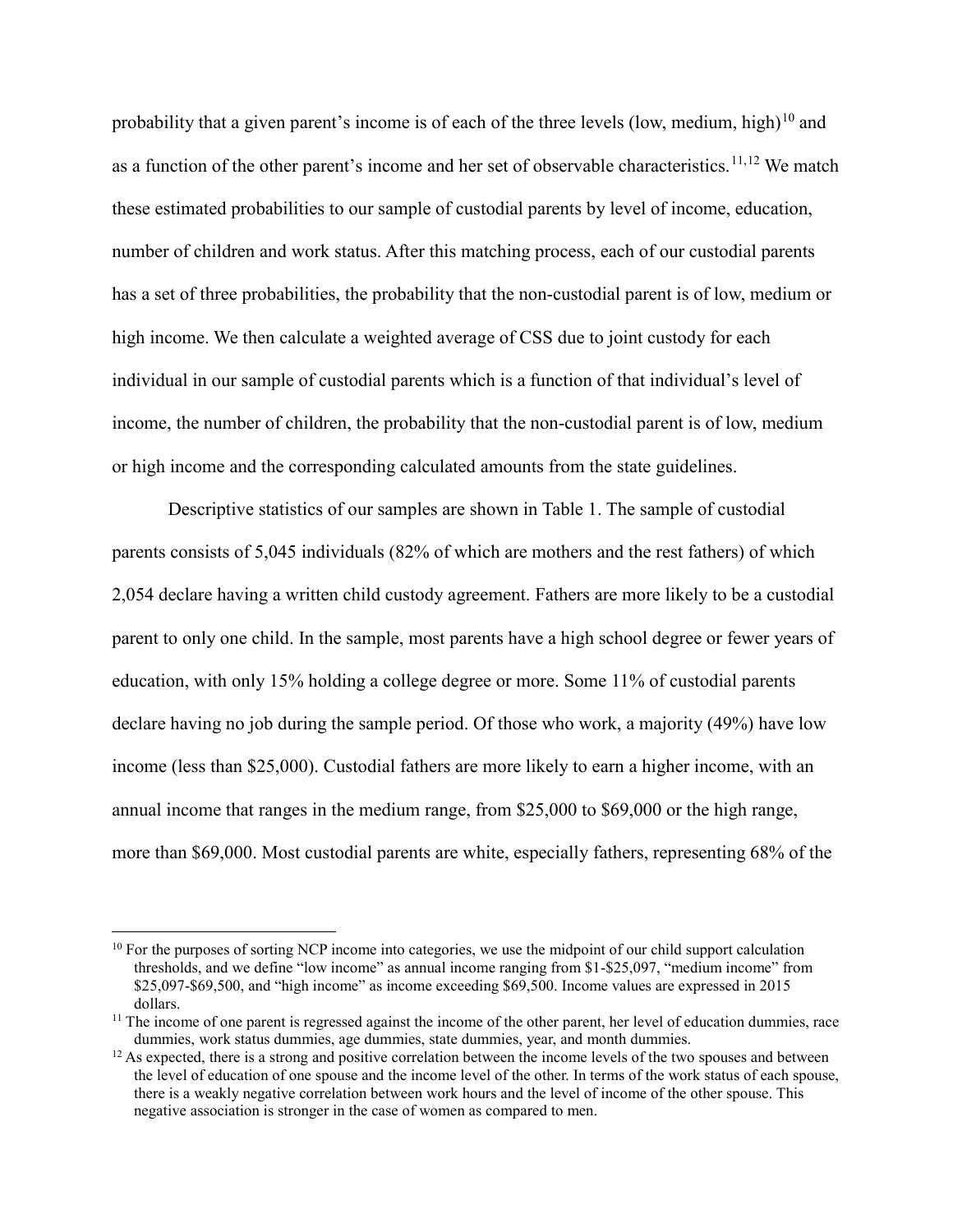total. Although sole physical custody is the predominant type of custody for both male and female custodial parents, joint custody is more frequent among custodial fathers (26%) compared to custodial mothers  $(12\%)$ .<sup>[13](#page-20-0)</sup> Interestingly for our analysis, the likelihood that a given custodial parent is male increases with the amount of CSS, from 16% when CSS is 0 to almost twice as much (28%) when CSS exceeds 30%.

The right panel of [Table 1](#page-42-0) shows the descriptive characteristics of the sample of children of divorced parents. We divide the sample into two groups according to age: 12 or under and more than 12 years of age. Our sample includes a total of 7,577 children, 3,887 of these children are less than or exactly 12 years old and 3,690 are older. The average age of children in the sample is about 12 years old. Most families have two or more children, and older children are slightly more likely than younger children to have parents with joint custody or sole custody by their father. Older children are also more likely to have parents with a written custody agreement.

There may be differences in the characteristics of custodial parents at different levels of CSS due to the inherent presence of the saving incentive. [Table 2](#page-43-0) presents the characteristics of fathers and mothers with and without the presence of CSS. [Table 2](#page-43-0) shows characteristics of custodial parents with no CSS in columns (1) and (5) in contrast to parents with CSS in the other columns. There are some significant differences between custodial parents with CSS, most notably in their racial distribution, with a larger proportion of Latinos when CSS is high. This is consistent with [Figure 1,](#page-40-0) where states with a relatively high presence of Latinos rank high in terms of levels of CSS (e.g., California, Texas, New Mexico). In the case of custodial fathers, low income fathers are relatively overrepresented when CSS is high, which is also consistent with the structure of CSS shown in [Figure 2,](#page-41-0) with CSS decreasing with income. In all our

<span id="page-20-0"></span> $<sup>13</sup>$  In addition to joint physical custody and sole physical custody, there is another category called "other type" in the</sup> SIPP.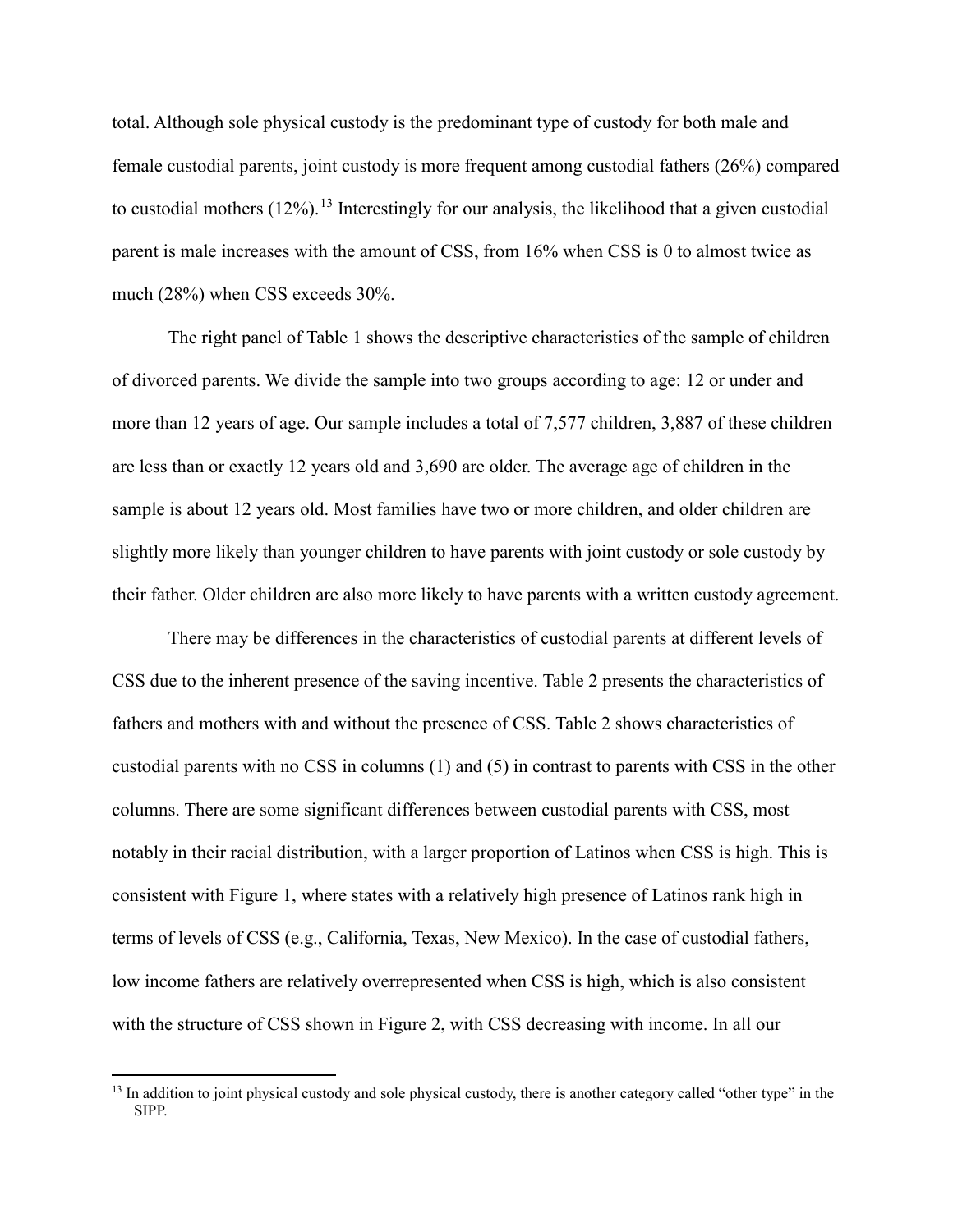specifications, we control for these differences through a set of race and income variables.

### **5 Results**

To examine the role of economic incentives for joint custody on child outcomes, [Table 3](#page-44-0) through Table 5 first establish that increased CSS upon joint custody show the expected effects on paternal joint custody uptake, time spent with children and child support paid. [Table 6](#page-47-0) through Table 9 show the effects of CSS on child education and health outcomes. Tables 10 and 11 examine expenditure on children. Since CSS may affect the decision to divorce as well as child outcomes, Table 12 presents results examining potential impacts of CSS on divorce rates. Tables 13 and 14 show the effects of CSS of parents' time spent with the child. Finally, Table 15 through 17 present robustness checks and examines whether there are heterogeneous effects by parental education and gender of the child.

# **5.1 Interaction of Child Support Savings, Joint Custody, and Time Spent with Non-Custodial Parent**

We first estimate linear regression models of the effect of CSS on the probability of joint and physical custody by the father, which we define as joint and father physical custody  $(JFC)$ .<sup>[14](#page-21-0)</sup> As can be seen from [Table 3,](#page-44-0) we find a strong positive effect of CSS on the incidence of JFC.

In our preferred specification (shown in column (6) of [Table 3\)](#page-44-0) we control for state and income fixed effects.<sup>[15](#page-21-1)</sup> In that specification, the effect of CSS is identified through its variation within states and income groups. Hence, any state-level unmeasured component (e.g., the different treatment of joint custody in a given state, or whether the state is an income-share

<span id="page-21-0"></span><sup>&</sup>lt;sup>14</sup> JFC is defined to also include fathers with no written agreement (where we have no information about type of custody) but where the father is the custodial parent indicated in the questionnaire.

<span id="page-21-1"></span><sup>&</sup>lt;sup>15</sup> It is important to control for state and income effects, hence we will focus on this specification in the remainder of the paper. However[, Table 3](#page-44-0) shows that the finding of a positive relationship between CSS and joint custody is robust to the exclusion of state and/or income effects.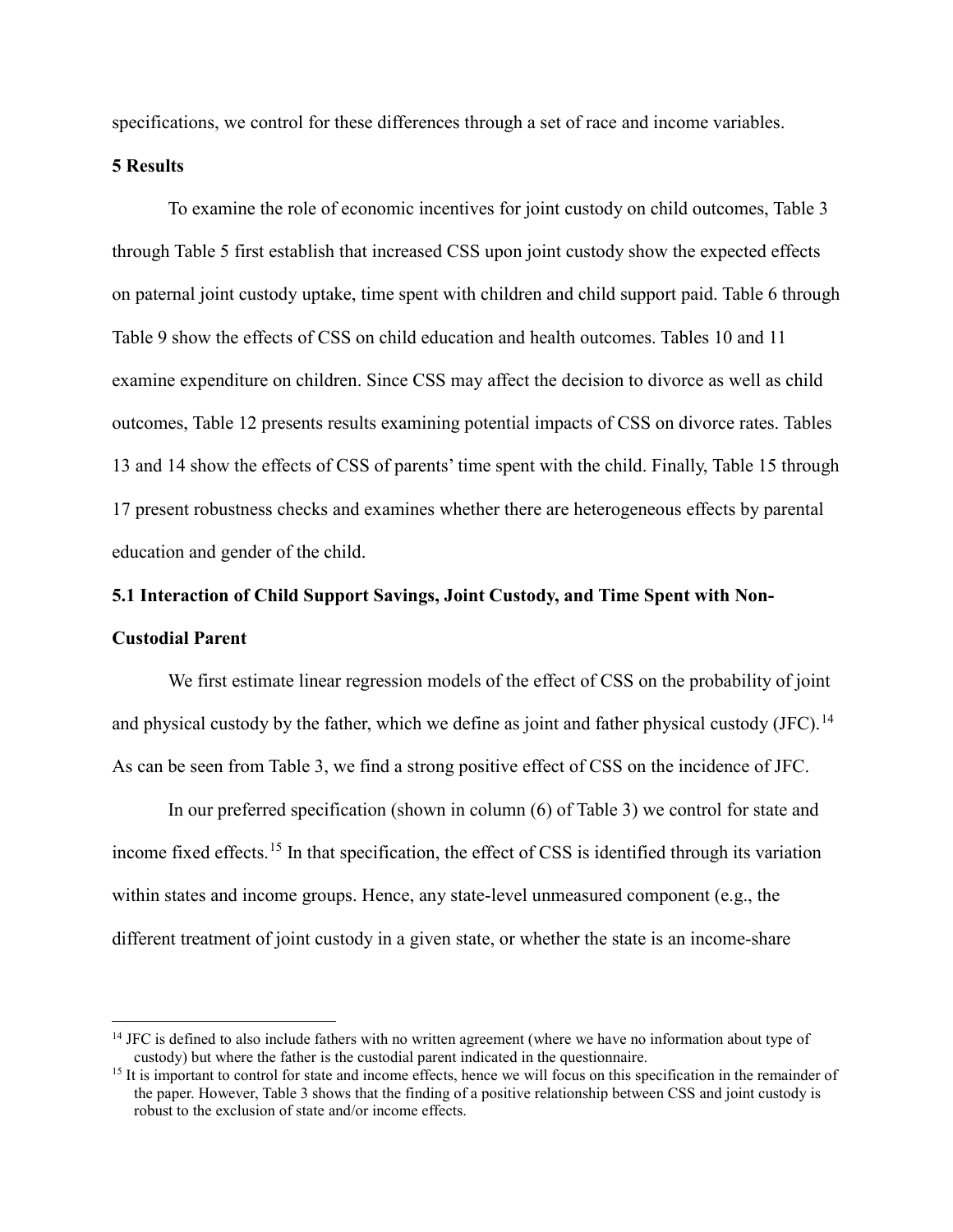versus percentage of income state) is controlled for by the state fixed effects. Also, any differences in joint custody patterns associated with differences in the level of income, which could be correlated with CSS, are controlled for by the income fixed effects. Our models then exploit the economic gain out of joint custody, net of the average state and income-level effects, as the only source of variation.

We find that as CSS increase, fathers are more likely to have JFC. This result is consistent across all specifications. As expected, this effect is stronger for custodial parents with a written agreement, because this arrangement is more binding. In Panel b of [Table 3,](#page-44-0) we see the predicted probability of JFC at different values of CSS. Column (5) shows that the probability of JFC varies significantly with the level of CSS, increasing ten percentage points, from 18.8% to 28.9%, when CSS increase from 0% to 40%. This increase is even stronger for custodial parents with a written agreement (column 6) as the probability of JFC rises from  $16.2\%$  $16.2\%$  to  $32.8\%$ .<sup>16</sup> This finding is not surprising, because an increase in CSS provides a potentially lucrative monetary incentive for a father to request joint custody.

Next, we consider how the amount of child support varies with CSS i[n Table 4.](#page-45-0) Here, we focus on fathers with a written agreement since these are the only cases with information about the amount of child support. For illustrative purposes, in column (1) we regress the amount of child support against type of custody. As expected, fathers with JFC pay less in child support (\$2,279.46 compared to \$3,284.00 when the mother has sole custody). In column (2), we regress the amount of CS against CSS and we find the expected result (albeit not statistically significant): a strong reduction in child support as CSS increase. Columns (3) and (4) indicate

<span id="page-22-0"></span><sup>&</sup>lt;sup>16</sup> To put these magnitudes in context, Halla (JEEA, 2013, Table 2) finds that joint custody laws increased the incidence of joint custody in the US by 7.5 percentage points 4-5 years after implementation and by 15 percentage points 16 years after implementation of the law.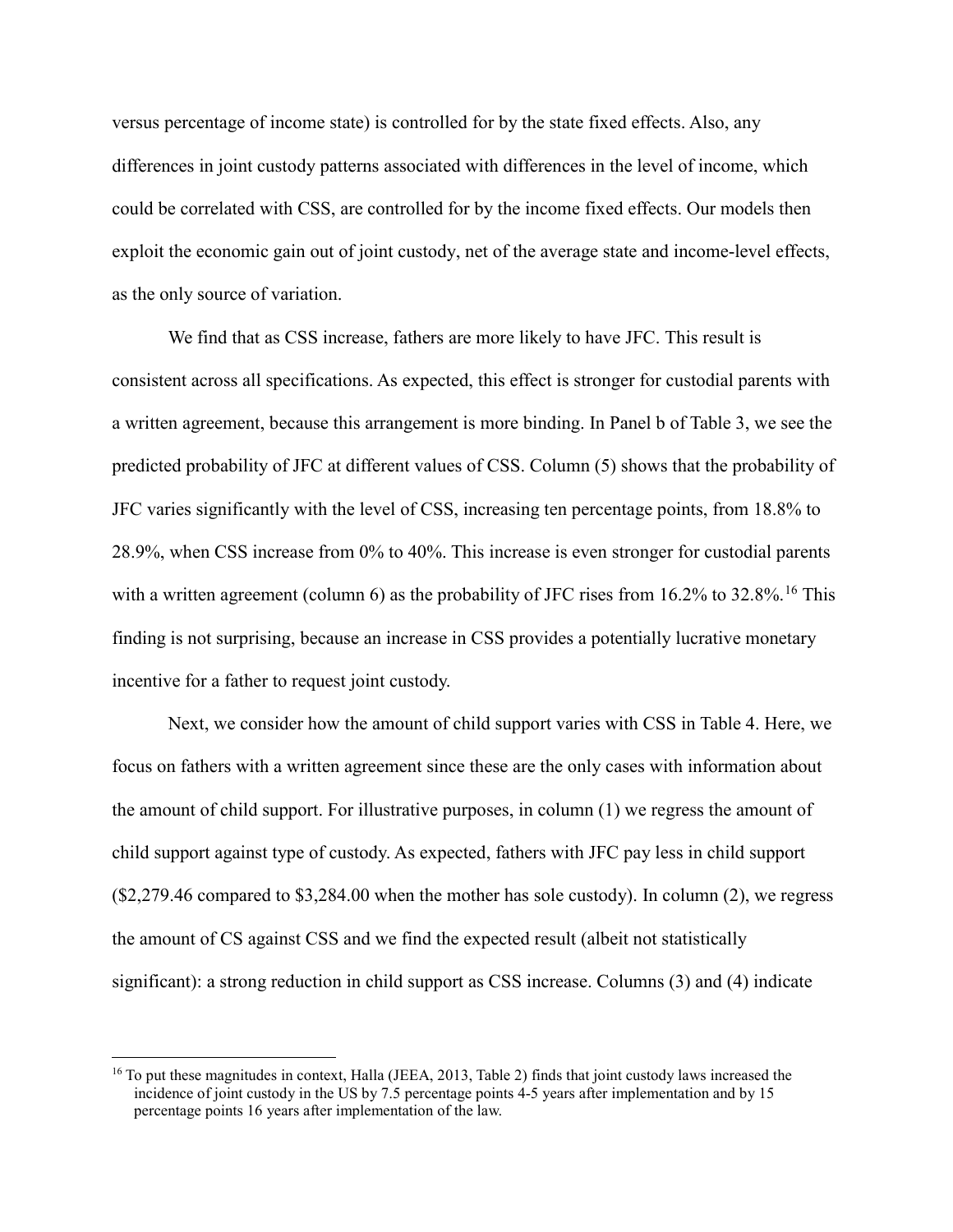that the effect of CSS is driven by fathers with JFC. In column (3) the effect is negative and statistically significant at the 10% level. This is what we would expect, given that CSS only occur in situations with joint custody. Panel b of column (3) shows the estimated impact of CSS on the amount of child support. When CSS increase from 0% to 40% the amount of child support decreases by 46.8% (from \$2,749.05 to \$1,460.20). In column (4), we also see a positive correlation between CSS and child support when mothers have custody. This suggests a particular selection of mothers and fathers into joint custody in situations with high CSS. It suggests that fathers who pay relatively little child support are potentially also the ones who apply for joint custody when CSS are high. We examine in greater detail the characteristics of fathers and mothers with joint custody at different amounts of CSS in Table 2.

[Table 5](#page-46-0) and following tables share a common structure outlined in the prior section (under Empirical Specifications). The preferred specification is equation 1 from the prior section, an OLS regression of CSS on outcomes. The results are shown in columns  $(7) - (9)$ . Unlike the other specifications, there is no issue of selection into joint custody here, since the effects of CSS are shown on average for the whole population of divorced parents. Columns  $(1) - (3)$  show the results from estimating equation 2 from the prior section; an OLS regression of outcomes on JFC. As noted previously, this specification may suffer from an omitted variable bias and is presented as a point of departure and comparison for our preferred specification. The specification shown in columns  $(4) - (6)$ , equation 3 in the prior section, estimates the effects of joint custody instrumented by CSS. As previously noted, bias due to the *compositional effect* may affect this specification if CSS simply affects the composition of who chooses JC without affecting family outcomes directly. As such, we present these results to examine the relative importance of compositional changes due to CSS versus causal effects.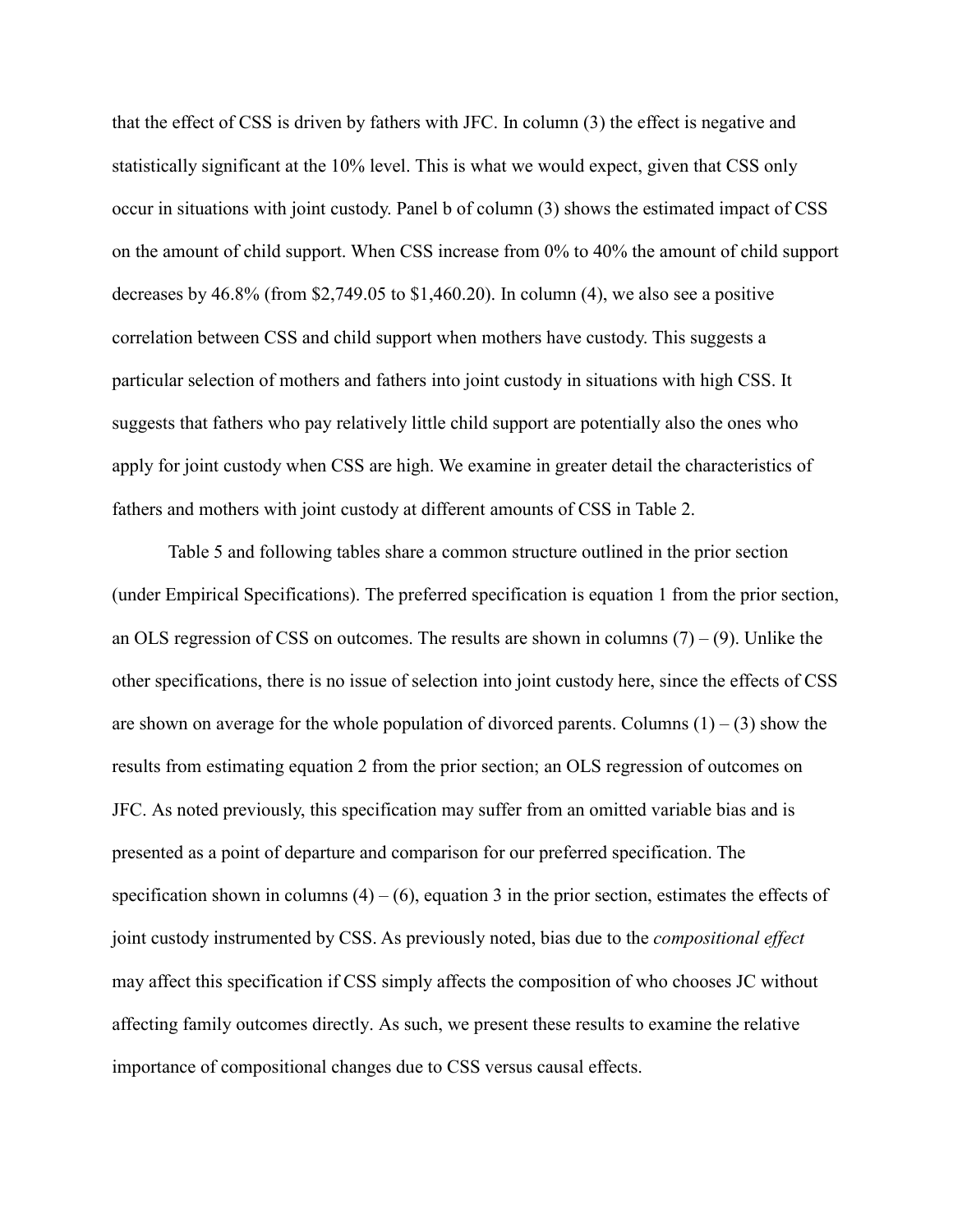In [Table 5,](#page-46-0) we find evidence that CSS are associated not only with a higher incidence of JFC but also more time spent with the non-custodial parent. In our preferred specification (columns  $(7)$  – (9)), we see that CSS are associated with a child spending more days with the father. This effect is significant and large in magnitude, and driven by children aged 12 and under. For example, from Panel b, we see that when CSS increase from 0% to 40% children spend 15.9% more days with the father (from 108.32 days per year to 125.63), an effect driven by children aged 12 and under, which experience an increase of 31.2% (from 99.76 to 130.93) in the amount of time spent with the father.

The contrast between the results from estimating equation 1 (columns 7 to 9) and equation 2 (columns 1 to 3) is noteworthy. When the time spent with the father is regressed against joint custody we find a positive, large and significant effect for all children, regardless of their age. In contrast, CSS increase the time spent with the father only in the case of children aged 12 and under. This is a pattern that we also find when we estimate equation 3 (columns 4 to 6). Comparing the estimated coefficients from equations 2 and 3, as CSS increase from 0% to 40%, we see similar magnitude differences in Panel b as we compare columns (4) and (7), columns (5) and (8), and columns (6) and (9). This suggests that the increased time spent with the father that we find using our two-stage approach cannot be solely attributed to the *compositional effect*. Rather, it seems that increased CSS are associated with more time spent with the father.

The results from [Table 5](#page-46-0) help us interpret the increase in the incidence of joint custody due to CSS. If fathers were requesting joint custody only because of CSS, then they could behave strategically and not actually spend more time with their children. In Panel b, greater CSS are associated with considerably more time spent with fathers. This again appears to be more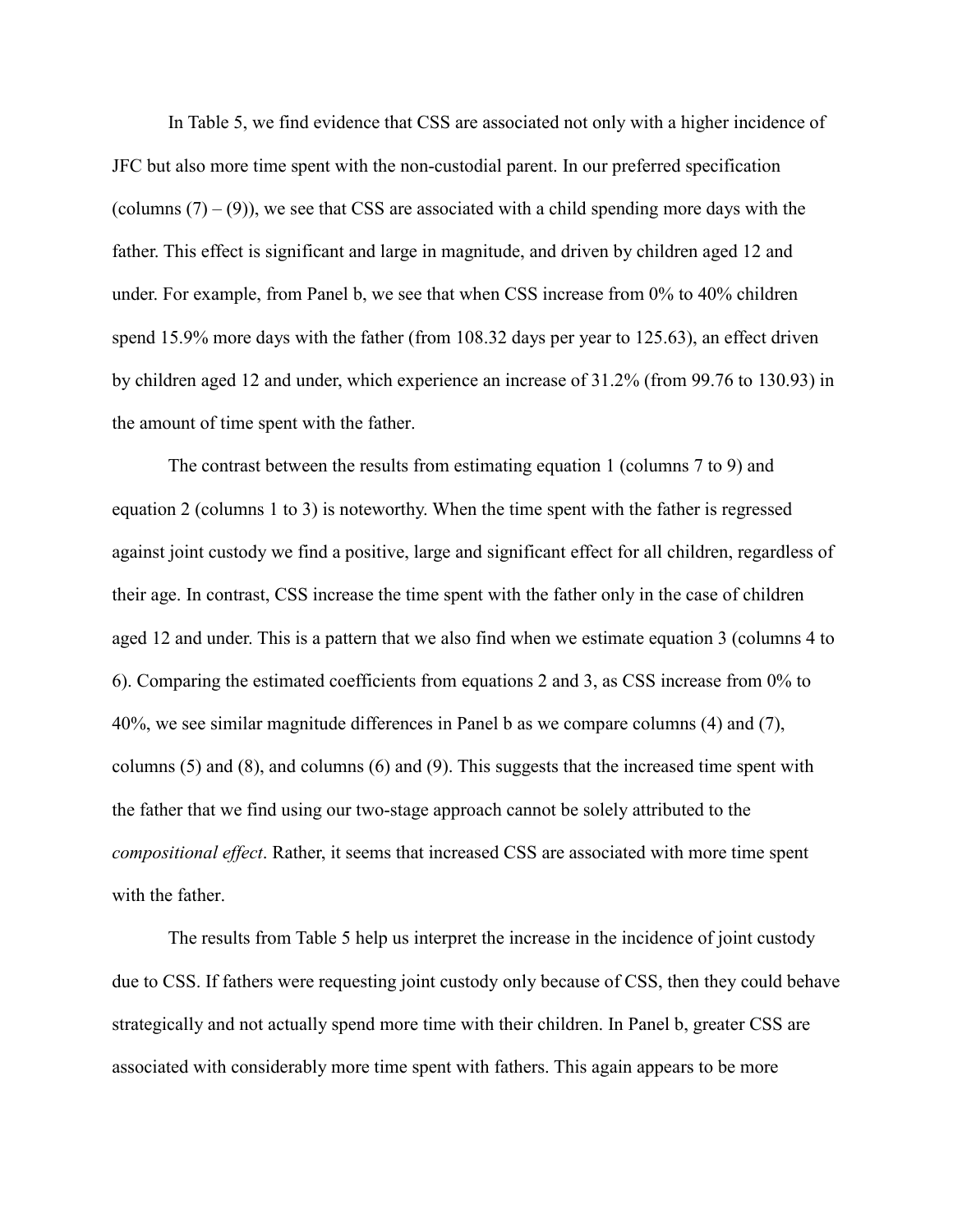pronounced with younger children, aged 12 and under. Thus, we do not see evidence of any sort of strategic behavior here with respect to time use, at least with children aged 12 and under.

Our results thus far show that CSS result in a greater likelihood of joint custody and more time spent with the father (especially for children aged 12 and under). However, more time spent with the father may not be necessarily beneficial to children. In the next section, we examine empirically how children's outcomes are affected; we explore more about the time spent with parents and the characteristics of custodial parents.

#### **5.2 Effects on Outcomes**

Tables 6 to 11 show the results of our analysis on education and health outcomes. We also investigate the relationship between CSS and two different proxies for investment in children by custodial and non-custodial parents, private school attendance and health expenditures. Throughout the analysis we follow the same structure as in Table 5 and add another specification in which we estimate the relationship between CSS and child outcomes in the sample of children in intact families. The results of this last specification have two interpretations. One is that they act as a placebo test. This rests on the assumption that CSS have a more direct impact on children of divorced parents compared to children in intact families. However, this placebo test interpretation must be taken with caution since CSS have the potential to affect children in intact families through the *bargaining effect*. Hence, a finding that CSS has no relationship with the outcomes of children in intact families could be seen as evidence against the *bargaining effect*. Throughout the text and in the tables, we use the expression placebo test, but we recognize this dual interpretation.

#### *Attitudes toward School*

In terms of educational outcomes, we consider children's attitudes toward school and two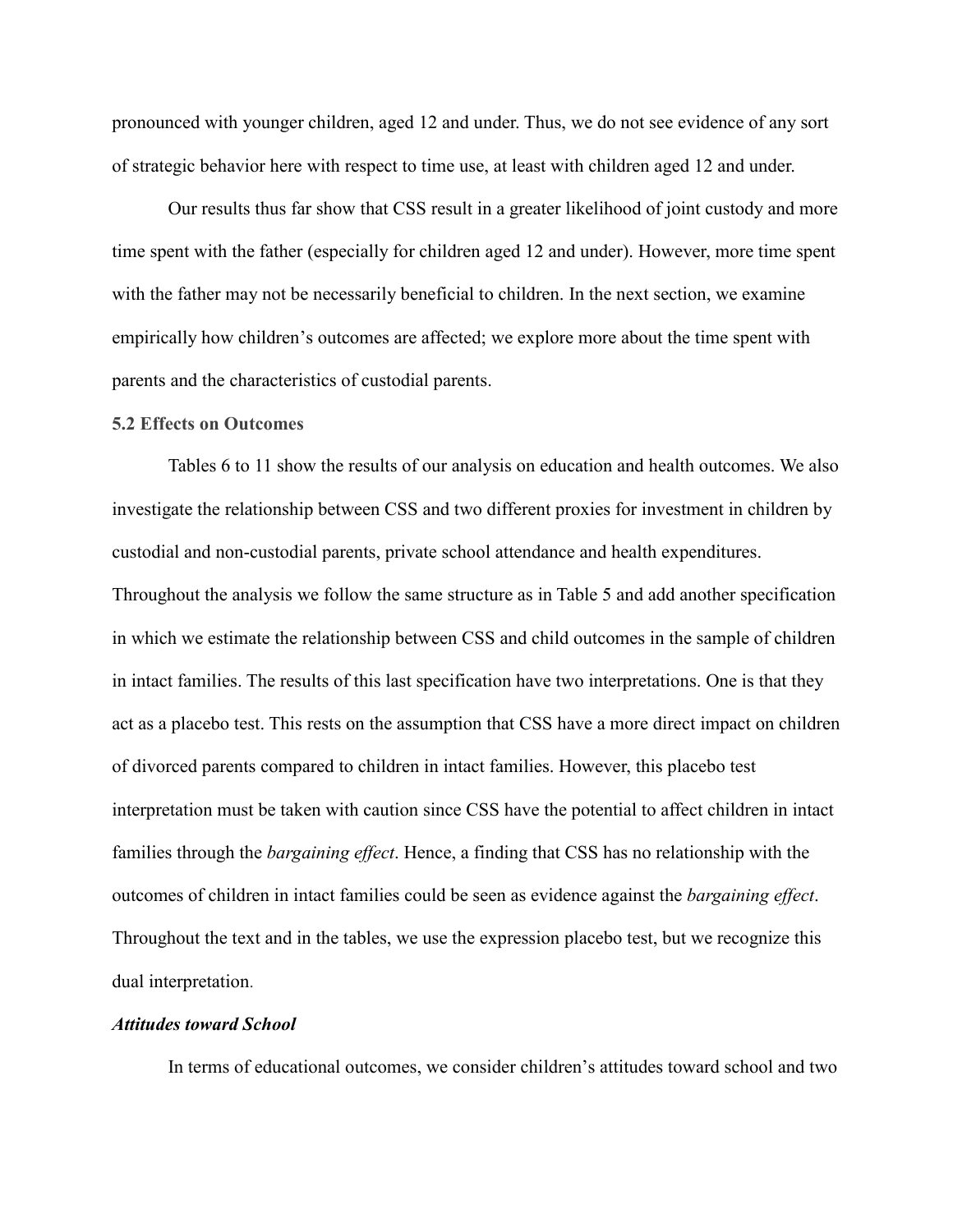alternative measures of educational attainment: number of years of completed education and highest degree attained.

These tables have the same structure as [Table 5.](#page-46-0) In [Table 6,](#page-47-0) we analyze the relationship between CSS and children's attitudes toward school. In the SIPP, custodial parents are asked questions about their children's attitudes in school across various dimensions, which may proxy the mood of the child. Our dependent variable, attitudes toward school, is the combination of three qualitative variables indicating whether the child is interested in school, whether the child likes to go to school and whether the child works hard in school. We transform the sum of these three variables into a binary variable taking a value of 1 when the child scores the highest level in all three variables (56% of the cases) and 0 otherwise (44% of the cases).

In our preferred specification we find a negative effect of CSS on attitudes toward school, but this is only statistically significant for children 12 and under, where an increase of CSS from 0% to 40% is associated with a 21% decrease in the indicator of attitudes toward school. This negative effect contrasts with the association from equation 2, which indicate that children of fathers with joint or full custody have better attitudes toward school, particularly for children older than 12. The estimates for equation 3 are quite similar in magnitude to those for equation 2 (although the former are not statistically significant) with a negative effect on children aged 12 or less and a positive effect for children older than 12. This similarity suggests the *composition effect* is not driving the association between CSS. Rather, economic incentives driving joint custody play a causal role in children's attitudes toward school.<sup>[17](#page-26-0)</sup>

Finally, columns (10), (11), and (12) show the results of our placebo test, in which we estimate our preferred specification on the sample of intact families. As expected, the negative

<span id="page-26-0"></span> $17$  We show in Table 16 that the negative effect of CSS on attitudes for children 12 and under tends to be driven mainly by girls.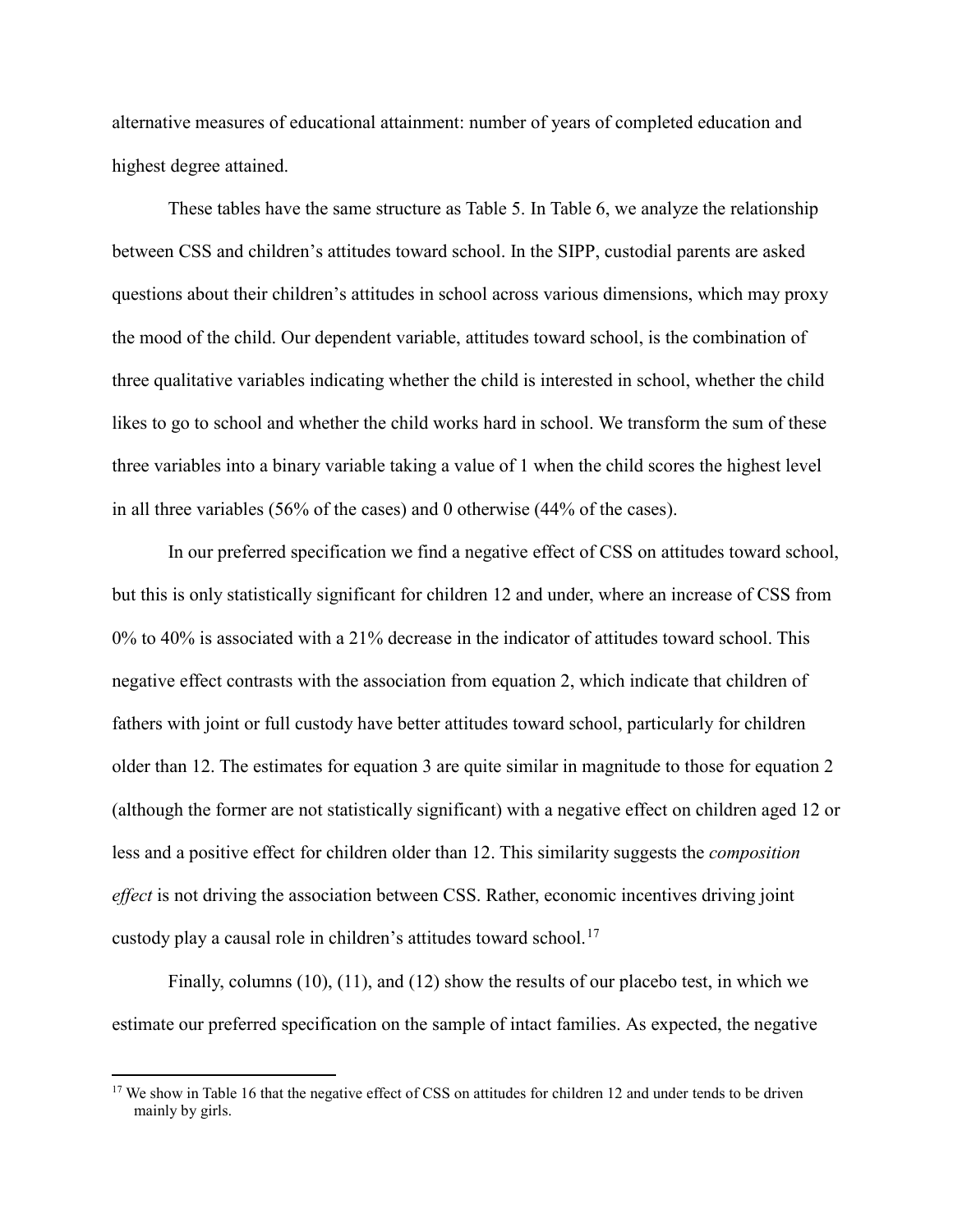effect of CSS on attitudes for children 12 and under now disappears, suggesting that the result from estimating equation 1 is not spurious and not driven by the *bargaining effect*.

## *Educational Attainment*

We turn now to the results in [Table 7,](#page-48-0) where the dependent variable is the difference between actual years of education and potential years of completed education (potential years are defined as the age of the child minus 5). Equation 1 indicates a negative effect of CSS on educational attainment. This effect is significant for all children, but strongest (and statistically significant) for older children. This is not surprising, considering that any negative effects on educational attainment tend to accumulate over time. Again, the contrast with equation 2 is illustrative. In columns (1) to (3) we find a positive association between joint custody and completed years of education, particularly for older children. As we found for children's attitudes, the contrasting results from equations 1 and 2 suggests a negative causal relationship of CSS on completed schooling that contrasts with the positive association of joint custody with schooling. Estimates of equation 3 with educational attainment as the dependent variable are again quite consistent with the causal estimates of equation 1, suggesting that the compositional bias of equation 3 are limited.

Panel b in columns (7) to (9) gives us an idea of the magnitude of these effects. When CSS increase from 0% to 40%, children's educational attainment decreases by 1.67 months (the difference between years of completed education and potential years goes from -0.705 to -0.844). This effect is larger for children older than 12 (2.35 months) compared to children aged 12 or less (0.56 months).<sup>[18](#page-27-0)</sup> The placebo estimates shown in columns (10) to (12) confirm that our results are not spurious and not driven by the *bargaining effect*, since we find no association

<span id="page-27-0"></span> $18$  As we show in Table 16, the negative effect of CSS on educational attainment for older children found in [Table 7](#page-48-0) appears to be driven by girls and not boys.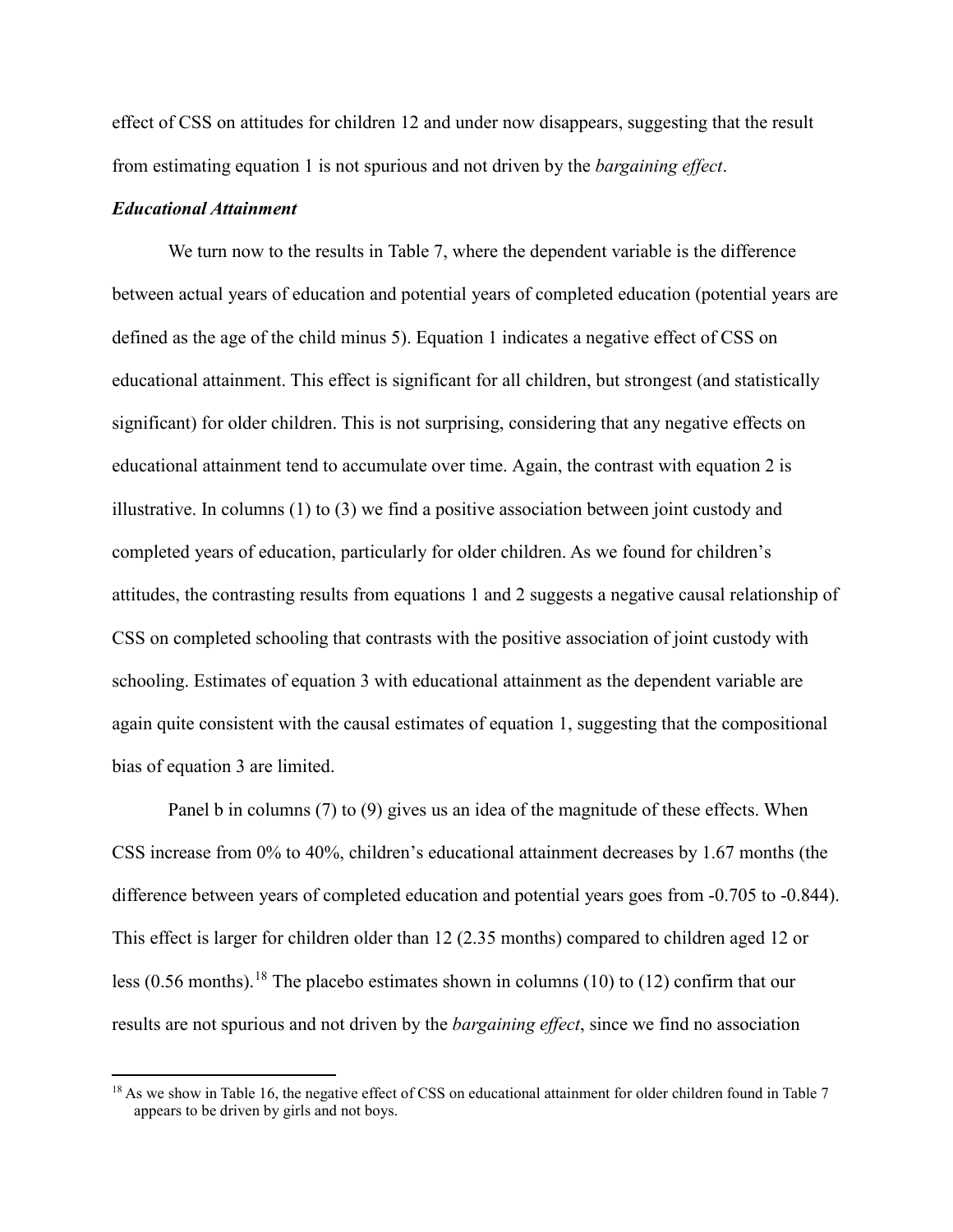between CSS and children educational attainment in the sample of intact families.

[Table](#page-49-0) 8 considers an alternative definition of educational attainment: the highest degree completed. As in [Table 7,](#page-48-0) we find a negative association between CSS and the level of education of children, with larger effects for older individuals and higher degrees. Also similar to the results for educational attainment, we find that equations 1 and 3 are generally consistent, indicating that the negative effect of CSS on degree completion in specification 1 is not driven by *compositional bias*. In contrast, equation 2 finds a positive effect in all three categories of educational attainment for children who live with their fathers. As expected, we do not see any significant effects of CSS in the placebo sample.

#### *Health*

In Table 9, we examine the effect of CSS on the health of children. In that table, the dependent variable is a categorical measure of parent's-reported health of their children. We find that CSS is associated with worse health outcomes and the effect is strongest for younger children. In column (7) CSS reduces the average health indicator by 3.2% (from 4.33 to 4.19) for the entire sample of children, by 4.5% for the sample of children aged 12 or less and by 1.9% for children older than 12. The first two effects are significant at the 5% level. As with the other outcome variables, the contrast between the results from equations 2 (with a positive relationship between joint custody and health levels) and 1 suggest a negative causal effect of CSS on child health that contrasts with the positive association of joint custody and child health. As with other outcomes, the similarity of results from equations 1 and 3 and the results from the placebo test indicate limited compositional bias in equation 1 and that the *bargaining effect* is likely not a primary driver of the negative effects of CSS on child outcomes.

#### *Expenditure on Children*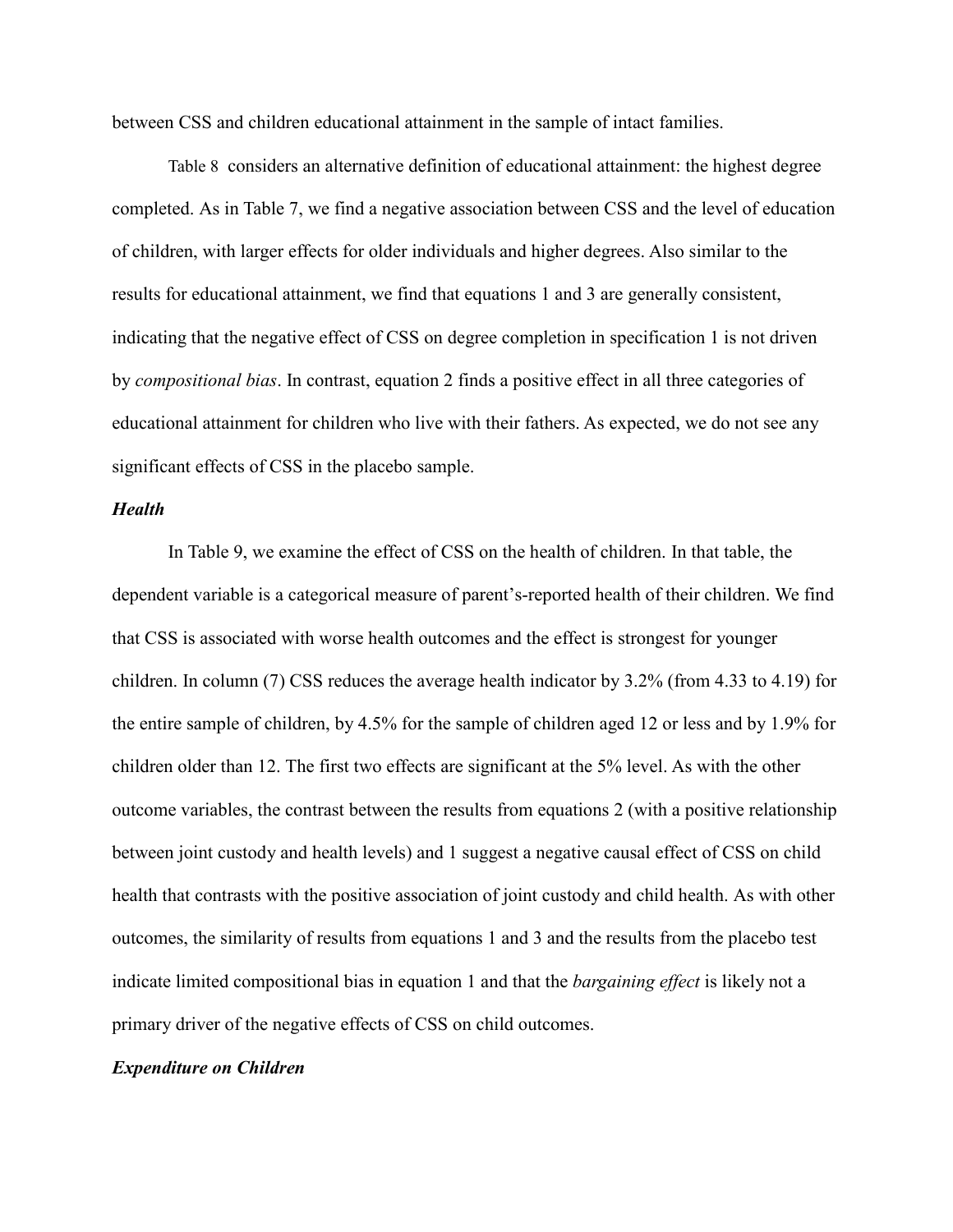In section 2 we discussed several channels by which CSS result in a lower expenditure on children by custodial and non-custodial parents (the *expenditure effect*). However, there is some support for the notion that fathers do not see CSS as only a means to save money, when it comes to their children. Increased CSS do not necessarily result in less expenditure on children. For example, Del Boca and Ribero (2003) show that more shared time with the children also increases the father's direct expenditures on the child.

In Table 10, we try to address this question by investigating the relationship between CSS and one important type of investment in children: private school attendance. In general, the results of Table 10 are mixed and inconclusive but suggest a positive effect of CSS on private school attendance for children aged 12 or under (column 8). Although this positive effect is also found in equation 1 (column 2) and in the placebo estimates (column 11), the magnitude of the effect shown in column 8 is larger. The effects for older children are negative, much smaller in magnitude and not statistically significant in any of the specifications. All in all, the results of [Table 10](#page-50-0) do not provide evidence of a negative effect of CSS on investment in children.

In Table 11, we consider health expenditures by custodial parents. In general, the coefficients are again mixed and inconclusive with only a positive and significant effect in the case of visits to the dentists. As in the case of private school attendance, the results in Table 11 do not provide evidence of a negative effect of CSS on child expenditure.

#### *Divorce Rates*

One potential concern with the results presented above is that child outcomes and the incidence of JFC are not driven by CSS but instead the effect of CSS on divorce rates. Previous research has found evidence of such an effect. For example, Halla (2013) finds that joint custody laws increased the divorce rate in the US, an increase that becomes larger with the number of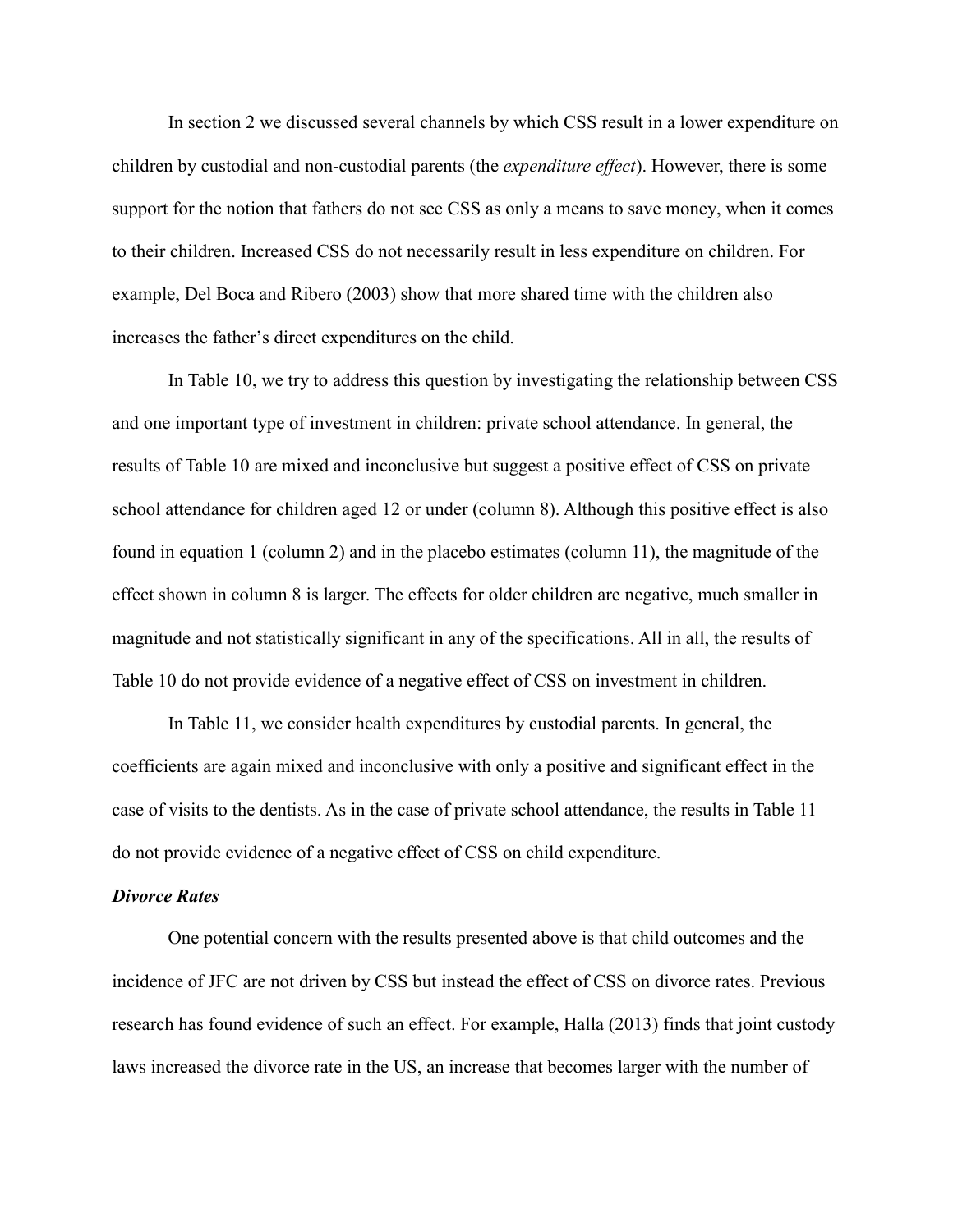years since the approval of the new joint custody laws. Although the analysis of the effect of CSS on family outcomes is outside the scope of this paper, evidence that there is no relationship between CSS and divorce rates would be reassuring and increase the confidence that our results are causal and not driven by compositional changes in the group of divorced parents.<sup>[19](#page-30-0)</sup> In order to examine the effect of CSS on divorce, Table 12 uses data from the 2011-2013 panel of the American Community Survey (ACS). We choose to use the ACS for this analysis because we want to see how child support guidelines affect the probability of divorce of married couples. The ACS provides a larger sample than what we had available in the SIPP for this analysis (625,197 couples). We run simple OLS regressions of CSS in which the dependent variable is the probability that a married couple divorces in the next 12 months. The identification strategy is the same as in the rest of the paper since we exploit differences in CSS across states and income groups. The sample consists of women married the previous year, aged 16 to 50 and with children living in the household. Besides income and state fixed effects, all models control for the number of children, age of the individual, the level of education, race, number of previous marriages and a quadratic on the number of years married. We run the analysis by the age of the woman, the number of children and the level of education. The results are presented in Table 12. None of the eight specifications yields a significant effect and overall there is no clear association between CSS and the divorce rate. The analysis for the entire sample (column 1) yields a zero effect, with the divorce rate constant at 2.1% and independent of the level of CSS. The subgroup analyses (columns 2 to 8) reveal an unclear pattern with the rate of divorce increasing or decreasing depending on the group of women. None of the effects are statistically

<span id="page-30-0"></span> $19$  This type of compositional bias is partially dealt by the fact that we analyze the effect of CSS on all children, regardless of the marital status of their parents. But even in this case, a change in the composition of divorced families could affect our results if children's outcomes are affected by the type of parents that decide to remain married as opposed to divorce.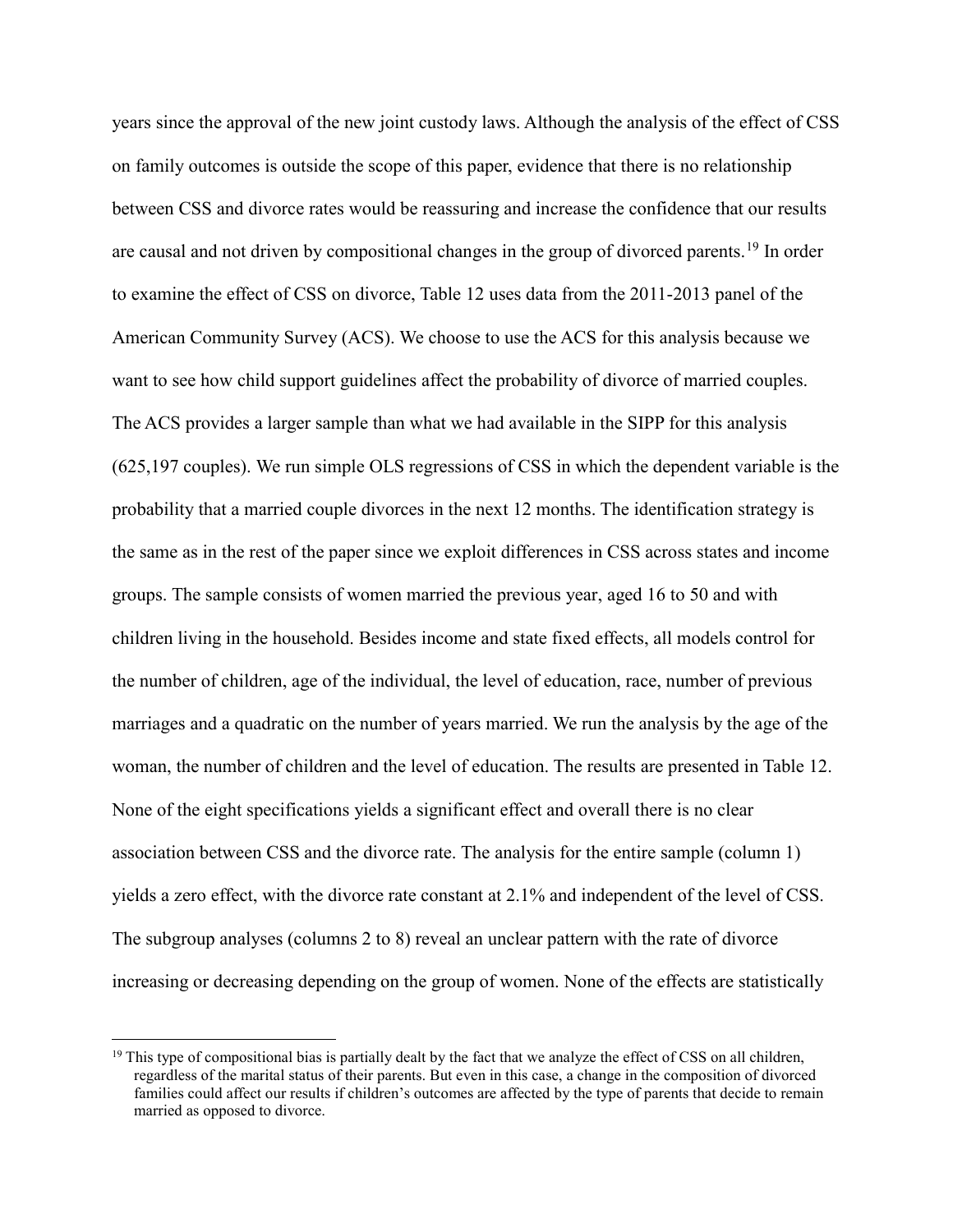different from zero.

#### *Time Spent with Children*

Our analysis so far has found negative effects of CSS on various educational, health and attitude outcomes of children. These effects do not seem to be driven by a *compositional effect*. They are neither easily explained by an *expenditure effect*, since we don't find evidence of a negative effect of CSS on two proxies for investment in children: private school attendance and health expenditures. We also find no association between CSS and the outcomes of children in intact families which indicates that the *bargaining effect* has a limited role. In this section we explore evidence consistent with the *crowding out effect*: that children of parents who undertake joint custody when CSS are high face worse outcomes due to differences in parental time spent with the child. This could happen if fathers in those situations spend less time or lower-quality time with their children compared to that of mothers, or if well-intentioned fathers who undertake joint custody when the economic incentives are high spend more time with children, but at the expense of relatively valuable time spent with the mother. We examine the first possibility in Table 13 and the second one in Table 14. In both tables we focus on the parents of children aged 12 or under because these are the children that showed the strongest effects of CSS.

Table 13 looks at information in topical modules 5 and 8 (child care) of the SIPP to see whether dads in joint physical custody when CSS are high rely more on others to take care of their children.<sup>[20](#page-31-0)</sup> Those topical modules ask whether the other parent is frequently used to take care of the child, as well as grandparents, brothers, or the child simply cares for herself. It also has information as to whether the child is enrolled in extracurricular activities such as sports,

<span id="page-31-0"></span> $^{20}$  Note that i[n Table 5](#page-46-0) we showed that fathers with JFC when CSS are high spend more days with their children. In Table 13 we look at the quality of that time.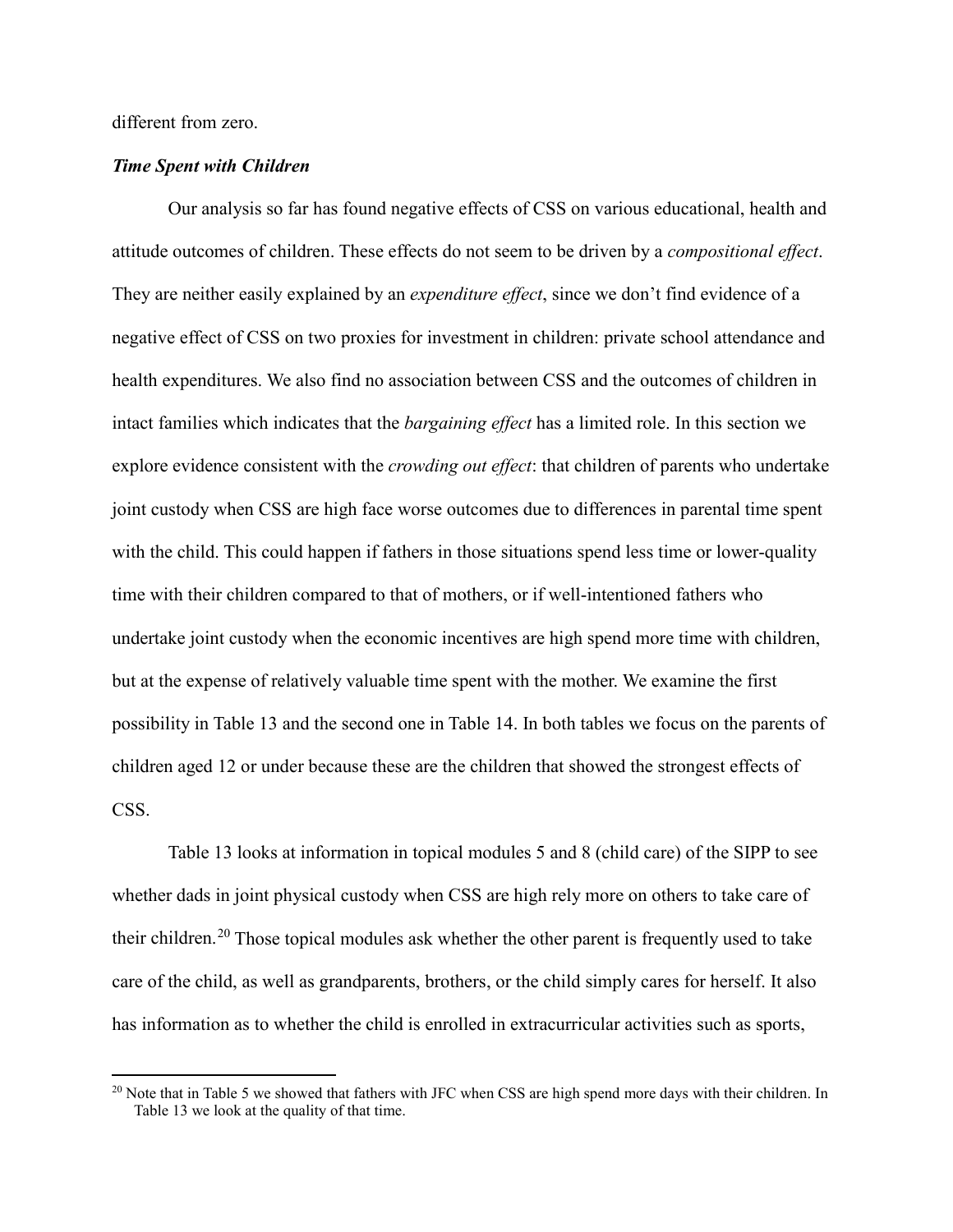clubs or music lessons. We also looked at topical modules 4 and 10 of the SIPP with information about times per week the parent eats or plays with the child and whether there are clear rules about TV use. We finally look at whether the father works, as this could be a good proxy of the father's availability to spend time with his children. From Table 13, we see that fathers in high CSS situations work relatively less, enforce more TV rules, read more to the child and are less likely to rely on other arrangements to care for children. Their children are also less likely to be involved in extra-curricular activities such as sports, clubs and music lessons. Although many of the effects are not statistically significant they tend to be larger in magnitude and more significant for fathers with more than a high school degree. For example, fathers with more than a high school degree in high CSS situations are 24% less likely to work, 77% (significant at 10%) more likely to read to the child and 42% (significant at 10%) less likely to rely on others to take care of their children, compared to similar custodian fathers in low CSS situations. Whether fathers in high CSS situations work less in response to the incentives created by the lower child support or take over more child responsibilities because they faced an already worse labor market situation is an open question. In any case, the results from Table 13 suggest that CSS incentivize fathers to trade work time for time with their children and they strongly contradict the hypothesis that the negative association between CSS and the education, health and attitude outcomes of children are due to less quality time of custodian fathers with them.

Table 14 examines mother's time with children. We look at sole custody mothers as a way to proxy for the effects of mothers under joint custody, for which we have too few observations. Assuming no direct effects of CSS on work among mothers with sole custody, if we observe that mothers with sole custody work more when CSS are high, this suggests that nonworking mothers are pulled into the joint custody group (from sole custody) when CSS is high.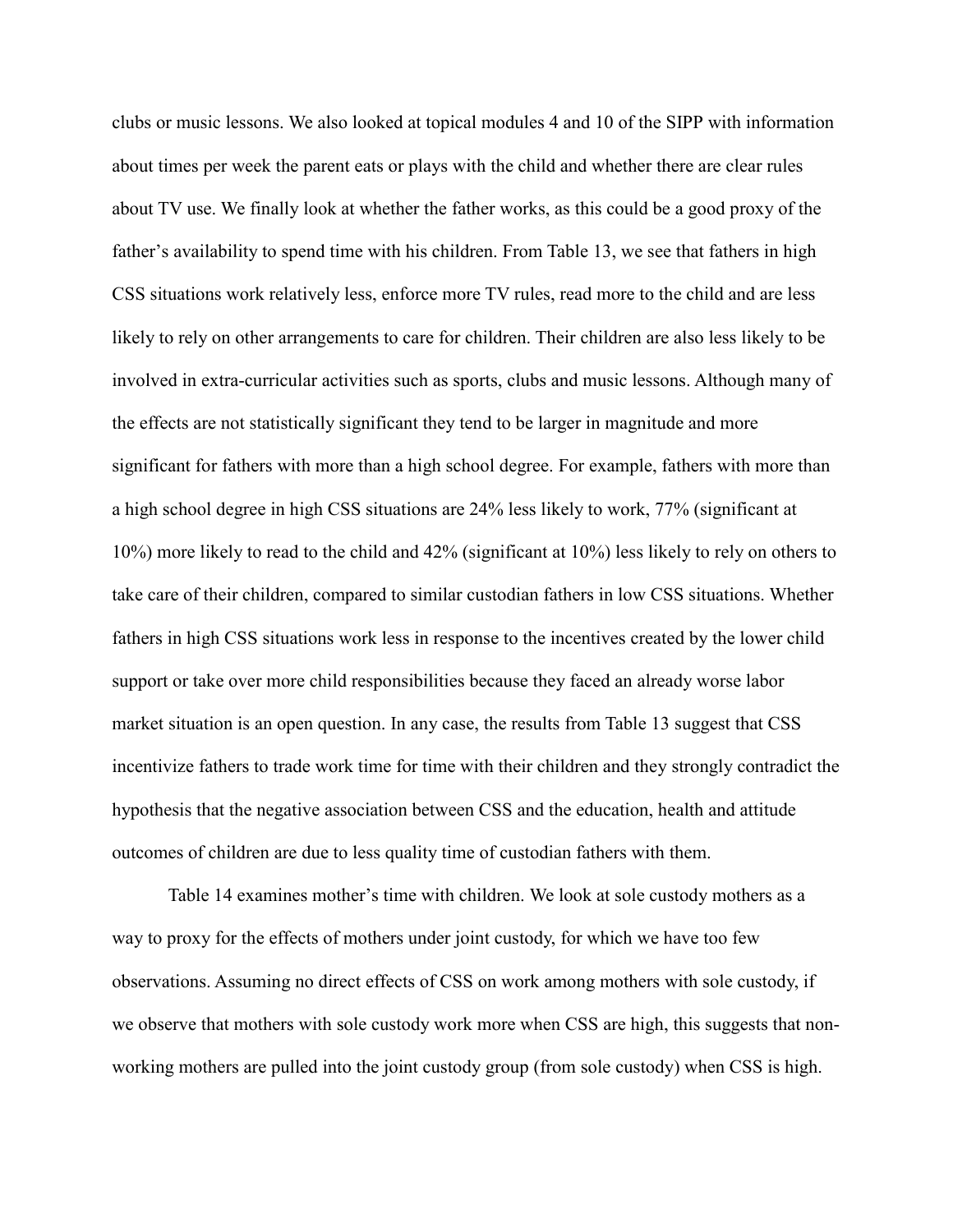Table 14 has the same structure as Table 13. It shows that sole custody mothers in high CSS environments work more and rely more frequently on others to take care of their children, particularly mothers that have a high school degree or less education. For comparison purposes, we show the results of a probit analysis of the probability of working of mothers with joint custody at different values of CSS. Mothers with joint custody when CSS are high work less (34.4%) compared to mothers with joint custody when CSS are low (52.0%).

Put together, [Tables](#page-54-0) 13 and [14](#page-55-0) suggest that fathers with joint custody when CSS are high take children's time away from mothers that otherwise would have spent high quality time with their children (*crowding out effect*). Whether fathers' behavior responds to good intentions and arises because they are not aware of the negative effects on their children is unanswered by our research. It seems, however, that this unintended effect of CSS is partly due to the structure of CSS, which tend to be larger when the father but also the mother have relatively low labor market attachment and more time to spend with their children.

#### **5.3 Heterogeneous Effects and Robustness Checks**

[Table 15](#page-56-0) runs some robustness tests, and [Tables](#page-57-0) 16 and 17 look at how the effects of CSS vary by gender of the child and the level of education of the custodial parent. To examine the role of our covariates on our outcomes, [Table 15](#page-56-0) removes each covariate separately and confirms little effect on the results. It also shows that controlling for work status does not affect the main results, which is not surprising, considering we have already accounted for income groups and different combinations of income levels for parents as well. The results are robust to the quadratic specification, except for the analysis of health levels (column 5), which now shows a positive effect of CSS, albeit not statistically significant. Finally, allowing the effect of the covariates to vary by the gender of the custodial parent or controlling for the amount of child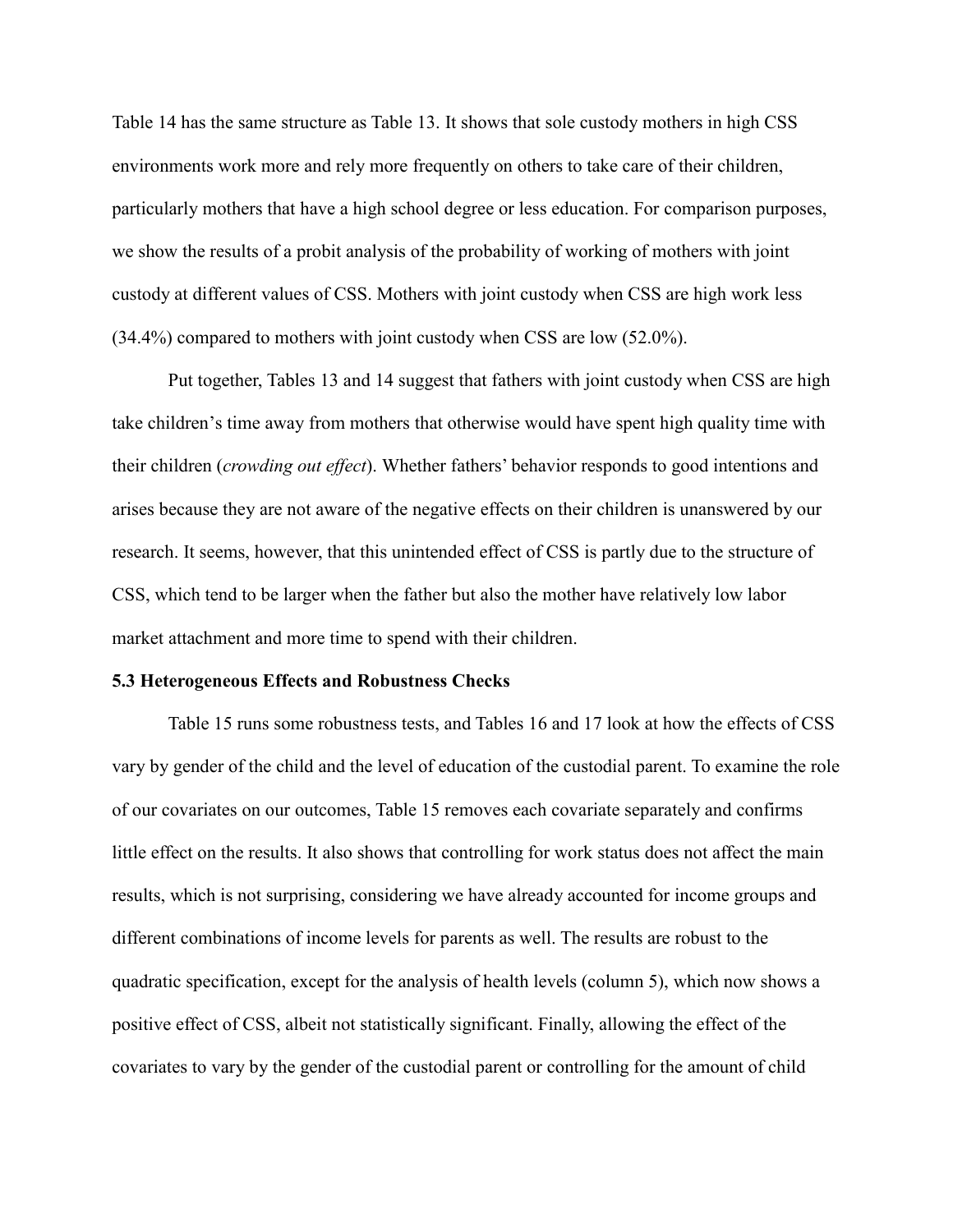support does not affect our results.

In Table 16, we investigate whether the negative educational, attitude and health effects of CSS are different for boys and girls. In general, CSS have a negative impact on both boys and girls, although some of the effects are larger for girls. For example, CSS decrease educational attainment (measured by the difference between actual and potential years of education) by 22.4% for girls and 14.4% for boys. Also, CSS reduce the probability of completing secondary education by 19.3% for girls and 14.1% for boys. Health outcomes are quite similar for boys and girls, with the exception of medical expenses, which decrease 27.5% for girls but increase 28.9% for boys. However, the coefficients are not statistically significant.

Table 17 looks at how the effect of CSS varies by the level of education of the custodial parent. There is no clear pattern. For example, the effect of CSS on children's attitudes towards school is the same (-22%) regardless of the level of education of the custodial parent. Regarding the educational attainment of children, the result depends on the measure we use. CSS has a stronger negative impact when the CP has more than high school education if we measure child's educational attainment by the difference between actual and potential years of education. However, the opposite is true when we look at the probability that the child completes secondary education. In the case of health outcomes, CSS has a stronger negative impact when the CP has secondary education. Also, when the CP has secondary education, CSS has a weaker positive association (or even a negative one) with doctor visits, visits to the dentist and medical expenses. However, many of these coefficients are not statistically significant.

#### **6 Conclusions**

We find that as CSS increase, fathers are more likely to have joint and full custody and pay less in child support. Increases in CSS are also associated with a child spending more days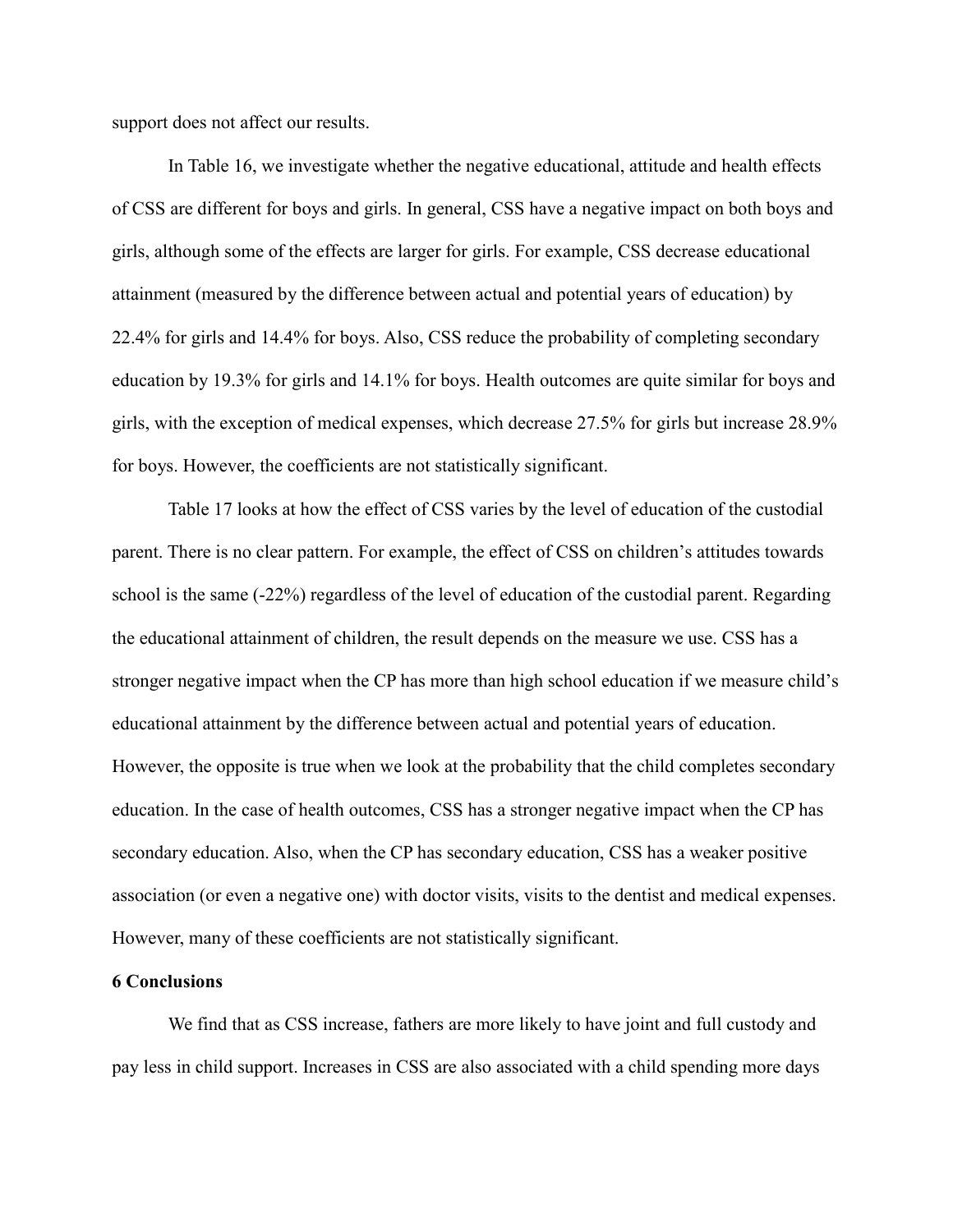with the father; this effect is significant and large in magnitude, and it's driven by children aged 12 and under.

We also find negative effects of CSS on various educational, health and attitude outcomes of children. While the negative effect of CSS on attitudes toward school is only statistically significant for children 12 and under, the harmful effects of CSS on educational attainment and degree attainment is significant for all children, though it is strongest for older children. Finally, CSS also leads to significantly worse health outcomes, with the strongest effects among younger children.

While the mechanism for these negative effects of economic incentives for child support is not definite, our analyses using time use data contradict the hypothesis that fathers that take joint physical custody when CSS are high spend less time or less quality time with their children, leading to negative outcomes for children. However, they do suggest that high levels of CSS leads to a substitution in children's time away from mothers to fathers, particularly among mothers with lower labor force participation. This result appears to occur because fathers who benefit from high CSS have more incentives than other fathers to take children away from mothers who have been able to spend more time taking care of their children (mothers who work less).

These findings suggest that the economic incentives of divorce law may play an important role in children's development following divorce. Given the well-known negative outcomes for children following divorce, policy makers should be cognizant of the role that these incentives may play in worsening or ameliorating these effects.

#### **References**

Adam, Christopher, John Hoddinott and Ethan Ligon, "Dynamic Intrahousehold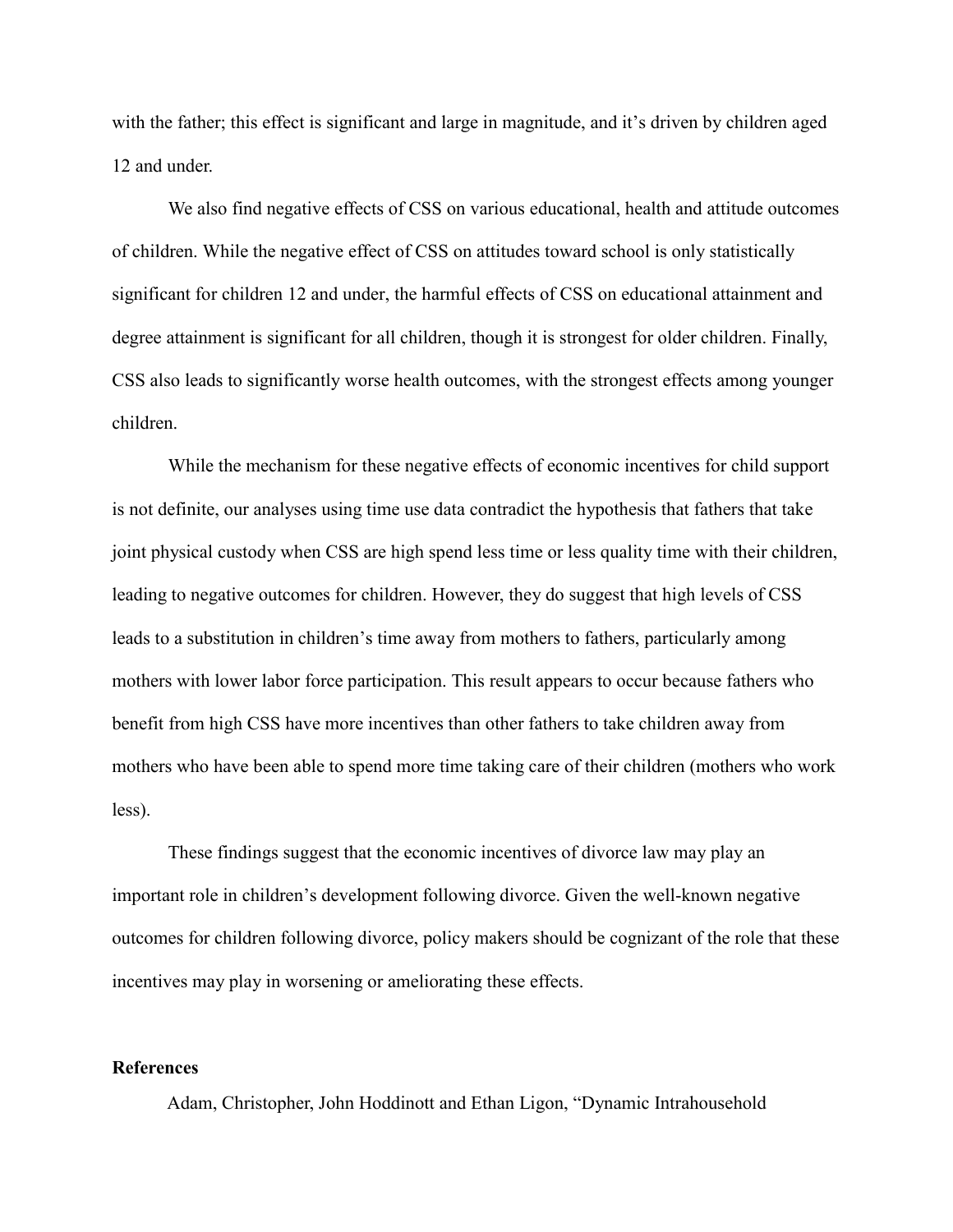Bargaining and Matrimonial Property and Suicide in Canada", working paper, 2011.

Aizer, Anna and Sara McLanahan, "The Impact of Child Support Enforcement on Fertility, Parental Investments, and Child Well-Being," *Journal of Human Resources*, 2006, vol. 61, Nº 1, pp. 28-45.

Amato, P., and Gilbreth, J. "Nonresident fathers and children's wellbeing: A metaanalysis." *Journal of Marriage and the Family*, Vol. 61, 1999, pp. 557–573.

Angelucci, Manuela and Orazio Attanasio, "The Demand for Food of Poor Urban Mexican Households: Understanding Policy Impacts Using Structural Models," *American Economic Journal: Economic Policy*, Vol. 5, No. 1, 2013, pp. 146-205.

Argys, L. Peters, E., Brooks-Gunn, J., & Smith, J., "The Impact of Child Support on Cognitive Outcomes of Young Children." *Demography*, Vol. 35, No. 2, 1998, pp. 159-173.

Aughinbaugh, Alison, "Signals of Child Achievement as Determinants of Child Support," *American Economic Review*, 2001, Vol. 91, 2, pp. 140.

Bastaits, Kim, Koen Ponnet, and Dimitri Mortelmans. "Parenting of divorced fathers and the association with children's self-esteem." *Journal of Youth and Adolescence*, Vol. 41, No. 12, 2012, pp. 1643-1656.

Baum C. "Does Early Maternal Employment Harm Child Development? An Analysis of the Potential benefits of Leave Taking," Journal of Labor Economics. 2003; 21: 409-448.

Bauserman, R. "Child adjustment in joint-custody versus sole-custody arrangements: A meta-analytic review," *Journal of Family Psychology,* Vol. 16, No. 1, 2002, pp. 91-102.

Bauserman, R. "A meta-analysis of parental satisfaction, adjustment, and conflict in joint custody and sole custody following divorce." *Journal of Divorce and Remarriage* Vol. 53, No. 6, 2012, pp. 464-488.

Becker, Gary, Elisabeth Landes, and Robert Michael. "An Economic Analysis of Marital Instability." *Journal of Political Economy*, Vol. 85, Issue 6, 1977, pp. 1141-87.

Caceres-Delpiano, Julio and Eugenio Giolito, "How Unilateral Divorce Affects Children", working paper, 2009.

Cancian, Maria, and Dan Meyer, "Who gets Custody?" *Demography*, Vol. 35, 1998, pp.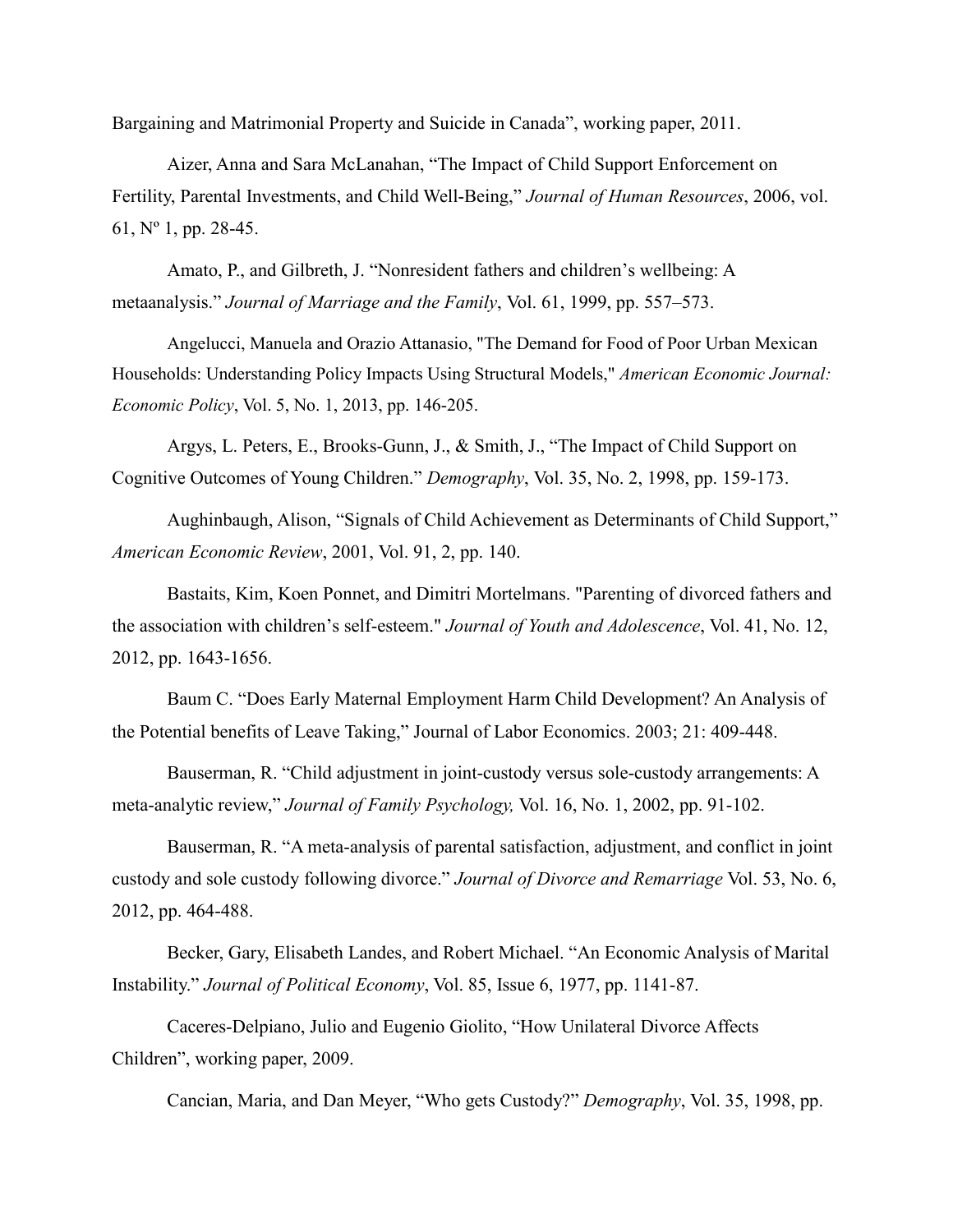147-157.

Dee, Thomas, "Until Death Do You Part: The Effects of Unilateral Divorce on Spousal Homicides", *Economic Inquiry*, Vol. 41, No.1, 2003, pp. 163-182.

Del Boca, Daniela and Christopher Flinn, "Rationalizing Child-Support Decisions," *American Economic Review* Vol. 85, No. 5, 1995, pp. 1241-1262.

Del Boca, Daniela, and Rocio Ribero, "Transfers in Non-Intact Households," *Structural Change and Economic Dynamics*, 9(4), 1998, pp. 469-78.

Del Boca, Daniela and Rocio Ribero, "Visitations and Transfers after Divorce," *Review of Economics of the Household* Vol. 1, Iss. 3, 2003, pp. 187-204.

Fiorini, M., and Keane, M. "How the Allocation of Children's Time Affects Cognitive and Noncognitive Development," *Journal of Labor Economics*, Vol 32, No. 4, 2014, pp. 787- 836.

Gonzalez, Libertad and Tarja Viitanen, "The Long Term Effects of Legalizing Divorce for Children", working paper, 2009.

Gruber, Jonathan, "Is Making Divorce Easier Bad for Children? The Long Run Implications of Unilateral Divorce", *Journal of Labor Economics,* Vol. 22, No. 4, 2004, pp. 799- 833.

Halla, Martin, "Do Joint Custody Laws Improve Family Well-Being? Joint child custody laws affect not only divorced families but intact families as well," *IZA World of Labor* 147, 2015.

Halla, Martin, "The Effect of Joint Custody on Family Outcomes", *Journal of the European Economic Association*, Vol. 11, Issue 2, 2013, pp. 278-315.

Hsin, Amy and Christina Felfe, "When Does Time Matter? Maternal Employment, Children's Time with Parents, and Child Development," *Demography* Vol. 51, Issue 5, 2014, pp. 1867-1894.

Johnson, John and Christopher Mazingo, "The Economic Consequences of Unilateral Divorce for Children", University of Illinois Working Paper, 2000.

Juby, J., Le Bourdais, C., and Marcil-Gratton, N., "Sharing roles, sharing custody? Couples' and children's living characteristics at separation arrangements." *Journal of Marriage*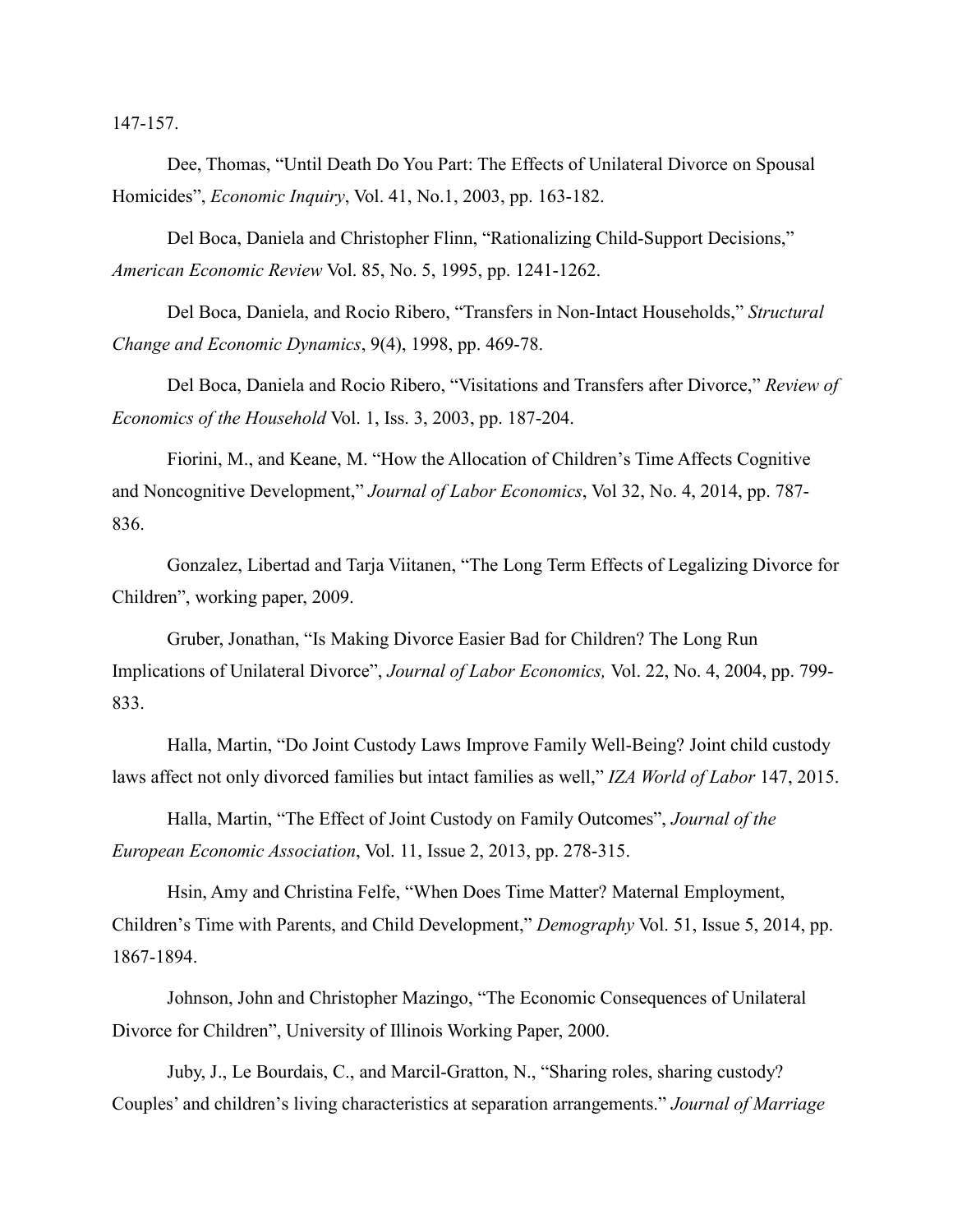*and the Family*, Vol. 67, Issue 1, 2005, pp. 157-172.

Kalil, Ariel, Magne Mogstad, Mari Rege, and Mark Votruba, "Divorced Fathers' Proximity and Children's Long-Run Outcomes: Evidence from Norwegian Registry Data," *Demography* Vol. 48, 2011, pp. 1005-1027.

Knox, V., "The Effects of Child Support Payments on Developmental Outcomes for Elementary School-Age Children." *The Journal of Human Resources*, Vol. 31, No. 4, pp. 816- 840.

Lamb, M. "How do father's influence child development?" In M. Lamb (Ed.) *The role of the father in child development* (pp.58-93) New York, NY: John Wiley and Sons. 2010.

Leo, T. W. "From Maternal Preference to Joint Custody: The Impact of Changes in Custody Law on Child Educational Attainment." Working Paper, Toronto: University of Toronto, 2006.

Lundberg, Shelly, Robert A. Pollak, and Terence J. Wales, "Do Husbands and Wives Pool Their Resources? Evidence from the U.K. Child Benefit," *Journal of Human Resources*, Vol. 32, No. 3, 1997, pp. 463-480.

Maiti, Abhradeep. "Effect of joint custody laws on children's future labor market outcomes." *International Review of Law and Economics* Vol. 43, 2015, pp. 22-31.

Nielsen, L. "Joint versus sole physical custody: Outcomes for children independent of family income or parental conflict" *Journal of Child Custody*, 2018, DOI: 10.1080/15379418.2017.1422414.

Nunley, John M. and Richard Alan Seals. Jr., "Child-Custody Reform, Marital Investment in Children, and the Labor Supply of Married Mothers," *Labour Economics*, Vol. 18, 2011, pp.14-24.

Pollak, Robert. "How Bargaining in Marriage Drives Marriage Market Equilibrium." *Journal of Labor Economics*, 2018.

Rasul, Imran, "The Economics of Child Custody," *Economica*, Vol. 73, 2006, pp. 1-25.

Reinhold, Steffen, Thorsten Kneip and Gerrit Bauer, "The Long Run Consequences of Unilateral Divorce Laws on Children—Evidence from Sharelife", *Journal of Population*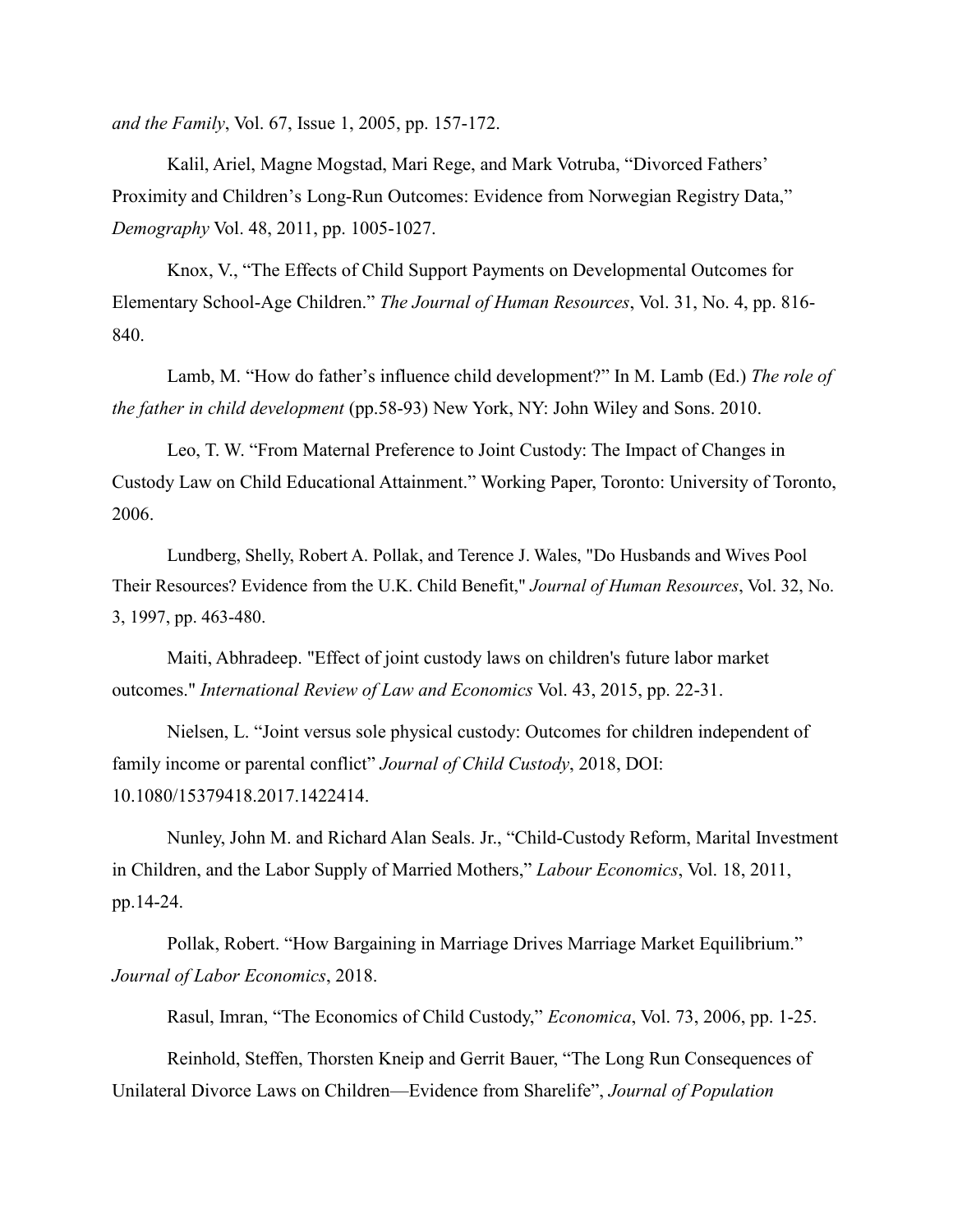*Economics*, Vol. 26, No. 3, 2013, pp. 1035-1056.

Roff, Jennifer. "Cleaning in the Shadow of the Law? Bargaining, Marital Investment, and the Impact of Divorce Law on Husbands' Intrahousehold Work." *The Journal of Law and Economics*, Vol. 60, No. 1, 2017, pp. 115-134.

Rossin-Slater, Maya and Miriam Wüst, "Parental Responses to Child Support Obligations: Evidence from Administrative Data," working paper, 2016.

Ruhm, C. "Maternal Employment and Adolescent Development," Labour Economics, 2008; 15: 958-983.

Sodermans, A.K., Botterman, S., Havermans, N, and Matthijs, K. "Involved Fathers, Liberated Mothers? Joint Physical Custody and the Subjective Well-being of Divorced Parents," *Social Indicators Research,* Vol. 122, 2015, pp. 257-277.

Spruijt, E., and Duindam, V. "Joint physical custody in the Netherlands and the wellbeing of children." *Journal of Divorce and Remarriage*, Vol 51, No 1, 2009, pp 65-82.

Stevenson, Betsey and Justin Wolfers, "Bargaining in the Shadow of the Law: Divorce Laws and Family Distress", *Quarterly Journal of Economics*, Vol. 121, No. 1, 2006, pp. 267-288.

Thomas, Duncan, "Intra-Household Resource Allocation: An Inferential Approach," *Journal of Human Resources*, Vol. 25, No.4, 1990, pp. 635-664.

Turunen, Jani. "Shared Physical Custody and Children's Experience of Stress." *Journal of Divorce & Remarriage*, Vol. 58, No. 5, 2017, pp. 371-392.

Weiss, Y., and Willis, R. "Children as collective goods and divorce settlements." *Journal of Labor Economics*, Vol. 3, 1985, pp. 268–292.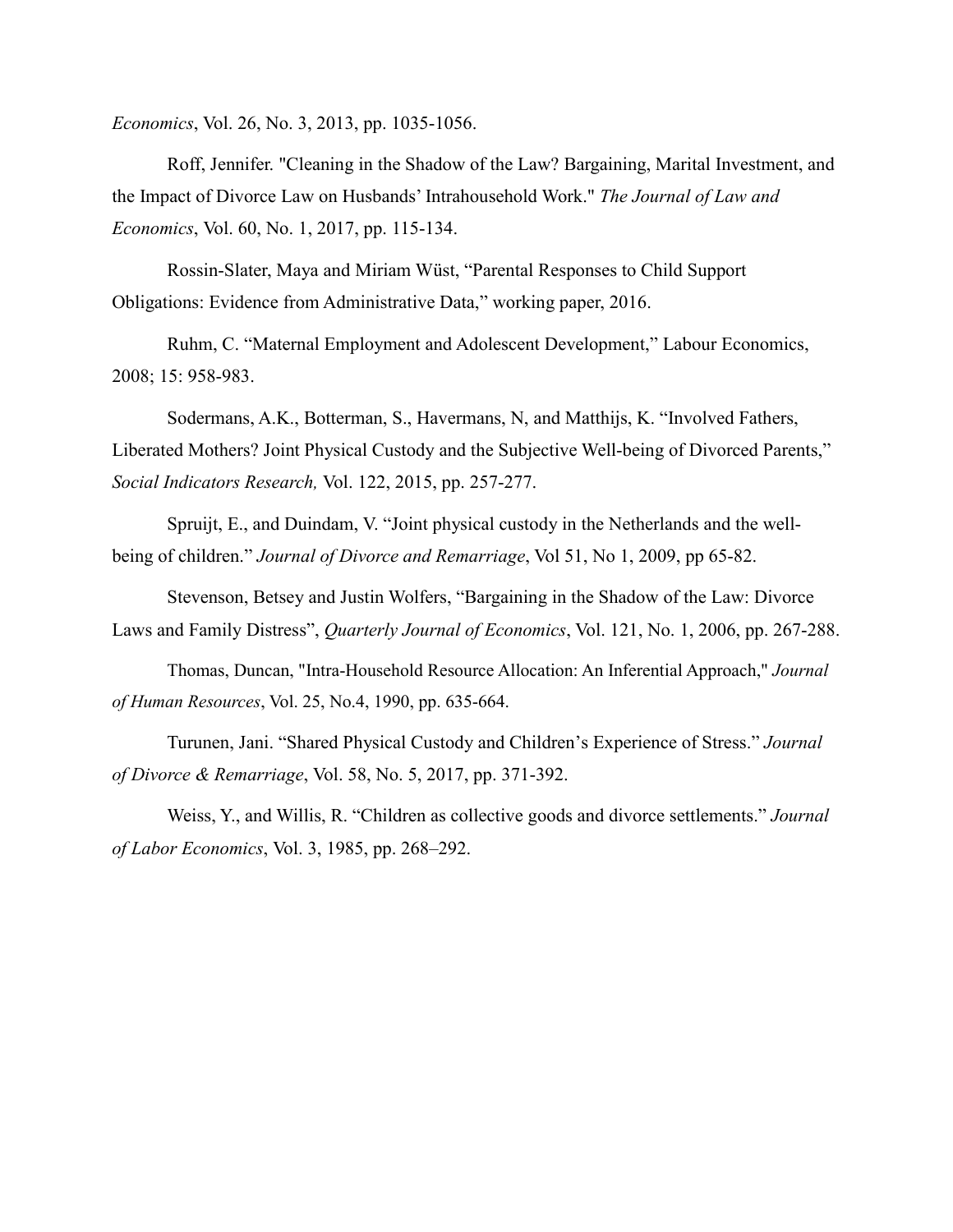# **Figures and Tables**

<span id="page-40-0"></span>

**Figure 1 - Ranking of States According to the Average CSS from Joint Custody**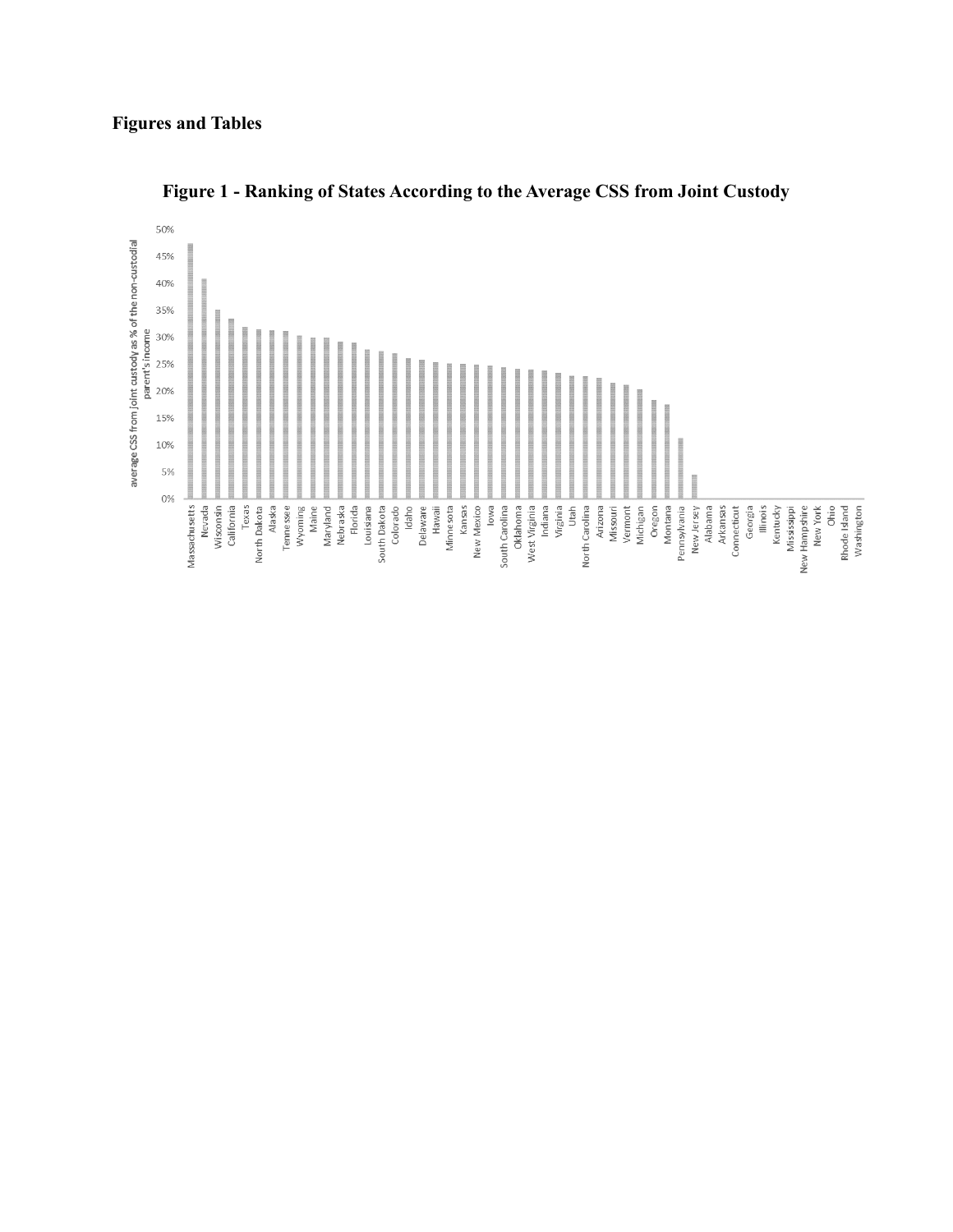<span id="page-41-0"></span>

# **Figure 2 - CSS Savings Across States and Income Groups**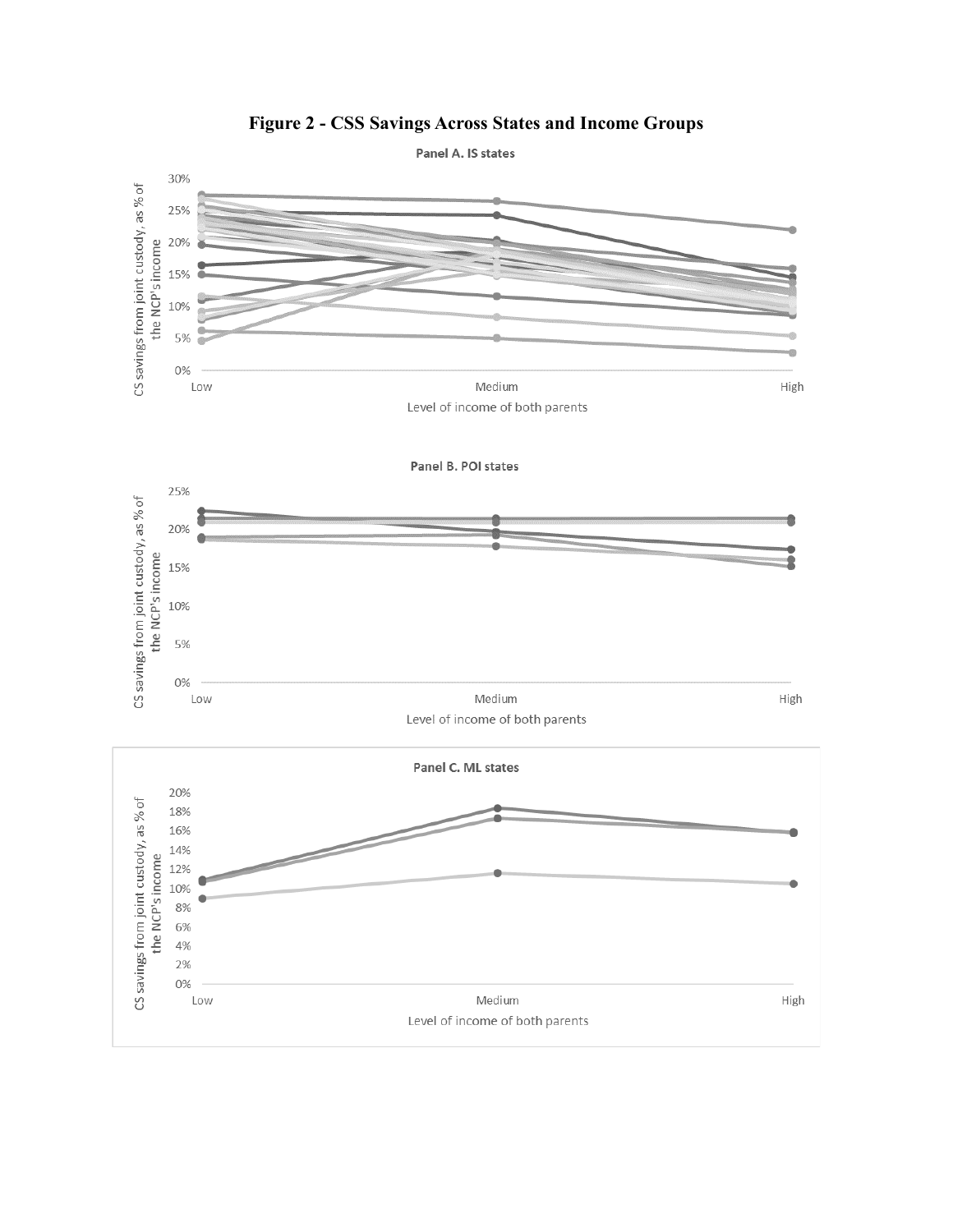<span id="page-42-0"></span>

| Sample of custodial parents (CP)         |         |        |          | Sample of children of divorced parents        |          |           |           |
|------------------------------------------|---------|--------|----------|-----------------------------------------------|----------|-----------|-----------|
|                                          | (1)     | (2)    | (3)      |                                               | (4)      | (5)       | (6)       |
|                                          | All CPs | Female | Male CPs |                                               | All      | $\leq 12$ | >12       |
|                                          |         | CPs    |          |                                               | children | years old | years old |
| Num. individuals                         | 5,045   | 4,142  | 903      | Num. individuals                              | 7,577    | 3,887     | 3,690     |
| Age                                      | 37.4    | 36.6   | 40.8     | Age                                           | 11.9     | 7.1       | 16.9      |
| 1 child                                  | 57.6    | 55.3   | 68.0     | In family with 1<br>child                     | 35.4     | 32.4      | 38.6      |
| 2 or more children                       | 42.4    | 44.7   | 32.0     | In family with $\geq 2$<br>children           | 64.6     | 67.6      | 61.4      |
| <b>HS</b> or less                        | 59.7    | 60.2   | 57.3     | Years of<br>completed<br>education            | 6.6      | 2.6       | 10.8      |
| $\text{Voc.} + \text{Assoc.}$<br>degrees | 25.0    | 25.3   | 23.8     |                                               |          |           |           |
| College degree or<br>more                | 15.3    | 14.5   | 18.9     |                                               |          |           |           |
| Non-work                                 | 11.0    | 11.4   | 9.0      |                                               |          |           |           |
| Inc. level 1                             | 49.3    | 52.8   | 33.3     |                                               |          |           |           |
| Inc. level 2                             | 32.8    | 30.9   | 42.0     |                                               |          |           |           |
| Inc. level 3                             | 6.8     | 4.9    | 15.7     |                                               |          |           |           |
| White                                    | 55.1    | 52.3   | 68.0     | White                                         | 51.8     | 47.8      | 56.1      |
| <b>Black</b>                             | 22.3    | 24.4   | 12.9     | <b>Black</b>                                  | 24.8     | 27.2      | 22.3      |
| Latino                                   | 17.1    | 17.9   | 13.2     | Latino                                        | 18.1     | 20.0      | 16.2      |
| Other                                    | 5.5     | 5.4    | 6.0      | Other                                         | 5.2      | 5.0       | 5.4       |
| Joint physical<br>custody                | 14.0    | 12.5   | 25.8     | Parents with joint<br>physical custody        | 14.0     | 13.3      | 14.7      |
| Sole physical<br>custody                 | 82.8    | 83.4   | 65.7     | Parents w/ sole<br>mother physical<br>custody | 75.0     | 76.0      | 74.0      |
| With a written<br>custody<br>agreement   | 40.7    | 43.9   | 26.1     | Parents w/ sole<br>father physical<br>custody | 7.4      | 6.4       | 8.4       |
|                                          |         |        |          | Parents w/ a<br>written custody<br>agreement  | 43.7     | 42.5      | 45.0      |
| When CSS=0                               | 100.0   | 84.3   | 15.7     | When CSS=0                                    | 100.0    | 86.9      | 13.1      |
| When CSS>10%                             | 100.0   | 82.9   | 17.1     | When CSS>10%                                  | 100.0    | 85.1      | 14.9      |
| When CSS>20%                             | 100.0   | 78.8   | 21.2     | When CSS>20%                                  | 100.0    | 83.2      | 16.8      |
| When CSS>30%                             | 100.0   | 72.1   | 27.9     | When CSS>30%                                  | 100.0    | 76.7      | 23.3      |

|  |  | <b>Table 1 - Descriptive Statistics</b> |
|--|--|-----------------------------------------|
|  |  |                                         |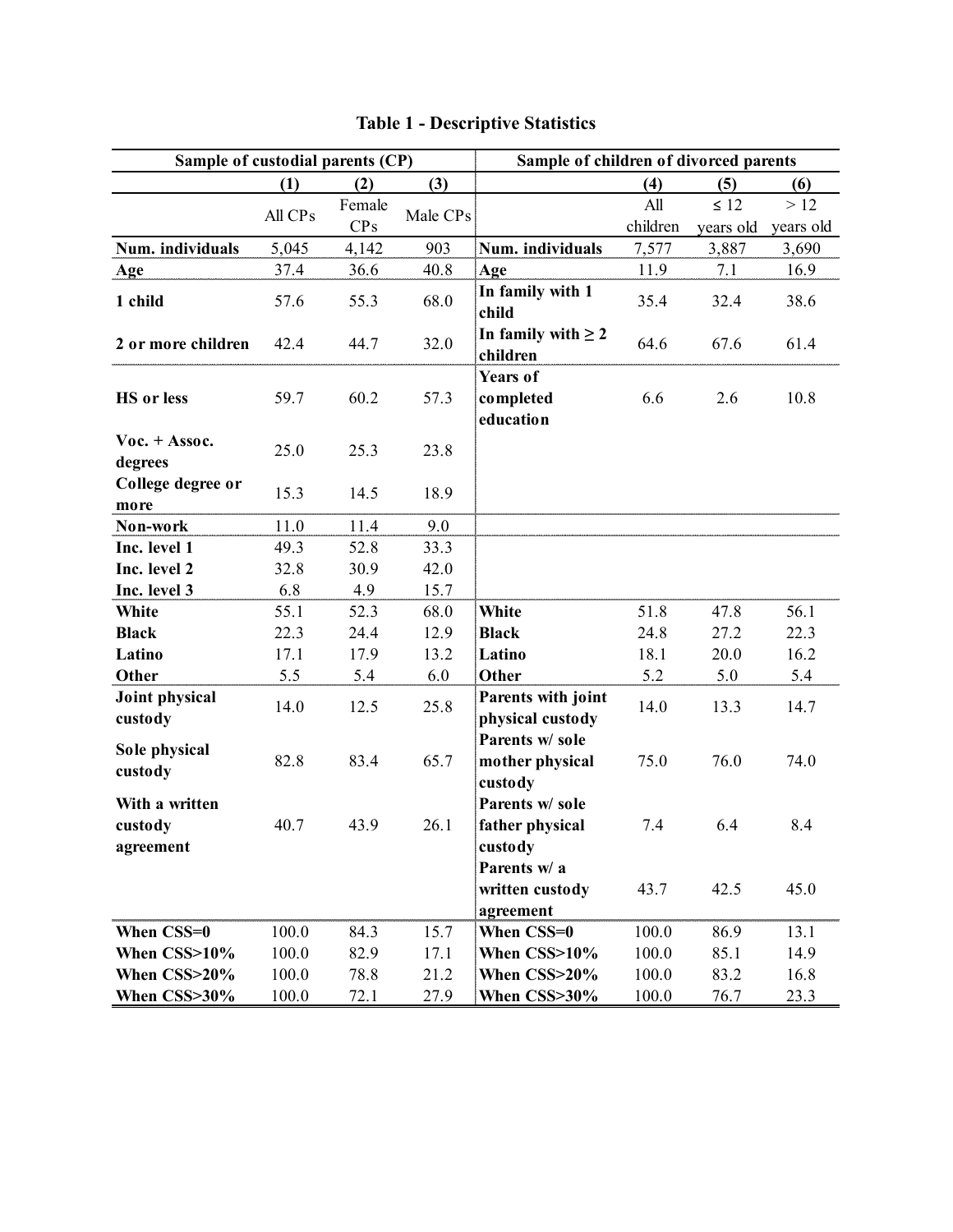<span id="page-43-0"></span>

|                          |         | <b>Custodial Fathers</b> |         |         |         | <b>Custodial Mothers</b><br>(8)<br>(6)<br>(7)<br>When<br>When<br>CSS>0<br>CSS>0.1<br>36.53<br>36.84<br>59.85<br>59.53<br>25.59<br>25.55<br>14.54<br>14.92<br>11.29<br>10.51<br>52.44<br>48.16<br>31.27<br>35.54<br>4.98<br>5.79<br>56.14*<br>51.92<br>43.85*<br>48.08<br>$50.36***$<br>49.98<br>$22.68***$<br>21.70<br>20.85***<br>22.35<br>$6.09***$<br>5.97 |       |         |  |  |
|--------------------------|---------|--------------------------|---------|---------|---------|---------------------------------------------------------------------------------------------------------------------------------------------------------------------------------------------------------------------------------------------------------------------------------------------------------------------------------------------------------------|-------|---------|--|--|
|                          | (1)     | (2)                      | (3)     | (4)     | (5)     |                                                                                                                                                                                                                                                                                                                                                               |       |         |  |  |
|                          | When    | When                     | When    | When    | When    |                                                                                                                                                                                                                                                                                                                                                               |       | When    |  |  |
|                          | $CSS=0$ | CSS>0                    | CSS>0.1 | CSS>0.2 | $CSS=0$ |                                                                                                                                                                                                                                                                                                                                                               |       | CSS>0.2 |  |  |
| Age                      | 41.44   | 40.58                    | 39.32   | 38.83   | 36.76   |                                                                                                                                                                                                                                                                                                                                                               |       | 38.19   |  |  |
| <b>HS</b> or less        | 59.40   | 56.60                    | 60.38   | 65.20   | 60.95   |                                                                                                                                                                                                                                                                                                                                                               |       | 54.31   |  |  |
| Voc. + associate degrees | 22.64   | 24.21                    | 24.53   | 22.80   | 24.54   |                                                                                                                                                                                                                                                                                                                                                               |       | 26.40   |  |  |
| College degree or more   | 17.94   | 19.28                    | 15.09   | 12.00   | 14.50   |                                                                                                                                                                                                                                                                                                                                                               |       | 19.29   |  |  |
| Non work                 | 6.83    | 9.71                     | 12.79   | 21.20   | 11.79   |                                                                                                                                                                                                                                                                                                                                                               |       | 4.74    |  |  |
| Inc. level 1             | 30.34   | 34.37                    | 44.03   | 69.60   | 53.70   |                                                                                                                                                                                                                                                                                                                                                               |       | 18.00   |  |  |
| Inc. level 2             | 48.71   | 39.61***                 | 41.30   | 9.20    | 29.88   |                                                                                                                                                                                                                                                                                                                                                               |       | 64.22   |  |  |
| Inc. level 3             | 14.10   | 16.29                    | 1.89    | 0.00    | 4.62    |                                                                                                                                                                                                                                                                                                                                                               |       | 13.04   |  |  |
| 1 child                  | 69.65   | 67.41                    | 65.20   | 59.20   | 53.38   |                                                                                                                                                                                                                                                                                                                                                               |       | 36.75   |  |  |
| 2 or more children       | 30.34   | 32.58                    | 34.80   | 40.80   | 46.61   |                                                                                                                                                                                                                                                                                                                                                               |       | 63.25   |  |  |
| White                    | 73.50   | 66.06**                  | 60.38   | 52.80   | 56.89   |                                                                                                                                                                                                                                                                                                                                                               |       | 50.22   |  |  |
| <b>Black</b>             | 15.38   | 11.95                    | 13.42   | 14.00   | 28.28   |                                                                                                                                                                                                                                                                                                                                                               |       | 20.91   |  |  |
| Latino                   | 6.41    | $15.54***$               | 18.87   | 24.40   | 11.15   |                                                                                                                                                                                                                                                                                                                                                               |       | 23.49   |  |  |
| Other                    | 4.70    | 6.42                     | 7.34    | 8.80    | 3.66    |                                                                                                                                                                                                                                                                                                                                                               |       | 5.39    |  |  |
| <b>Number of CPs</b>     | 234     | 669                      | 477     | 250     | 1,255   | 2,887                                                                                                                                                                                                                                                                                                                                                         | 2,313 | 928     |  |  |

**Table 2 - Characteristics of Custodial Fathers and Custodial Mothers at Different Values of Child Support Savings (CSS)**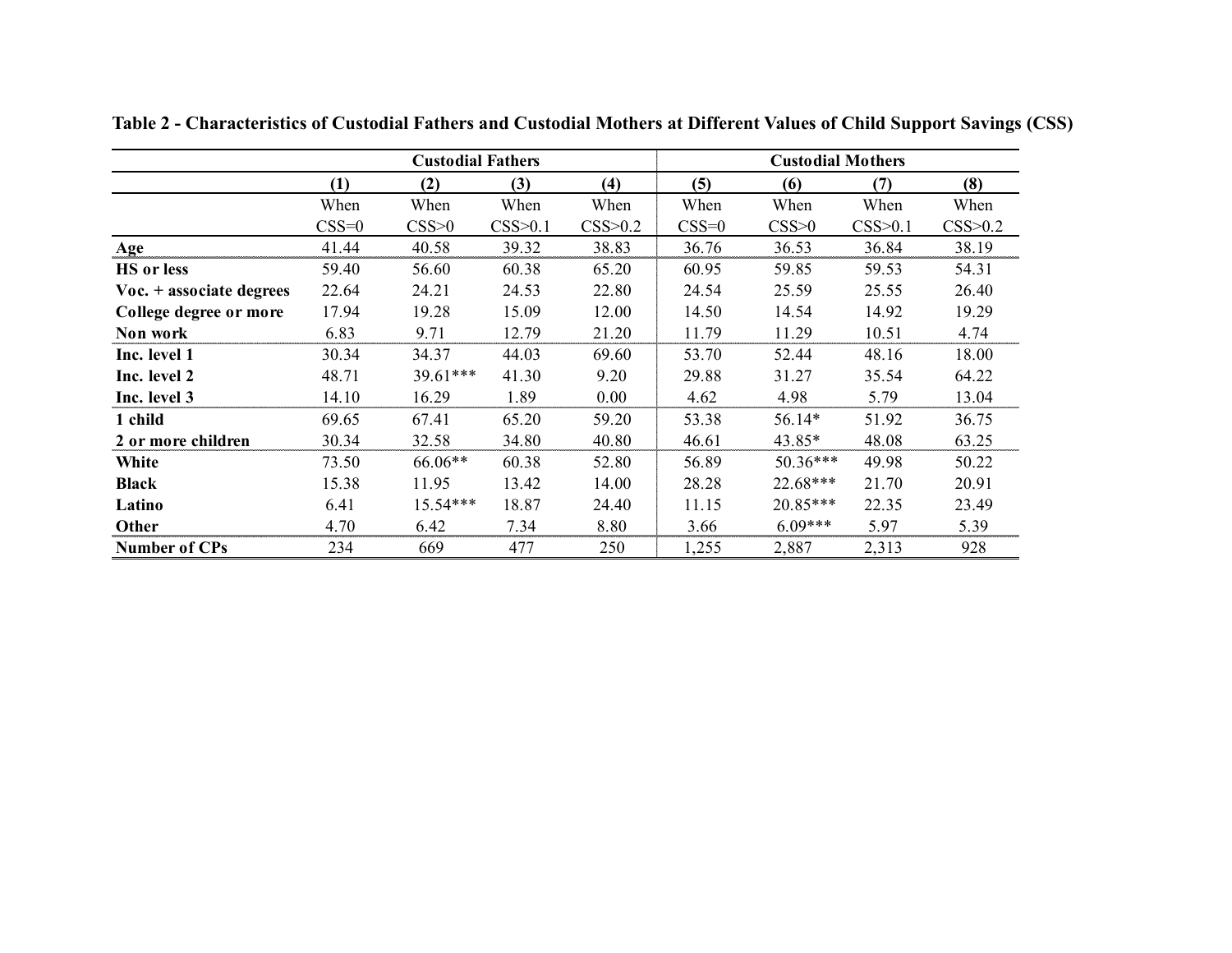|                                                                  | (1)            | (2)                                            | (3)            | (4)                                  | (5)        | (6)                                            |
|------------------------------------------------------------------|----------------|------------------------------------------------|----------------|--------------------------------------|------------|------------------------------------------------|
|                                                                  | $All$ $CPs$    | CP <sub>s</sub> with<br>a written<br>agreement | $All$ $CPs$    | $CPs$ with<br>a written<br>agreement | AllCPs     | CP <sub>s</sub> with<br>a written<br>agreement |
| <b>Coefficient on CSS</b>                                        | $0.221***$     | $0.204***$                                     | $0.364***$     | 0.177                                | $0.253***$ | $0.415***$                                     |
| (robust S.E.)                                                    | (0.054)        | (0.079)                                        | (0.092)        | (0.129)                              | (0.079)    | (0.129)                                        |
| Panel b. Predicted probability of JFC at different values of CSS |                |                                                |                |                                      |            |                                                |
| $\text{CSS}=0\%$                                                 | 0.192          | 0.188                                          | 0.174          | 0.192                                | 0.188      | 0.162                                          |
| CSS=12% (sample average)                                         | 0.218          | 0.213                                          | 0.218          | 0.213                                | 0.218      | 0.212                                          |
| $CSS=20\%$                                                       | 0.236          | 0.229                                          | 0.247          | 0.227                                | 0.238      | 0.245                                          |
| $\text{CSS}=30\%$                                                | 0.258          | 0.250                                          | 0.283          | 0.245                                | 0.264      | 0.286                                          |
| $CSS=40\%$                                                       | 0.280          | 0.270                                          | 0.320          | 0.263                                | 0.289      | 0.328                                          |
| State fixed effects                                              | No             | N <sub>0</sub>                                 | Yes            | Yes                                  | Yes        | <b>Yes</b>                                     |
| Income fixed effects                                             | N <sub>0</sub> | N <sub>0</sub>                                 | N <sub>0</sub> | No                                   | Yes        | Yes                                            |
| <b>Number of CPs</b>                                             | 5,045          | 2,054                                          | 5,045          | 2,054                                | 5,045      | 2,054                                          |
| $R^2$                                                            | 0.034          | 0.025                                          | 0.045          | 0.057                                | 0.645      | 0.404                                          |

**Table 3 - The effect of CSS from Joint Custody (JC) on the incidence of JFC.**

<span id="page-44-0"></span>*Custodial Parents eligible for the CS questionnaire in topical module 6 of the SIPP-2008 panel.*

*Notes:* JFC is defined to include also father sole physical custody and those cases when there is no written agreement (hence, no information about the type of custody) but the custodial parent in the CS questionnaire is the father. CSS is the child support savings from joint custody implied by the state CS guidelines and is expressed as the reduction in the amount of CS compared to mother's physical custody and relative to the NCP's income. CPs: custodial parents are parents with children less than 21 and eligible for the CS questionnaire in the SIPP (topical module 6 of the 2008 panel). 41% of CPs declare having a written CS and custody agreement. Besides income and state fixed effects all models control for the number of children, the age of the CP, the level of education and race. Income fixed effects include the level of income of the CP and a set of dummy variables to denote the income group of both parents. There are a total of nine income groups from Low-Low to High-High income levels of both parents. The predicted probabilities in panel b are estimated at the mean values of the controls. Robust standard errors. \*\*\* Significant at the 1% level. \*\* Significant at the 5% level. \* Significant at the 10% level.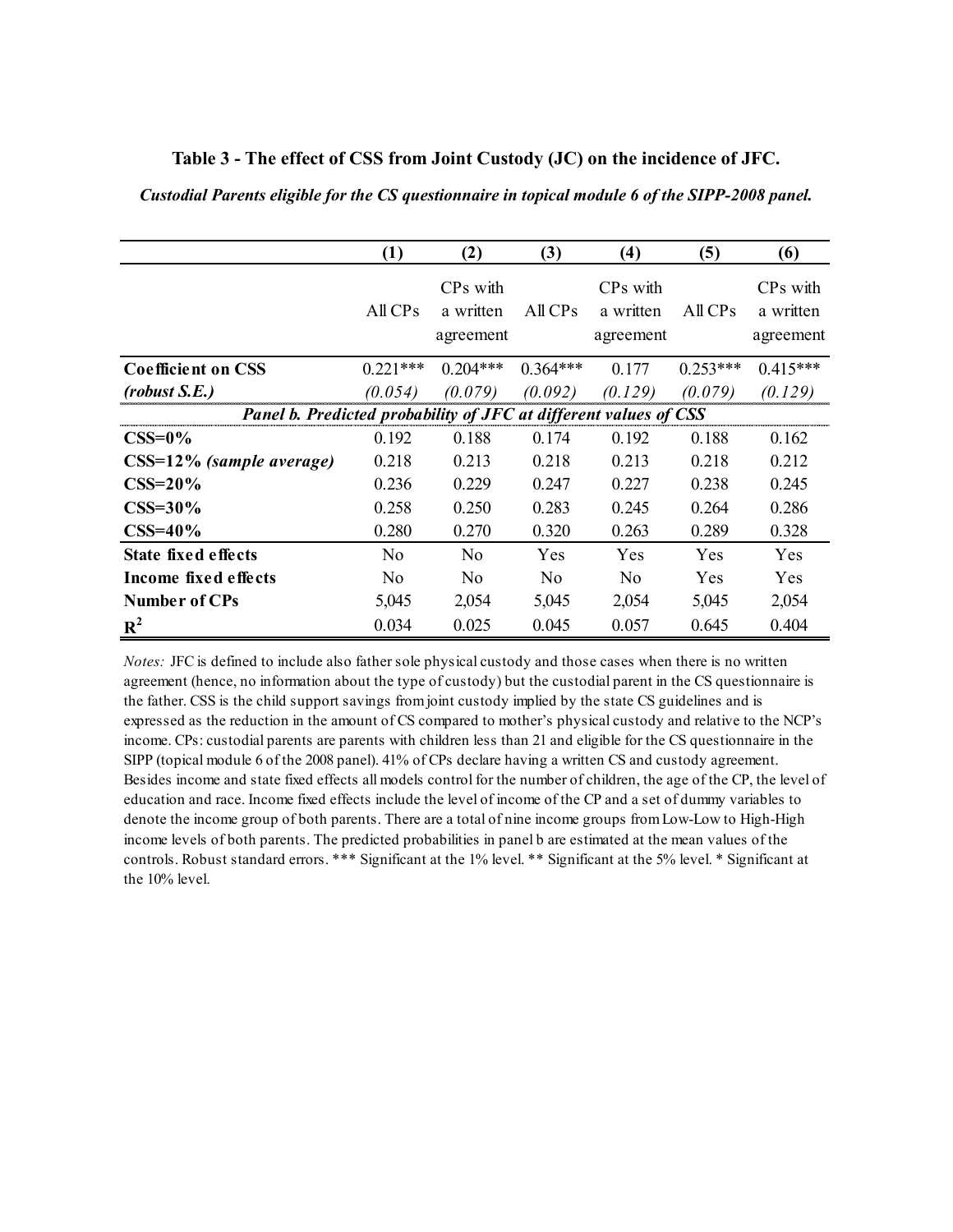|                                                                                                       | (1)             | (2)          | (3)                        | (4)                        |
|-------------------------------------------------------------------------------------------------------|-----------------|--------------|----------------------------|----------------------------|
|                                                                                                       | OLS on JFC      | OLS on CSS   | OLS on CSS<br>when $JFC=1$ | OLS on CSS<br>when $JFC=0$ |
| <b>Coefficient on JC</b>                                                                              | $-1,004.538***$ |              |                            |                            |
| (robust S.E.)                                                                                         | (289.772)       |              |                            |                            |
| <b>Coefficient on CSS</b>                                                                             |                 | $-723.533$   | $-3,322.109*$              | 607.679                    |
| (robust S.E.)                                                                                         |                 | (1, 496.501) | (1, 762.322)               | (1,606.952)                |
| Panel b. Predicted amounts of child support at different values of the variable of interest (JC, CSS) |                 |              |                            |                            |
| $JFC=0$                                                                                               | 3,284.003       |              |                            |                            |
| $JFC=1$                                                                                               | 2,279.464       |              |                            |                            |
| $CSS=0\%$                                                                                             |                 | 3,159.840    | 2,749.050                  | 3,105.495                  |
| CSS=12% (sample average)                                                                              |                 | 3.073.016    | 2,362.397                  | 3,178.416                  |
| $\text{CSS}=20\%$                                                                                     |                 | 3,015.134    | 2,104.629                  | 3,227.031                  |
| $CSS=30\%$                                                                                            |                 | 2,942.780    | 1,782.418                  | 3,287.798                  |
| $CSS=40\%$                                                                                            |                 | 2,870.427    | 1,460.207                  | 3,348.566                  |
| <b>State fixed effects</b>                                                                            | Yes             | Yes          | Yes                        |                            |
| <b>Income fixed effects</b>                                                                           | <b>Yes</b>      | Yes          | Yes                        |                            |
| <b>Number of CPs</b>                                                                                  | 2,054           | 2,054        | 2,054                      |                            |
| $R^2$                                                                                                 | 0.238           | 0.232        | 0.239                      |                            |

<span id="page-45-0"></span>**Table 4 - The effect of CSS from JC on the Amount of Child Support.** *Dependent variable: \$ amount of annual child support according to the written agreement.*

*Notes:* Sample of custodial parents eligible for the CS questionnaire in topical module 6 of the SIPP-2008 panel and with a CS written agreement. CSS is the child support savings from joint custody implied by the state CS guidelines and is expressed as the reduction in the amount of CS compared to mother's physical custody and relative to the NCP's income. CPs: custodial parents are parents with children less than 21 and eligible for the CS questionnaire in the SIPP (topical module 6 of the 2008 panel). 41% of CPs declare having a written CS and custody agreement. Besides income and state fixed effects all models control for the number of children, the age of the CP, the level of education and race. Income fixed effects include the level of income of the CP and a set of dummy variables to denote the income group of both parents. There are a total of nine income groups from Low-Low to High-High income levels of both parents. The specification shown in columns (3) and (4) is estimated jointly with an interaction between JC and CSS to capture the effects of CSS under the two types of custody. The predicted probabilities in panel b are estimated at the mean values of the controls. Robust standard errors. \*\*\* Significant at the 1% level. \*\* Significant at the 5% level. \* Significant at the 10% level.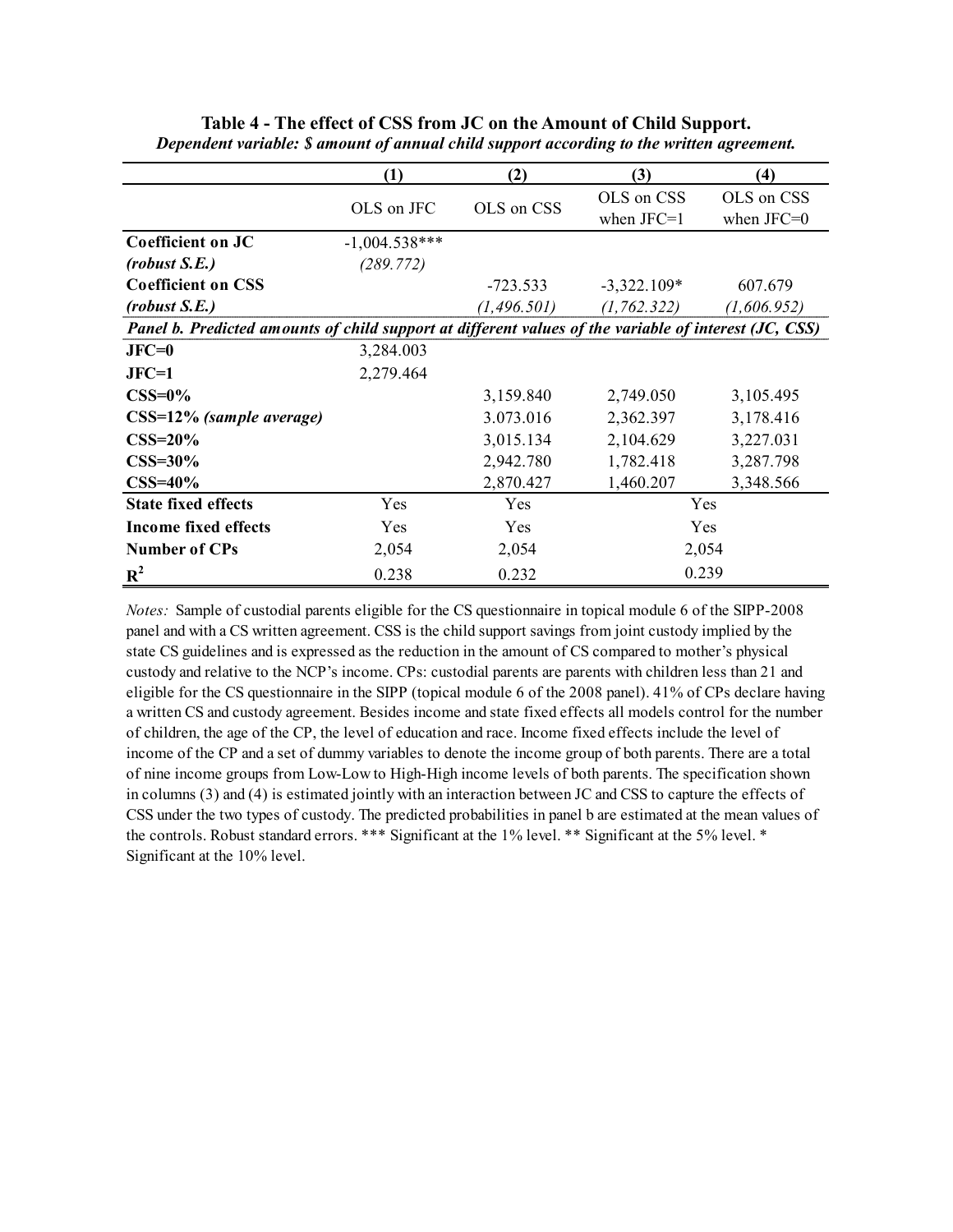|                                                                                                                       | (1)       | (2)        | (3)       | (4)         | (5)                            | (6)      | (7)          | (8)        | (9)      |
|-----------------------------------------------------------------------------------------------------------------------|-----------|------------|-----------|-------------|--------------------------------|----------|--------------|------------|----------|
|                                                                                                                       |           | OLS on JFC |           |             | IV (JFC instrumented with CSS) |          |              | OLS on CSS |          |
|                                                                                                                       | All       | Children   | Children  | All         | Children                       | Children |              | Children   | Children |
|                                                                                                                       | Children  | $\leq$ 12  | >12       | Children    | $\leq 12$                      | >12      | All Children | $\leq 12$  | >12      |
| Coefficient on JC                                                                                                     | 87.182*** | 89.099***  | 83.314*** | $120.250**$ | 225.142**                      | 29.954   |              |            |          |
| (robust S.E.)                                                                                                         | (4.680)   | (6.401)    | (6.784)   | (49.229)    | (85.382)                       | (65.473) |              |            |          |
| <b>Coefficient on CSS</b>                                                                                             |           |            |           |             |                                |          | $43.273***$  | 77.925***  | 6.981    |
| (robust S.E.)                                                                                                         |           |            |           |             |                                |          | (18.041)     | (28.178)   | (22.704) |
| Panel b. Predicted number of days per year with the father at different values of the variable of interest (JFC, CSS) |           |            |           |             |                                |          |              |            |          |
| $JFC=0$                                                                                                               | 82.201    | 79.977     | 85.219    |             |                                |          |              |            |          |
| $JFC=1$                                                                                                               | 169.384   | 169.077    | 168.533   |             |                                |          |              |            |          |
| $CSS=0\%$                                                                                                             |           |            |           | 92.933      | 76.208                         | 113.503  | 108.322      | 99.767     | 116.768  |
| $CSS=40\%$                                                                                                            |           |            |           | 104.958     | 98.722                         | 115.599  | 125.631      | 130.937    | 119.56   |
| Number of children                                                                                                    | 4,165     | 2,043      | 2,122     | 4,165       | 2,043                          | 2,122    | 4,165        | 2,043      | 2,122    |
| $R^2$                                                                                                                 | 0.774     | 0.769      | 0.793     | 0.769       | 0.674                          | 0.775    | 0.737        | 0.729      | 0.761    |

## <span id="page-46-0"></span>**Table 5 - The effect of CSS from JC on the Actual Number of Days per Year the Child is with the Father**

*Notes:* Sample of children of custodial parents eligible for the CS questionnaire in topical module 6 of the SIPP-2008 panel and who have a written agreement. The actual number of days spent with the father is information provided by the CP and can be different from the number of days specified in the written agreement. CSS is the child support savings from joint custody implied by the state CS guidelines and is expressed as the reduction in the amount of CS compared to mother's physical custody and relative to the NCP's income. CPs: custodial parents are parents with children less than 21 and eligible for the CS questionnaire in the SIPP (topical module 6 of the 2008 panel). Besides income and state fixed effects all models control for the number of children, the age of the child, the age of the CP, the CP's level of education and race. Income fixed effects include the level of income of the CP and a set of dummy variables to denote the income group of both parents. There are a total of nine income groups from Low-Low to High-High income levels of both parents. The predicted probabilities in panel b are estimated at the mean values of the controls. Robust standard errors. The coefficient of CSS in all the first stage regressions has the expected sign and is significant at the 1% level. The predicted number of days with the father in columns (4) to (6) is obtained by multiplying the coefficient of the effect of CSS on JC times the coefficient on JC in the second stage regression. \*\*\* Significant at the 1% level. \*\* Significant at the 5% level. \* Significant at the 10% level.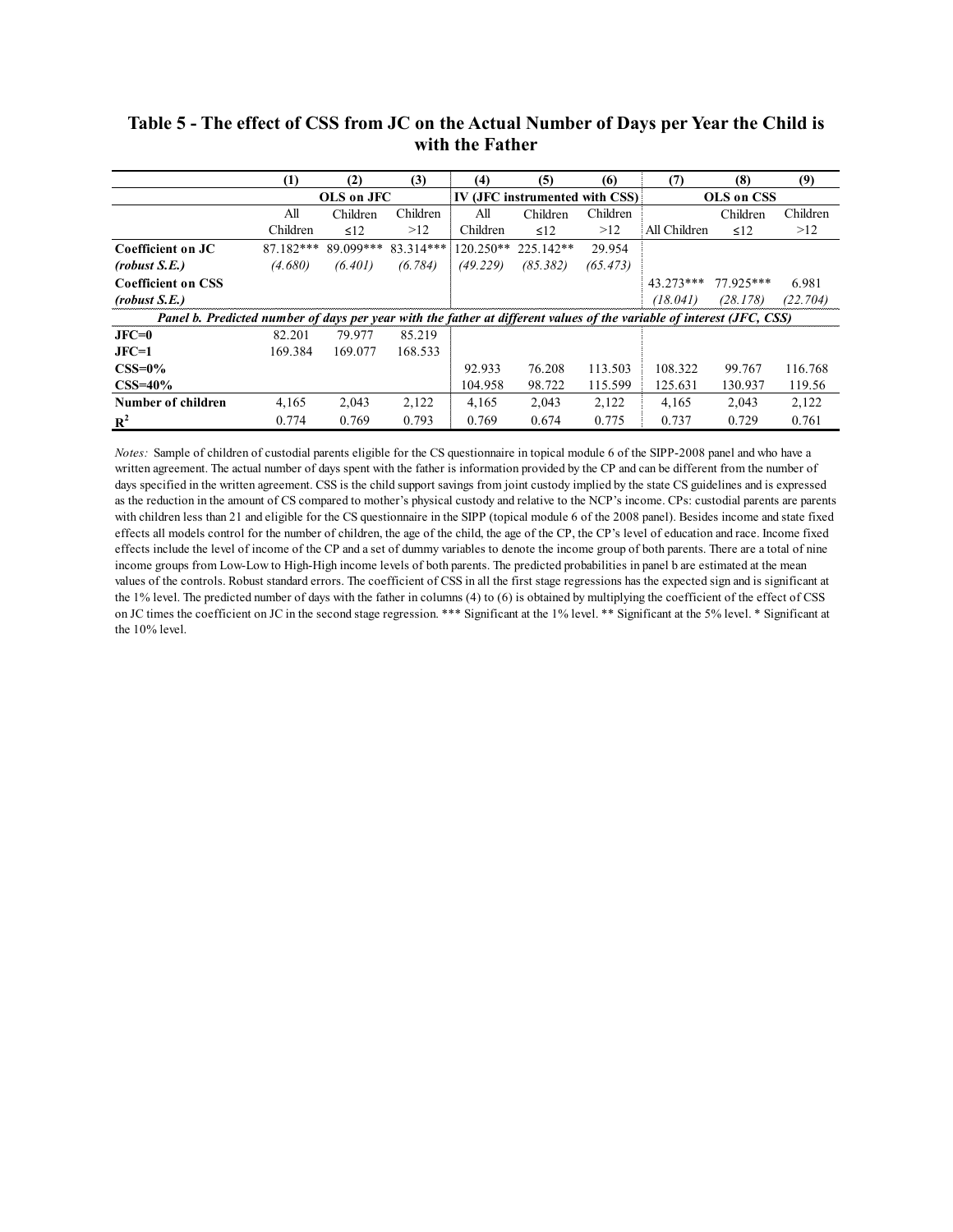|                           | (1)       | (2)        | (3)       | (4)      | (5)       | (6)                            | (7)      | (8)        | (9)      | (10)      | (11)                 | (12)     |
|---------------------------|-----------|------------|-----------|----------|-----------|--------------------------------|----------|------------|----------|-----------|----------------------|----------|
|                           |           | OLS on JFC |           |          |           | IV (JFC instrumented with CSS) |          | OLS on CSS |          |           | OLS on CSS (Placebo) |          |
|                           | All       | Children   | Children  | All      | Children  |                                | All      | Children   | Children | All       | Children             | Children |
|                           | Children  | $\leq 12$  | >12       | Children | $\leq 12$ | Children $>12$                 | Children | $\leq 12$  | >12      | Children  | $\leq 12$            | >12      |
| Coefficient on JC         | $0.053**$ | 0.036      | $0.096**$ | $-0.400$ | $-2.277$  | 0.621                          |          |            |          |           |                      |          |
| (robust S.E.)             | (0.028)   | (0.037)    | (0.042)   | (0.512)  | (1.991)   | (0.671)                        |          |            |          |           |                      |          |
| <b>Coefficient on CSS</b> |           |            |           |          |           |                                | $-0.105$ | $-0.361**$ | 0.187    | $0.172**$ | 0.116                | $0.238*$ |
| (robust S.E.)             |           |            |           |          |           |                                | (0.133)  | (0.187)    | (0.194)  | (0.091)   | (0.122)              | (0.139)  |
|                           |           |            |           |          |           | <b>Panel b. Predicted</b>      |          |            |          |           |                      |          |
| $JFC=0$                   | 0.552     | 0.604      | 0.482     |          |           |                                |          |            |          |           |                      |          |
| $JFC=1$                   | 0.606     | 0.641      | 0.578     |          |           |                                |          |            |          |           |                      |          |
| $CSS=0\%$                 |           |            |           | 0.569    | 0.631     | 0.488                          | 0.578    | 0.661      | 0.476    | 0.615     | 0.664                | 0.557    |
| $CSS=40\%$                |           |            |           | 0.529    | 0.403     | 0.550                          | 0.535    | 0.516      | 0.551    | 0.684     | 0.710                | 0.652    |
| Number of children        | 4,568     | 2,539      | 2,029     | 4,568    | 2,539     | 2,029                          | 4,568    | 2,539      | 2,029    | 10,222    | 5,578                | 4,644    |
| $R^2$                     | 0.074     | 0.077      | 0.093     | 0.021    | 0.020     | 0.025                          | 0.073    | 0.078      | 0.092    | 0.044     | 0.042                | 0.052    |

#### **Table 6 - The Effect of CSS from JC on Attitudes toward School by Children of Divorced Parents.**

<span id="page-47-0"></span>*Notes:* Sample of children aged 5 to 17 of custodial parents eligible for the CS questionnaire in topical module 6 of the SIPP-2008 panel. Children currently attending school. Attitudes towards school is the combination of three qualitative variables: eintschl (whether child is interested in school); elikesch (whether child likes to go to school); ewkshard (whether child works hard in school). The sum of the three variables is transformed into a binary variable taking value 1 when the child scores the highest level in all three variables (56% of the cases) and 0 otherwise (44% of the cases). CSS is the child support savings from joint custody implied by the state CS guidelines and is expressed as the reduction in the amount of CS compared to mother's physical custody and relative to the NCP's income. CPs: custodial parents are parents with children less than 21 and eligible for the CS questionnaire in the SIPP (topical module 6 of the 2008 panel). Besides income and state fixed effects all models control for the number of children, the age of the child, the age of the CP, the sex of the child and the CP's level of education and race. Income fixed effects include the level of income of the CP and a set of dummy variables to denote the income group of both parents. There are a total of nine income groups from Low-Low to High-High income levels of both parents. The predicted probabilities in panel b are estimated at the mean values of the controls. Robust standard errors. The coefficient of CSS in all the first stage regressions has the expected sign and is significant at the 1% level. The value of the variable attitudes in columns 4 to 6 is obtained by multiplying the coefficient of the effect of CSS on JC times the coefficient on JC in the second stage regression. PLACEBO estimates are obtained from running the same specification as in columns (7) to (9) but on the sample of children of intact families. \*\*\* Significant at the 1% level. \*\* Significant at the 5% level. \* Significant at the 10% level.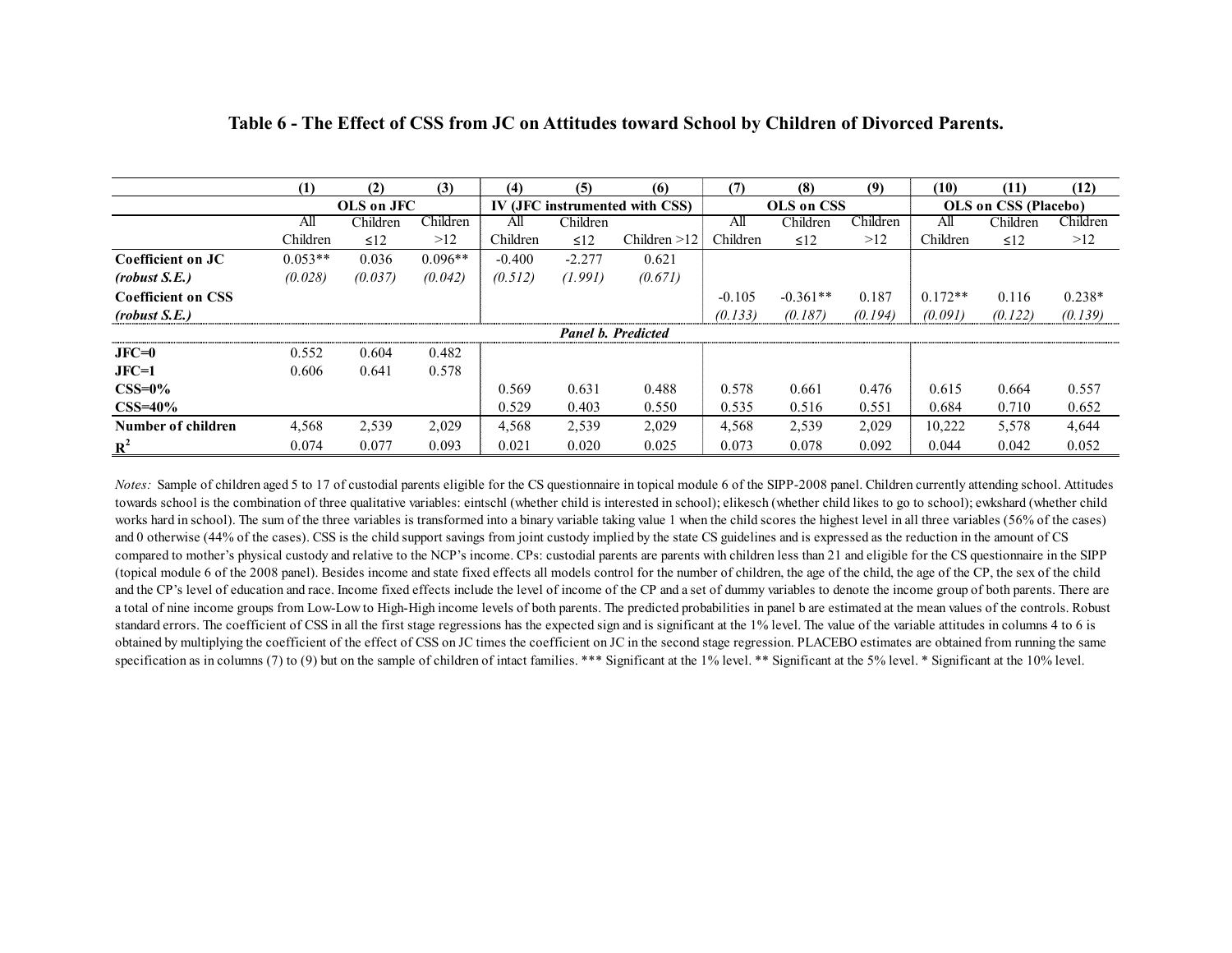|                           | (1)        | (2)        | (3)        | (4)       | (5)       | (6)                            | (7)        | (8)        | (9)       | (10)     | (11)                        | (12)     |
|---------------------------|------------|------------|------------|-----------|-----------|--------------------------------|------------|------------|-----------|----------|-----------------------------|----------|
|                           |            | OLS on JFC |            |           |           | IV (JFC instrumented with CSS) |            | OLS on CSS |           |          | <b>OLS</b> on CSS (Placebo) |          |
|                           | All        | Children   | Children   | All       | Children  |                                | All        | Children   | Children  | All      | Children                    | Children |
|                           | Children   | $\leq 12$  | >12        | Children  | $\leq 12$ | Children $>12$                 | Children   | $\leq 12$  | >12       | Children | $\leq 12$                   | >12      |
| Coefficient on JC         | $0.108***$ | 0.044      | $0.160***$ | $-1.181*$ | $-0.657$  | $-1.621$                       |            |            |           |          |                             |          |
| (robust S.E.)             | (0.037)    | (0.039)    | (0.058)    | (0.704)   | (1.295)   | (1.063)                        |            |            |           |          |                             |          |
| <b>Coefficient on CSS</b> |            |            |            |           |           |                                | $-0.347**$ | $-0.117$   | $-0.488*$ | $-0.006$ | $-0.050$                    | 0.108    |
| (robust S.E.)             |            |            |            |           |           |                                | (0.185)    | (0.223)    | (0.270)   | (0.160)  | (0.131)                     | (0.280)  |
|                           |            |            |            |           |           | <b>Panel b. Predicted</b>      |            |            |           |          |                             |          |
| $JFC=0$                   | $-0.774$   | $-0.250$   | $-1.186$   |           |           |                                |            |            |           |          |                             |          |
| $JFC=1$                   | $-0.666$   | $-0.205$   | $-1.025$   |           |           |                                |            |            |           |          |                             |          |
| $CSS=0\%$                 |            |            |            | $-0.726$  | $-0.237$  | $-1.096$                       | $-0.705$   | $-0.225$   | $-1.085$  | $-1.093$ | $-0.204$                    | $-1.944$ |
| $CSS=40\%$                |            |            |            | $-0.844$  | $-0.303$  | $-1.258$                       | $-0.844$   | $-0.272$   | $-1.281$  | $-1.096$ | $-0.224$                    | $-1.902$ |
| Number of children        | 6,445      | 2,828      | 3,617      | 6,445     | 2,828     | 3,617                          | 6,445      | 2,828      | 3,617     | 13,020   | 6,328                       | 6,692    |
| $R^2$                     | 0.517      | 0.084      | 0.500      | 0.440     | n/a       | 0.392                          | 0.516      | 0.084      | 0.499     | 0.561    | 0.082                       | 0.322    |

## **Table 7 - The Effect of CSS from JC on the Level of Education of Children of Divorced Parents.** *Dependent variable: the difference between the actual and potential years of completed education.*

<span id="page-48-0"></span>*Notes:* Sample of children aged 5 to 22 of custodial parents eligible for the CS questionnaire in topical module 6 of the SIPP-2008 panel. Potential years of completed education are defined by the age of the child and are equal to the age minus five. CSS is the child support savings from joint custody implied by the state CS guidelines and is expressed as the reduction in the amount of CS compared to mother's physical custody and relative to the NCP's income. CPs: custodial parents are parents with children less than 21 and eligible for the CS questionnaire in the SIPP (topical module 6 of the 2008 panel). Besides income and state fixed effects all models control for the number of children, the age of the child, the age of the CP, the sex of the child and the CP's level of education and race. Income fixed effects include the level of income of the CP and a set of dummy variables to denote the income group of both parents. There are a total of nine income groups from Low-Low to High-High income levels of both parents. The predicted probabilities in panel b are estimated at the mean values of the controls. Robust standard errors. 1 The coefficient of CSS in all the first stage regressions has the expected sign and is significant at the 1% level. The predicted value in columns 4 to 6 is obtained by multiplying the coefficient of the effect of CSS on JC times the coefficient on JC in the second stage regression. Placebo estimates are obtained from running the same specification as in columns (7) to (9) but on the sample of children of intact families. \*\*\* Significant at the 1% level. \*\* Significant at the 5% level. \* Significant at the 10% level.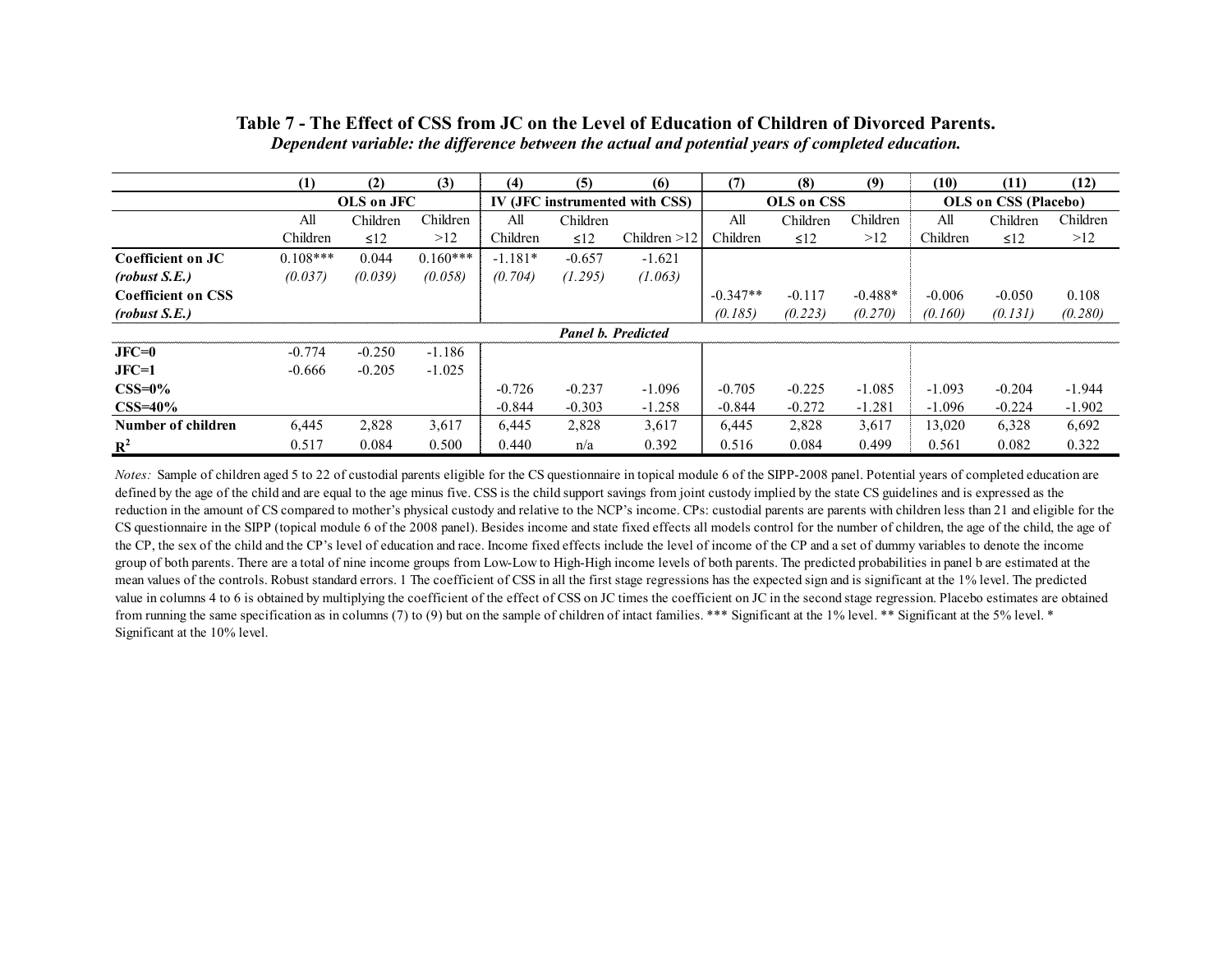|                           | (1)                                | (2)                                       | (3)                                              | (4)                                | (5)                                       | (6)                                         | (7)                                | (8)                                        | (9)                                              | (10)                               | (11)                                      | (12)                                            |  |
|---------------------------|------------------------------------|-------------------------------------------|--------------------------------------------------|------------------------------------|-------------------------------------------|---------------------------------------------|------------------------------------|--------------------------------------------|--------------------------------------------------|------------------------------------|-------------------------------------------|-------------------------------------------------|--|
|                           |                                    | OLS on JFC                                |                                                  |                                    |                                           | IV (JFC instrumented with CSS)              |                                    | OLS on CSS                                 |                                                  |                                    | OLS on CSS (Placebo)                      |                                                 |  |
|                           | Primary<br>(children<br>$\geq$ 12) | High<br>School<br>(children<br>$\geq$ 18) | Attending<br>College<br>(children)<br>$\geq$ 19) | Primary<br>(children<br>$\geq$ 12) | High<br>School<br>(children<br>$\geq$ 18) | Attending<br>College<br>(children $\ge$ 19) | Primary<br>(children<br>$\geq$ 12) | High<br>School<br>(children)<br>$\geq$ 18) | Attending<br>College<br>(children)<br>$\geq$ 19) | Primary<br>(children<br>$\geq$ 12) | High<br>School<br>(children<br>$\geq$ 18) | Attending<br>College<br>(children<br>$\geq$ 19) |  |
| Coefficient on JC         | $0.005*$                           | $0.057*$                                  | $0.133***$                                       | 0.059                              | $-1.141$                                  | $-0.532$                                    |                                    |                                            |                                                  |                                    |                                           |                                                 |  |
| (robust S.E.)             | (0.003)                            | (0.034)                                   | (0.057)                                          | (0.075)                            | (0.841)                                   | (1.033)                                     |                                    |                                            |                                                  |                                    |                                           |                                                 |  |
| <b>Coefficient on CSS</b> |                                    |                                           |                                                  |                                    |                                           |                                             | 0.017                              | $-0.334**$                                 | $-0.159$                                         | $-0.029$                           | $-0.041$                                  | 0.068                                           |  |
| (robust S.E.)             |                                    |                                           |                                                  |                                    |                                           |                                             | (0.021)                            | (0.169)                                    | (0.274)                                          | (0.027)                            | (0.076)                                   | (0.152)                                         |  |
|                           |                                    |                                           |                                                  |                                    |                                           | <b>Panel b. Predicted</b>                   |                                    |                                            |                                                  |                                    |                                           |                                                 |  |
| $JFC=0$                   | 0.990                              | 0.776                                     | 0.369                                            |                                    |                                           |                                             |                                    |                                            |                                                  |                                    |                                           |                                                 |  |
| $JFC=1$                   | 0.995                              | 0.833                                     | 0.503                                            |                                    |                                           |                                             |                                    |                                            |                                                  |                                    |                                           |                                                 |  |
| $CSS=0\%$                 |                                    |                                           |                                                  | 0.989                              | 0.842                                     | 0.428                                       | 0.989                              | 0.831                                      | 0.421                                            | 0.994                              | 0.899                                     | 0.585                                           |  |
| $CSS=40\%$                |                                    |                                           |                                                  | 0.995                              | 0.728                                     | 0.374                                       | 0.996                              | 0.697                                      | 0.357                                            | 0.983                              | 0.883                                     | 0.613                                           |  |
| Number of children        | 4,101                              | .560                                      | 1,088                                            | 4,101                              | 1,560                                     | 1,088                                       | 4,101                              | 1,560                                      | 1,088                                            | 7,433                              | 4,183                                     | 3,265                                           |  |
| $R^2$                     | 0.033                              | 0.191                                     | 0.213                                            | 0.010                              | n/a                                       | 0.098                                       | 0.033                              | 0.192                                      | 0.208                                            | 0.036                              | 0.172                                     | 0.139                                           |  |

**Table 8 - The Effect of CSS from JC on Highest Degree of Children of Divorced Parents.**

<span id="page-49-0"></span>*Notes:* Sample of children aged 5 to 22 of custodial parents eligible for the CS questionnaire in topical module 6 of the SIPP-2008 panel. The highest degree is defined according to the number of years of completed education (PRIMARY: 6 or more yrs.; HIGH SCHOOL DEGREE: 12 or more yrs.; attending COLLEGE: 13 or more yrs.). CSS is the child support savings from joint custody implied by the state CS guidelines and is expressed as the reduction in the amount of CS compared to mother's physical custody and relative to the NCP's income. CPs: custodial parents are parents with children less than 21 and eligible for the CS questionnaire in the SIPP (topical module 6 of the 2008 panel). Besides income and state fixed effects all models control for the number of children, the age of the child, the age of the CP, the sex of the child and the CP's level of education and race. Income fixed effects include the level of income of the CP and a set of dummy variables to denote the income group of both parents. There are a total of nine income groups from Low-Low to High-High income levels of both parents. The predicted probabilities in panel b are estimated at the mean values of the controls. Robust standard errors. 1 The coefficient of CSS in all the first stage regressions has the expected sign and is significant at the 1% level. The predicted value in columns 4 to 6 is obtained by multiplying the coefficient of the effect of CSS on JC times the coefficient on JC in the second stage regression. Placebo estimates are obtained from running the same specification as in columns (7) to (9) but on the sample of children of intact families. \*\*\* Significant at the 1% level. \*\* Significant at the 5% level. \* Significant at the 10% level.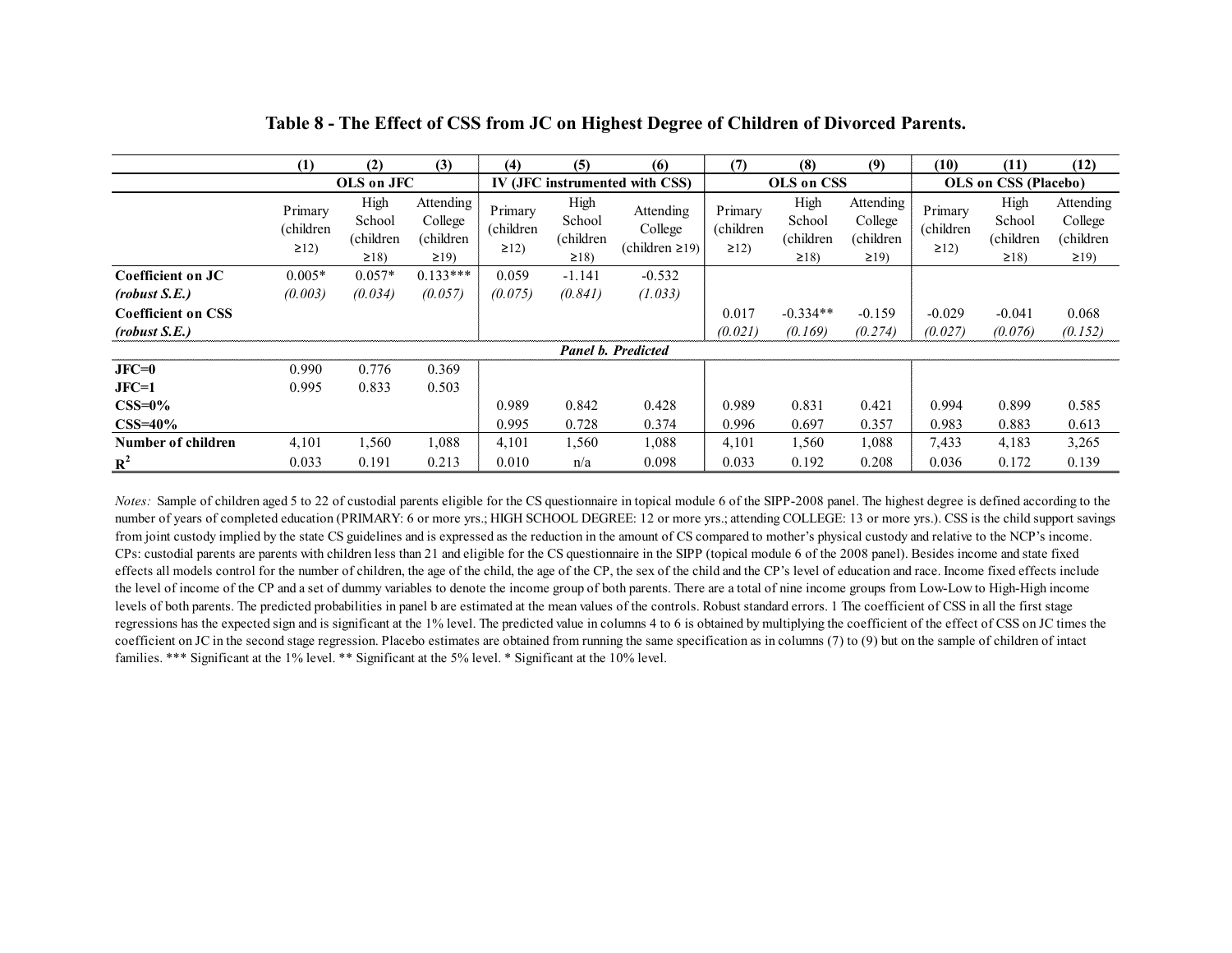|                           | (1)      | (2)        | (3)      | (4)       | (5)       | (6)                            | (7)        | (8)        | (9)      | (10)     | (11)                                                                                                                  | (12)  |  |  |
|---------------------------|----------|------------|----------|-----------|-----------|--------------------------------|------------|------------|----------|----------|-----------------------------------------------------------------------------------------------------------------------|-------|--|--|
|                           |          | OLS on JFC |          |           |           | IV (JFC instrumented with CSS) |            | OLS on CSS |          |          | OLS on CSS (Placebo)<br>Children<br>All<br>Children<br>>12<br>$\leq 12$<br>$-0.007$<br>$-0.217$<br>(0.172)<br>(0.160) |       |  |  |
|                           | All      | Children   | Children | All       | Children  |                                | All        | Children   | Children |          |                                                                                                                       |       |  |  |
|                           | Children | $\leq 12$  | >12      | Children  | $\leq 12$ | Children $>12$                 | Children   | $\leq$ 12  | >12      | Children |                                                                                                                       |       |  |  |
| Coefficient on JC         | 0.022    | 0.072      | $-0.029$ | $-1.166*$ | $-2.093$  | $-0.709$                       |            |            |          |          |                                                                                                                       |       |  |  |
| (robust S.E.)             | (0.038)  | (0.054)    | (0.054)  | (0.664)   | (1.406)   | (0.886)                        |            |            |          |          |                                                                                                                       |       |  |  |
| <b>Coefficient on CSS</b> |          |            |          |           |           |                                | $-0.341**$ | $-0.485**$ | $-0.210$ | $-0.131$ |                                                                                                                       |       |  |  |
| (robust S.E.)             |          |            |          |           |           |                                | (0.181)    | (0.259)    | (0.259)  | (0.116)  |                                                                                                                       |       |  |  |
|                           |          |            |          |           |           | <b>Panel b. Predicted</b>      |            |            |          |          |                                                                                                                       |       |  |  |
| $JFC=0$                   | 4.28     | 4.34       | 4.21     |           |           |                                |            |            |          |          |                                                                                                                       |       |  |  |
| $JFC=1$                   | 4.30     | 4.41       | 4.18     |           |           |                                |            |            |          |          |                                                                                                                       |       |  |  |
| $CSS=0\%$                 |          |            |          | 4.29      | 4.33      | 4.23                           | 4.33       | 4.42       | 4.23     | 4.47     | 4.49                                                                                                                  | 4.45  |  |  |
| $CSS=40\%$                |          |            |          | 4.18      | 4.12      | 4.16                           | 4.19       | 4.22       | 4.15     | 4.42     | 4.480                                                                                                                 | 4.38  |  |  |
| Number of children        | 7,577    | 3,887      | 3,690    | 7,577     | 3,887     | 3,690                          | 7,577      | 3,887      | 3,690    | 12,346   | 6,328                                                                                                                 | 6,018 |  |  |
| $R^2$                     | 0.053    | 0.046      | 0.069    | n/a       | n/a       | 0.030                          | 0.054      | 0.046      | 0.069    | 0.049    | 0.054                                                                                                                 | 0.055 |  |  |

#### **Table 9 - The Effect of CSS from JC on the Health of Children of Divorced Parents.** *Dependent variable: the health level, from 0 to 5, 5 indicating very good health.*

<span id="page-50-0"></span>*Notes:* Sample of children aged 0 to 22 of custodial parents eligible for the CS questionnaire in topical module 6 of the SIPP-2008 panel. CSS is the child support savings from joint custody implied by the state CS guidelines and is expressed as the reduction in the amount of CS compared to mother's physical custody and relative to the NCP's income. CPs: custodial parents are parents with children less than 21 and eligible for the CS questionnaire in the SIPP (topical module 6 of the 2008 panel). Besides income and state fixed effects all models control for the number of children, the age of the child, the age of the CP, the sex of the child and the CP's level of education and race. Income fixed effects include the level of income of the CP and a set of dummy variables to denote the income group of both parents. There are a total of nine income groups from Low-Low to High-High income levels of both parents. The predicted probabilities in panel b are estimated at the mean values of the controls. Robust standard errors. The coefficient of CSS in all the first stage regressions has the expected sign and is significant at the 1% level. The predicted value in columns (4) to (6) is obtained by multiplying the coefficient of the effect of CSS on JC times the coefficient on JC in the second stage regression. Placebo estimates are obtained from running the same specification as in columns (7) to (9) but on the sample of children of intact families. \*\*\* Significant at the 1% level. \*\* Significant at the 5% level. \* Significant at the 10% level.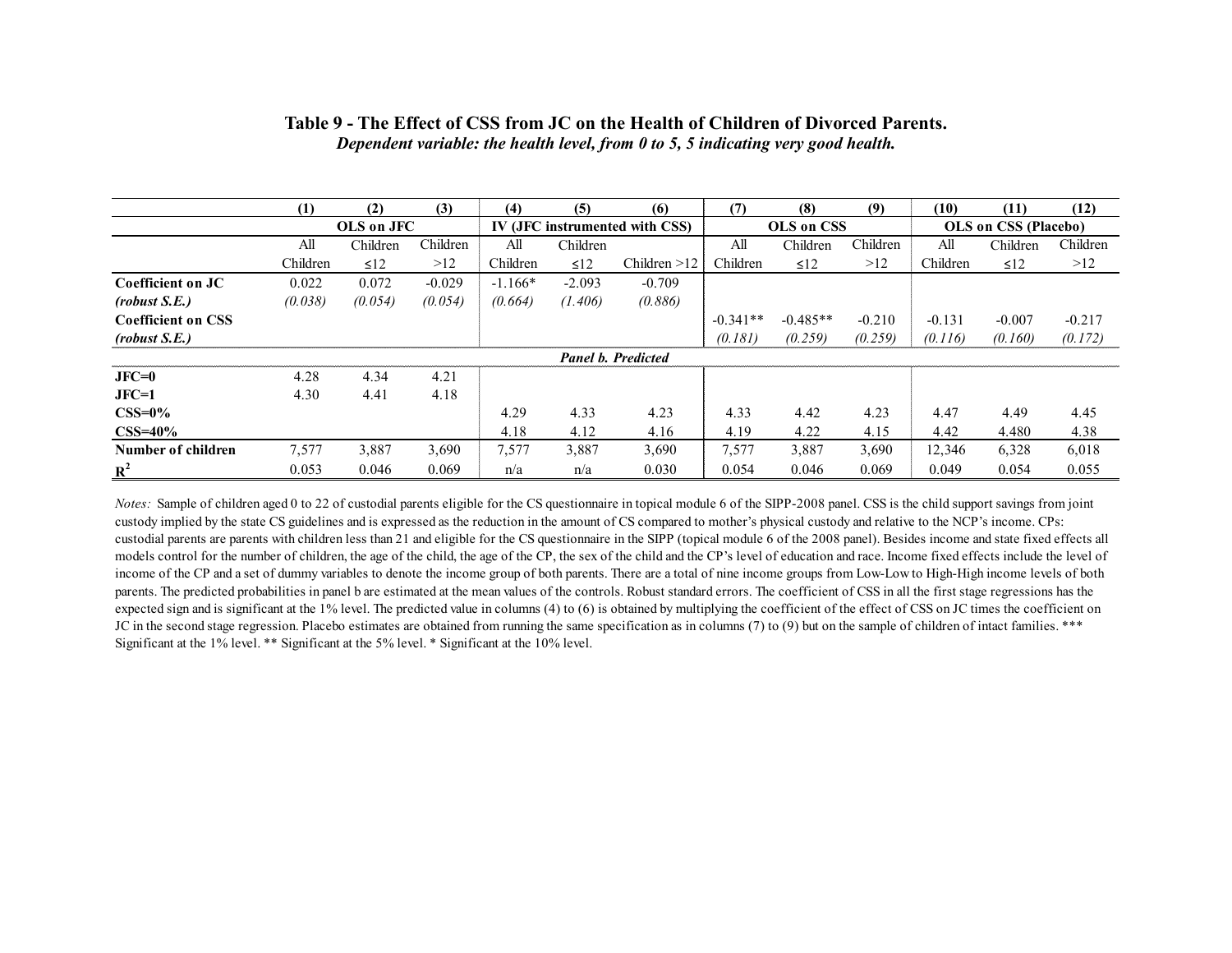|                           | (1)        | (2)       | (3)      | (4)                            | (5)       | (6)                       | (7)        | (8)        | (9)      | (10)                 | (11)      | (12)     |
|---------------------------|------------|-----------|----------|--------------------------------|-----------|---------------------------|------------|------------|----------|----------------------|-----------|----------|
|                           | OLS on JFC |           |          | IV (JFC instrumented with CSS) |           |                           | OLS on CSS |            |          | OLS on CSS (Placebo) |           |          |
|                           | All        | Children  | Children | All                            | Children  |                           | All        | Children   | Children | All                  | Children  | Children |
|                           | Children   | $\leq 12$ | >12      | Children                       | $\leq 12$ | Children $>12$            | Children   | $\leq 12$  | >12      | Children             | $\leq 12$ | >12      |
| Coefficient on JC         | 0.006      | 0.022     | $-0.010$ | 0.295                          | 1.214     | $-0.123$                  |            |            |          |                      |           |          |
| (robust S.E.)             | (0.013)    | (0.018)   | (0.020)  | (0.235)                        | (0.858)   | (0.301)                   |            |            |          |                      |           |          |
| <b>Coefficient on CSS</b> |            |           |          |                                |           |                           | 0.079      | $0.221***$ | $-0.037$ | 0.069                | $0.162**$ | $-0.043$ |
| (robust S.E.)             |            |           |          |                                |           |                           | (0.059)    | (0.082)    | (0.092)  | (0.058)              | (0.080)   | (0.088)  |
|                           |            |           |          |                                |           | <b>Panel b. Predicted</b> |            |            |          |                      |           |          |
| $JFC=0$                   | 0.046      | 0.043     | 0.049    |                                |           |                           |            |            |          |                      |           |          |
| $JFC=1$                   | 0.052      | 0.066     | 0.039    |                                |           |                           |            |            |          |                      |           |          |
| $CSS=0\%$                 |            |           |          | 0.043                          | 0.039     | 0.050                     | 0.037      | 0.018      | 0.053    | 0.097                | 0.089     | 0.105    |
| $CSS=40\%$                |            |           |          | 0.073                          | 0.161     | 0.038                     | 0.068      | 0.106      | 0.038    | 0.124                | 0.154     | 0.088    |
| Number of children        | 4,834      | 2,805     | 2,029    | 4,834                          | 2,805     | 2,029                     | 4,834      | 2,805      | 2,029    | 10,940               | 6,295     | 4,645    |
| $\mathbf{R}^2$            | 0.050      | 0.065     | 0.072    | n/a                            | n/a       | 0.054                     | 0.051      | 0.066      | 0.072    | 0.051                | 0.056     | 0.058    |

#### **Table 10 - The Effect of CSS from JC on Private School Attendance by Children of Divorced Parents.** *Dependent variable: the probability that the child attends a private as opposed to a public school.*

*Notes:* Sample of children aged 5 to 17 of custodial parents eligible for the CS questionnaire in topical module 6 of the SIPP-2008 panel. Children currently attending school. CSS is the child support savings from joint custody implied by the state CS guidelines and is expressed as the reduction in the amount of CS compared to mother's physical custody and relative to the NCP's income. CPs: custodial parents are parents with children less than 21 and eligible for the CS questionnaire in the SIPP (topical module 6 of the 2008 panel). Besides income and state fixed effects all models control for the number of children, the age of the child, the age of the CP, the sex of the child and the CP's level of education and race. Income fixed effects include the level of income of the CP and a set of dummy variables to denote the income group of both parents. There are a total of nine income groups from Low-Low to High-High income levels of both parents. The predicted probabilities in panel b are estimated at the mean values of the controls. Robust standard errors. The coefficient of CSS in all the first stage regressions has the expected sign and is significant at the 1% level. The predicted value in columns (4) to (6) is obtained by multiplying the coefficient of the effect of CSS on JC times the coefficient on JC in the second stage regression. Placebo estimates are obtained from running the same specification as in columns (7) to (9) but on the sample of children of intact families. \*\*\* Significant at the 1% level. \*\* Significant at the 5% level. \* Significant at the 10% level.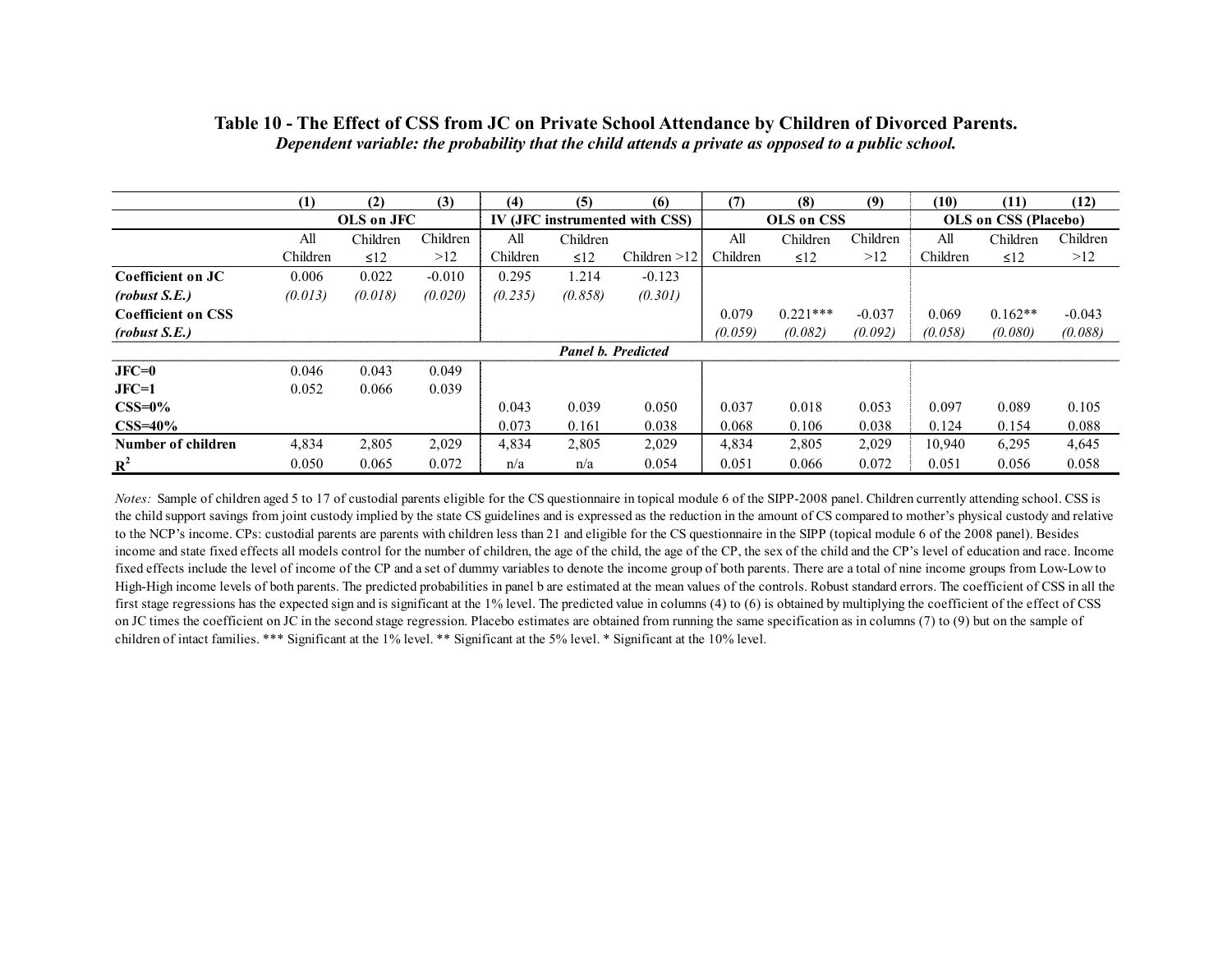|                           | (1)         | (2)        | (3)      | (4)                            | (5)        | (6)                       | (7)         | (8)        | (9)       | (10)      | (11)                        | (12)      |  |
|---------------------------|-------------|------------|----------|--------------------------------|------------|---------------------------|-------------|------------|-----------|-----------|-----------------------------|-----------|--|
|                           | OLS on JFC  |            |          | IV (JFC instrumented with CSS) |            |                           |             | OLS on CSS |           |           | <b>OLS</b> on CSS (Placebo) |           |  |
|                           | Visits to   | Visits to  | Medical  | Visits to                      | Visits to  | Medical                   | Visits to   | Visits to  | Medical   | Visits to | Visits to                   | Medical   |  |
|                           | the dentist | the doctor | Expenses | the dentist                    | the doctor | Expenses                  | the dentist | the doctor | Expenses  |           | the dentist the doctor      | Expenses  |  |
| Coefficient on JC         | 0.032       | 0.015      | 14.340   | $4.538*$                       | 3.161      | $-8.238$                  |             |            |           |           |                             |           |  |
| (robust S.E.)             | (0.099)     | (0.255)    | (27.195) | (2.616)                        | (4.625)    | (545.038)                 |             |            |           |           |                             |           |  |
| <b>Coefficient on CSS</b> |             |            |          |                                |            |                           | $1.051**$   | 0.732      | $-1.908$  | $-0.009$  | 1.101                       | 29.969    |  |
| (robust S.E.)             |             |            |          |                                |            |                           | (0.495)     | (1.044)    | (127.557) | (0.405)   | (0.993)                     | (133.963) |  |
|                           |             |            |          |                                |            | <b>Panel b. Predicted</b> |             |            |           |           |                             |           |  |
| $JFC=0$                   | 1.136       | 2.170      | 80.537   |                                |            |                           |             |            |           |           |                             |           |  |
| $JFC=1$                   | 1.169       | 2.185      | 94.878   |                                |            |                           |             |            |           |           |                             |           |  |
| $CSS=0\%$                 |             |            |          | 1.188                          | 2.205      | 83.033                    | 1.004       | 2.077      | 83.367    | 1.501     | 1.714                       | 166.684   |  |
| $CSS=40\%$                |             |            |          | l.642                          | 2.521      | 82.209                    | 1.424       | 2.37       | 82.603    | 1.497     | 2.154                       | 178.671   |  |
| Number of children        | 3,887       | 3,887      | 3,887    | 3,887                          | 3,887      | 3,887                     | 3,887       | 3,887      | 3,887     | 6,328     | 6,328                       | 6,328     |  |
| $R^2$                     | 0.144       | 0.145      | 0.086    | n/a                            | 0.123      | 0.085                     | 0.145       | 0.145      | 0.086     | 0.049     | 0.065                       | 0.043     |  |

#### **Table 11 - The Effect of CSS from JC on Health Expenditures on Children ≤12 of Divorced Parents.**

*Notes:* Sample of children aged 0 to 22 of custodial parents eligible for the CS questionnaire in topical module 6 of the SIPP-2008 panel. CSS is the child support savings from joint custody implied by the state CS guidelines and is expressed as the reduction in the amount of CS compared to mother's physical custody and relative to the NCP's income. CPs: custodial parents are parents with children less than 21 and eligible for the CS questionnaire in the SIPP (topical module 6 of the 2008 panel). Besides income and state fixed effects all models control for the number of children, the age of the child, the age of the CP, the sex of the child and the CP's level of education and race. Income fixed effects include the level of income of the CP and a set of dummy variables to denote the income group of both parents. Regressions also control for the health status of the child (health categorical variable from 1 to 5). There are a total of nine income groups from Low-Low to High-High income levels of both parents. The predicted probabilities in panel b are estimated at the mean values of the controls. Robust standard errors. 1 The coefficient of CSS in all the first stage regressions has the expected sign and is significant at the 1% level. The predicted value in columns 4 to 6 is obtained by multiplying the coefficient of the effect of CSS on JC times the coefficient on JC in the second stage regression. Placebo estimates are obtained from running the same specification as in columns (7) to (9) but on the sample of children of intact families. \*\*\* Significant at the 1% level. \*\* Significant at the 5% level. \* Significant at the 10% level.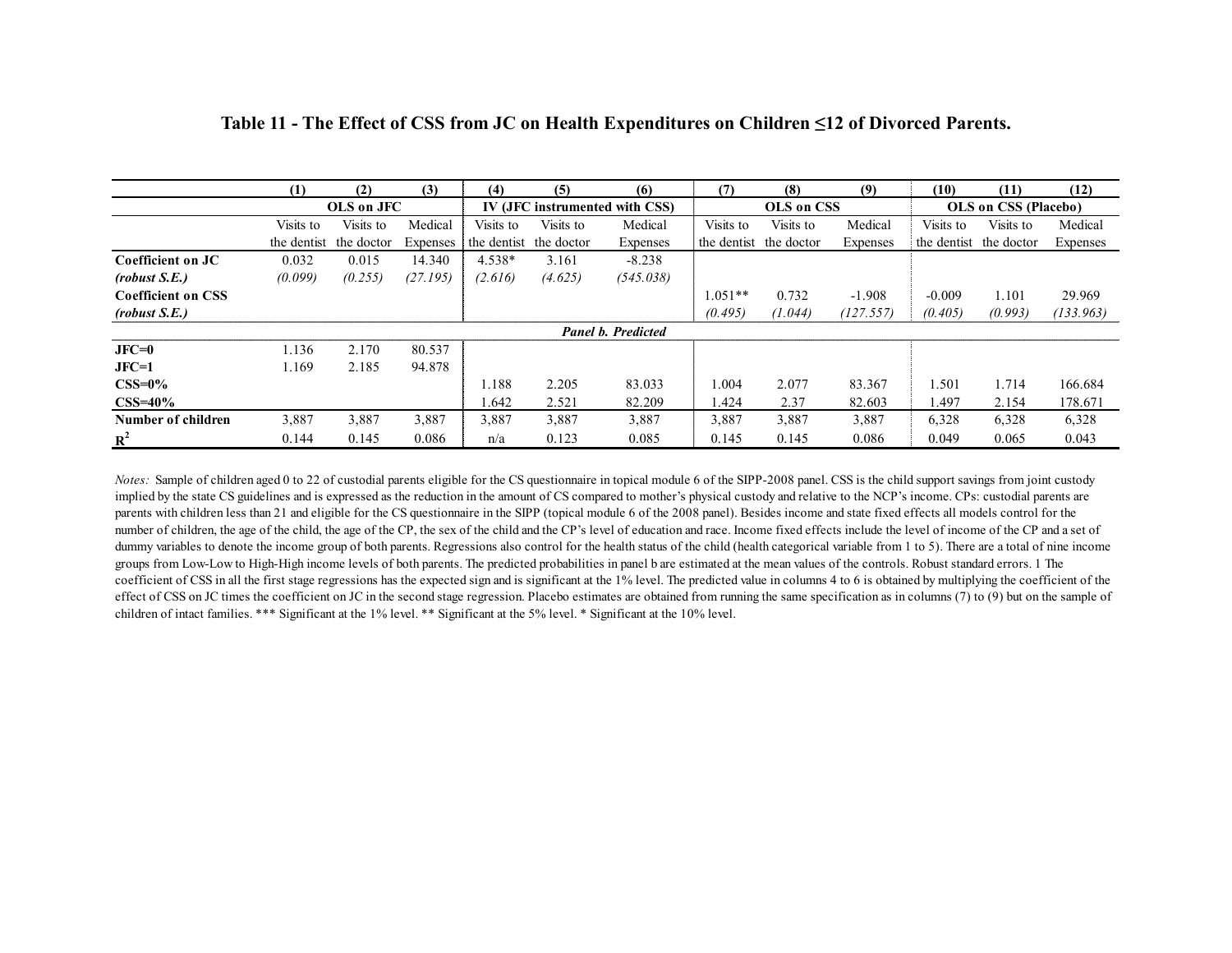|                             | (1)                  | (2)          | (3)                                                                  | (4)                 | (5)                        | $\boldsymbol{\left( 6\right) }$ | (7)                             | (8)               |
|-----------------------------|----------------------|--------------|----------------------------------------------------------------------|---------------------|----------------------------|---------------------------------|---------------------------------|-------------------|
|                             | All Married<br>Women | Women<br><35 | Women $\geq 35$                                                      | Women w/<br>1 child | Women $\geq$ 2<br>children | HS Degree<br>or less            | Voc.<br>Training<br>Ass. Degree | College<br>Degree |
| <b>Coefficient on CSS</b>   | 0.000                | 0.010        | $-0.002$                                                             | $-0.016$            | 0.000                      | 0.000                           | 0.016                           | $-0.002$          |
| (robust S.E.)               | (0.002)              | (0.007)      | (0.004)                                                              | (0.010)             | (0.003)                    | (0.006)                         | (0.016)                         | (0.003)           |
|                             |                      |              | Panel b. Predicted probability of divorce at different values of CSS |                     |                            |                                 |                                 |                   |
| $\text{CSS}=0\%$            | 0.021                | 0.023        | 0.020                                                                | 0.027               | 0.018                      | 0.026                           | 0.023                           | 0.015             |
| $CSS=40\%$                  | 0.021                | 0.026        | 0.019                                                                | 0.021               | 0.019                      | 0.026                           | 0.029                           | 0.014             |
| <b>State Fixed Effects</b>  | <b>Yes</b>           | Yes          | Yes                                                                  | Yes                 | Yes                        | Yes                             | Yes                             | Yes               |
| <b>Income Fixed Effects</b> | Yes                  | <b>Yes</b>   | Yes                                                                  | <b>Yes</b>          | <b>Yes</b>                 | <b>Yes</b>                      | <b>Yes</b>                      | <b>Yes</b>        |
| <b>Number of Couples</b>    | 625,197              | 210,919      | 414,278                                                              | 221,328             | 403,869                    | 305,683                         | 68,412                          | 251,102           |
| $R^2$                       | 0.011                | 0.016        | 0.010                                                                | 0.011               | 0.011                      | 0.013                           | 0.011                           | 0.008             |

## **Table 12 - The Effect of CSS from JC on the Divorce Rate.** *ACS 2011-2013 dataset*

*Notes:* Sample of females married the previous year and aged 16 to 50. Children are identified as long as they still live in the household the year of the survey. The divorce rate is calculated as the per cent of women previously married that divorced in the past 12 month. CSS is the child support savings from joint custody implied by the state CS guidelines and is expressed as the reduction in the amount of CS compared to mother's physical custody and relative to the NCP's income. Besides income and state fixed effects all models control for the number of children, age of the individual, the level of education, race, number of previous marriages and a quadratic on the number of years married. Income fixed effects include the level of income of the woman and a set of dummy variables to denote the imputed income group of both parents. There are a total of nine income groups from Low-Low to High-High income levels of both parents. The predicted probabilities in panel b are estimated at the mean values of the controls. Robust standard errors. \*\*\* Significant at the 1% level. \*\* Significant at the 5% level. \* Significant at the 10% level.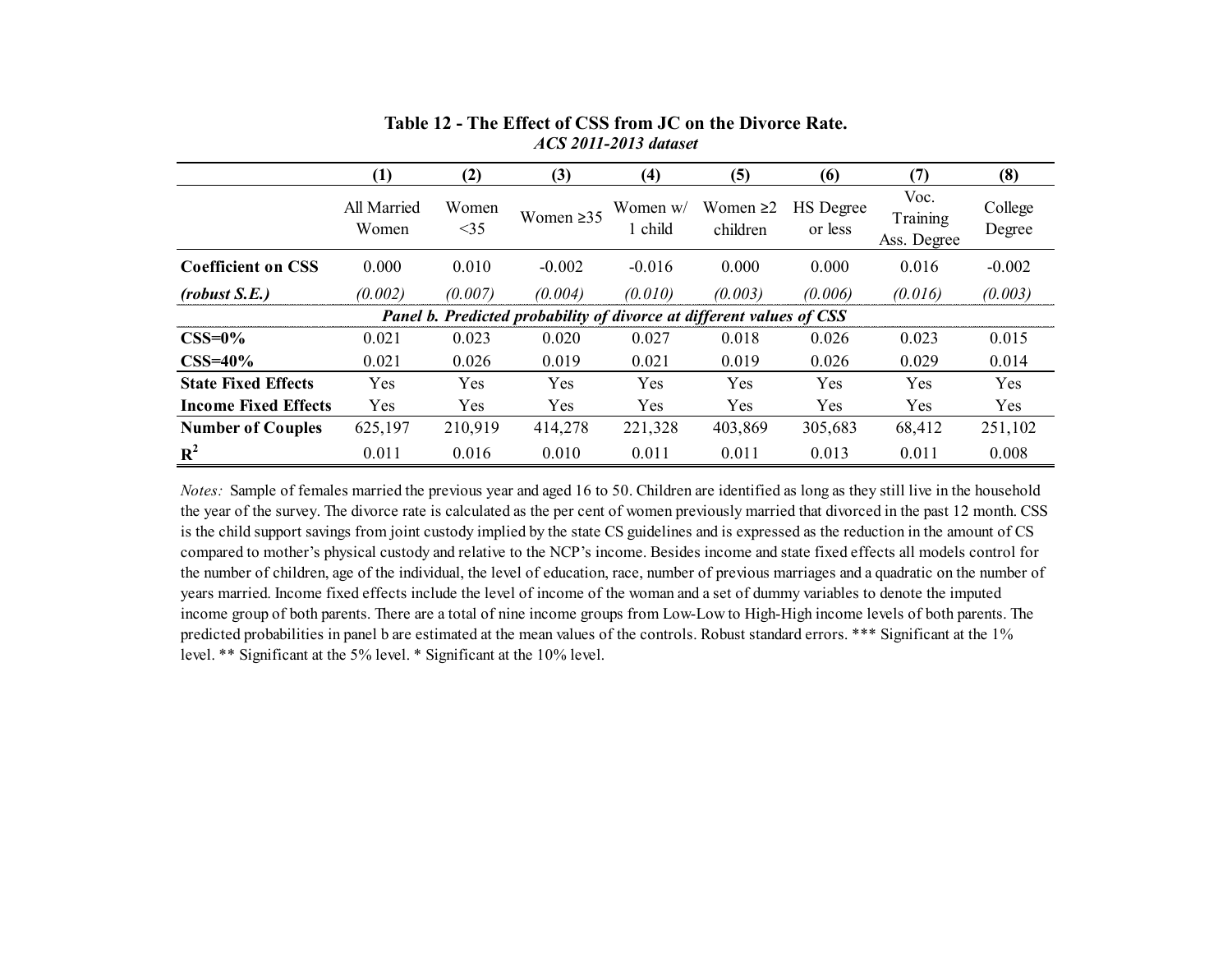**Table 13 - The Effect of CSS from JC on Time Use with the Child.** *Heterogeneous Effects by the Level of Education of the Custodial Parent. (OLS on CSS Specification. Children aged 12 or less with custodial fathers)*

|                           | (1)                                      | (2)                            | (3)                                                                                   | $\left(4\right)$               | (5)                                      | (6)                                                                                    | (7)                                      | (8)                            | (9)                                      | (10)                           | (11)                                     | (12)                                                | (13)                                     | (14)                                                                        | (15)                                     | (16)                                            |
|---------------------------|------------------------------------------|--------------------------------|---------------------------------------------------------------------------------------|--------------------------------|------------------------------------------|----------------------------------------------------------------------------------------|------------------------------------------|--------------------------------|------------------------------------------|--------------------------------|------------------------------------------|-----------------------------------------------------|------------------------------------------|-----------------------------------------------------------------------------|------------------------------------------|-------------------------------------------------|
|                           | (OLS)                                    |                                | (Probit)                                                                              |                                | (OLS)                                    |                                                                                        | (OLS)                                    |                                | (Probit)                                 |                                | (Probit)                                 |                                                     | (Probit)                                 |                                                                             | (Probit)                                 |                                                 |
|                           | <b>TV</b> rules                          |                                | Whether child is in<br>extra-curricular<br>activities (sports,<br>clubs, $lessons)^2$ |                                |                                          | Hrs/week the<br>father spends time<br>eating, playing,<br>having fun with the<br>child |                                          | Hrs/week family<br>child       | member read to the Does father work?     |                                | care for children <sup>3</sup>           | <b>Father relies on</b><br>other<br>arrangements to | other                                    | <b>Father relies on</b><br>arrangements<br>$\left(\text{child } 0.5\right)$ | other<br>arrangements                    | <b>Father relies on</b><br>$\left($ child 6-14) |
|                           | Assoc.<br>degrees,<br>college<br>or more | <b>HS</b><br>degree<br>or less | Assoc.<br>degrees,<br>college or<br>more                                              | <b>HS</b><br>degree<br>or less | Assoc.<br>degrees,<br>college<br>or more | <b>HS</b><br>degree<br>or less                                                         | Assoc.<br>degrees,<br>college<br>or more | <b>HS</b><br>degree<br>or less | Assoc.<br>degrees,<br>college<br>or more | <b>HS</b><br>degree<br>or less | Assoc.<br>degrees,<br>college<br>or more | HS<br>degree<br>or less                             | Assoc.<br>degrees,<br>college<br>or more | <b>HS</b><br>degree<br>or less                                              | Assoc.<br>degrees,<br>college<br>or more | <b>HS</b><br>degree<br>or less                  |
| <b>Coefficient on CSS</b> | 0.745                                    | 0.833                          | $-0.394$                                                                              | 0.058                          | $-0.652$                                 | 2.157                                                                                  | $6.413*$                                 | 5.222                          | $-1.507$                                 | $-0.506$                       | $-1.924*$                                | 0.143                                               | $-1.271$                                 | $-0.211$                                                                    | $-0.658$                                 | 0.333                                           |
| (robust S.E.)             | (1.018)                                  | (1.153)                        | (0.261)                                                                               | (0.289)                        | (3.441)                                  | (4.251)                                                                                | (3.855)                                  | (4.675)                        | (1.110)                                  | (1.274)                        | (1.023)                                  | (1.214)                                             | (0.867)                                  | (1.043)                                                                     | (0.467)                                  | (0.527)                                         |
| $\text{CSS}=0\%$          | 2.268                                    | 2.195                          | 0.148                                                                                 | 0.057                          | 14.144                                   | 13.979                                                                                 | 3.330                                    | 2.928                          | 0.726                                    | 0.646                          | 0.601                                    | 0.478                                               | 0.644                                    | 0.434                                                                       | 0.581                                    | 0.444                                           |
| $CSS=40\%$                | 2.566                                    | 2.528                          | $-0.009$                                                                              | 0.080                          | 13.883                                   | 14.842                                                                                 | 5.895                                    | 5.017                          | 0.551                                    | 0.584                          | 0.348                                    | 0.498                                               | 0.135                                    | 0.349                                                                       | 0.317                                    | 0.577                                           |
| % $40\% - 0\%$            | 13.1%                                    | 15.2%                          | $-106.1\%$                                                                            | 40.4%                          | $-1.8%$                                  | 6.2%                                                                                   | 77.0%                                    | 71.3%                          | $-24.1\%$                                | $-9.6\%$                       | $-42.1\%$                                | $4.2\%$                                             |                                          |                                                                             | $-79.0\% -19.6\% -45.4\%$                | 30.0%                                           |

<span id="page-54-0"></span>Notes: <sup>1</sup>TV rules: a combination of three variables indicating whether there are rules about which programs can be watched on TV, the number of hours per day and how late can the child watch TV. The variable takes values between 0 (no rules in any of these three aspects) and 3 (there are rules about each of these three aspects).  $^2$ Extra-curricular activities: takes value 0 if the child is not in extra-curricular activities; takes 1 if the child is in any extra-curricular activity. <sup>3</sup> Combines information on different arrangements for child care, such as grandparent, siblings, day care, after school care and the child cares for herself. Takes value 1 if the parent uses any of these alternative child care arrangements, 0 otherwise. Robust standard errors. \*\*\* Significant at the 1% level. \*\* Significant at the 5% level. \* Significant at the 10% level.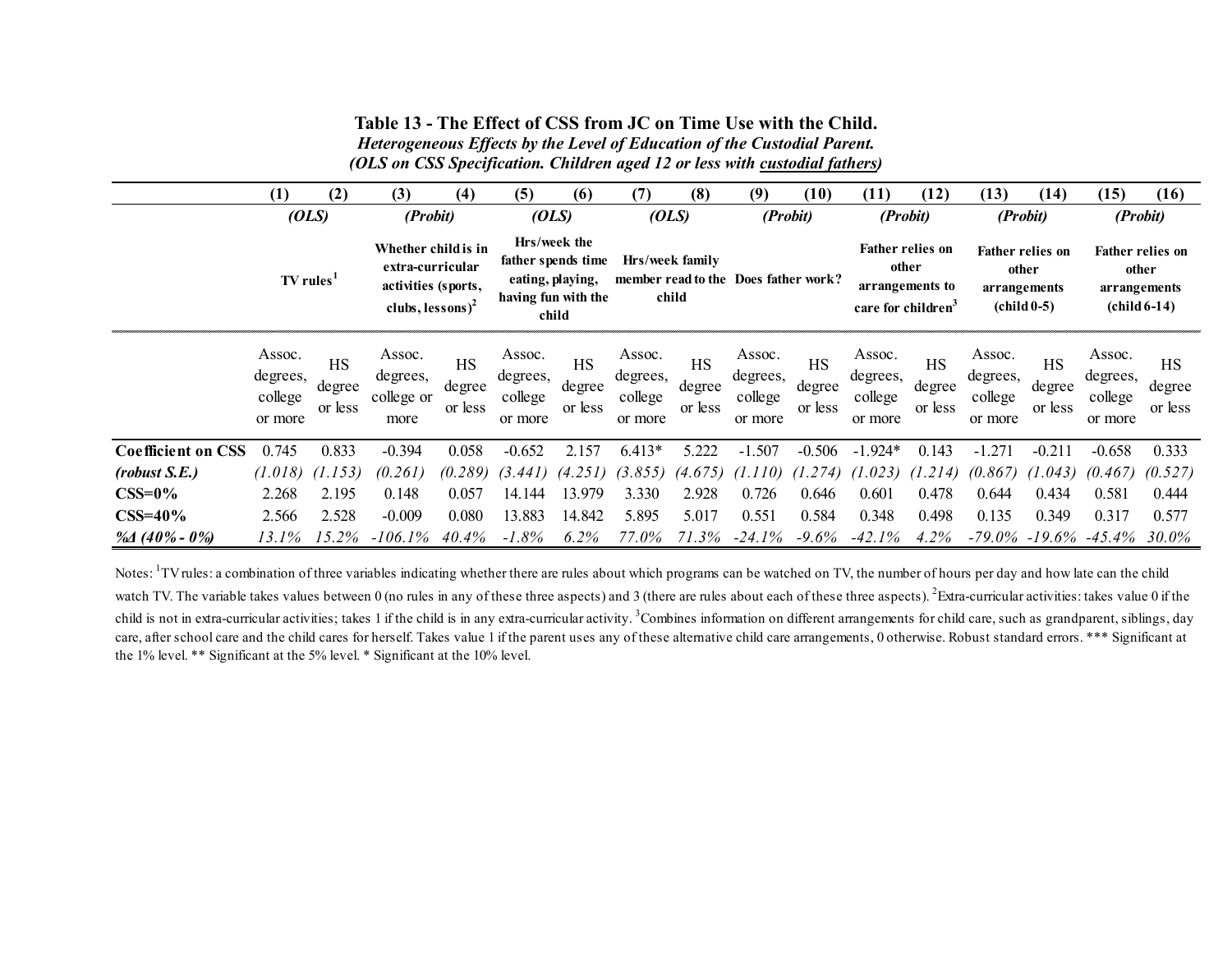<span id="page-55-0"></span>

|                           | (1)<br>(2)                               |                       | (3)                                                     | (4)                                                            | (5)                                      | (6)                                                           | (7)                                                                     | (8)                            |
|---------------------------|------------------------------------------|-----------------------|---------------------------------------------------------|----------------------------------------------------------------|------------------------------------------|---------------------------------------------------------------|-------------------------------------------------------------------------|--------------------------------|
|                           |                                          | (OLS)                 | (Probit)                                                |                                                                | (OLS)                                    |                                                               | (OLS)                                                                   |                                |
|                           |                                          | TV rules <sup>1</sup> | activities (sports,                                     | Whether child is in<br>extra-curricular<br>clubs, $lessons)^2$ | Hrs/week the mother                      | spends time eating,<br>playing, having fun<br>with the child  | Hrs/week family<br>member read to the<br>child                          |                                |
|                           | Assoc.<br>degrees,<br>college or<br>more | HS degree<br>or less  | Assoc.<br>degrees,<br>college or<br>more                | <b>HS</b><br>degree or<br>less                                 | Assoc.<br>degrees,<br>college or<br>more | <b>HS</b><br>degree or<br>less                                | Assoc.<br>degrees,<br>college or<br>more                                | <b>HS</b><br>degree or<br>less |
| <b>Coefficient on CSS</b> | 0.200                                    | 0.522                 | $0.282**$                                               | 0.136                                                          | 0.320                                    | 1.841                                                         | $3.632*$                                                                | 2.621                          |
| (robust S.E.)             | (0.382)                                  | (0.414)               | (0.140)                                                 | (0.134)                                                        | (1.468)                                  | (1.574)                                                       | (2.133)                                                                 | (1.731)                        |
| $CSS=0%$                  | 2.347                                    | 2.207                 | 0.079                                                   | 0.050                                                          | 14.336                                   | 14.240                                                        | 3.946                                                                   | 3.880                          |
| $CSS=40%$                 | 2.427                                    | 2.416                 | 0.192                                                   | 0.105                                                          | 14.464                                   | 14.977                                                        | 5.399                                                                   | 4.929                          |
| % $\Delta$ (40% - 0%)     | 3.4%                                     | 9.5%                  | 143.0%                                                  | 110.0%                                                         | 0.9%                                     | 5.2%                                                          | 36.8%                                                                   | 27.0%                          |
|                           | (9)                                      | (10)                  | (11)                                                    | (12)                                                           | (13)                                     | (14)                                                          | (15)                                                                    | (16)                           |
|                           |                                          | (Probit)              | (Probit)                                                |                                                                | (Probit)                                 |                                                               | (Probit)                                                                |                                |
|                           |                                          | Does mother work?     | other arrangements<br>to care for children <sup>3</sup> | Mother relies on                                               |                                          | Mother relies on<br>other arrangements<br>$\left($ child 0-5) | Mother relies on<br>other arrangements<br>$\left($ child 6-14 $\right)$ |                                |
|                           | Assoc.<br>degrees,<br>college or<br>more | HS degree<br>or less  | Assoc.<br>degrees,<br>college or                        | <b>HS</b><br>degree or<br>less                                 | Assoc.<br>degrees,<br>college or         | <b>HS</b><br>degree or<br>less                                | Assoc.<br>degrees,<br>college or                                        | <b>HS</b><br>degree or<br>less |
|                           |                                          |                       | more                                                    |                                                                | more                                     |                                                               | more                                                                    |                                |
| <b>Coefficient on CSS</b> | 0.444                                    | $1.412**$             | 0.101                                                   | $0.822*$                                                       | $-0.109$                                 | $0.495*$                                                      | 0.096                                                                   | 0.193                          |
| (robust S.E.)             | (0.708)                                  | (0.670)               | (0.441)                                                 | (0.480)                                                        | (0.306)                                  | (0.308)                                                       | (0.185)                                                                 | (0.209)                        |
| [mothers in JC]           | $[-0.515]^4$                             | $[-0.820]^{4}$        |                                                         |                                                                |                                          |                                                               |                                                                         |                                |
| $CSS=0%$                  | 0.577                                    | 0.449                 | 0.515                                                   | 0.432                                                          | 0.541                                    | 0.432                                                         | 0.501                                                                   | 0.431                          |
| [mothers in JC]           | [0.658]                                  | [0.520]               |                                                         |                                                                |                                          |                                                               |                                                                         |                                |
| $CSS=40\%$                | 0.607                                    | 0.559                 | 0.529                                                   | 0.551                                                          | 0.498                                    | 0.630                                                         | 0.539                                                                   | 0.508                          |
| [mothers in JC]           | [0.443]                                  | [0.344]               |                                                         |                                                                |                                          |                                                               |                                                                         |                                |
| % $\frac{40\%}{60\%}$     | 5.20%                                    | 24.50%                | 2.70%                                                   | 27.50%                                                         | $-7.90\%$                                | 45.80%                                                        | 7.60%                                                                   | 17.90%                         |

**Table 14- The Effect of CSS from JC on Time Use with the Child.** *Heterogeneous Effects by the Level of Education of the Custodial Parent. (OLS on CSS Specification. Children aged 12 or less with mothers in sole custody)*

Notes: <sup>1</sup>TV rules: a combination of three variables indicating whether there are rules about which programs can be watched on TV, the number of hours per day and how late can the child watch TV. The variable takes values between 0 (no rules in any of these three aspects) and 3 (there are rules about each of these three aspects).  $^2$ Extra-curricular activities: takes value 0 if the child is not in extracurricular activities; takes 1 if the child is in any extra-curricular activity. <sup>3</sup> Combines information on different arrangements for child care, such as grandparent, siblings, day care, after school care and the child cares for herself. Takes value 1 if the parent uses any of these alternative child care arrangements, 0 otherwise. <sup>4</sup>The model could not compute standard errors due to insufficient observations.Robust standard errors. \*\*\* Significant at the 1% level. \*\* Significant at the 5% level. \* Significant at the 10% level.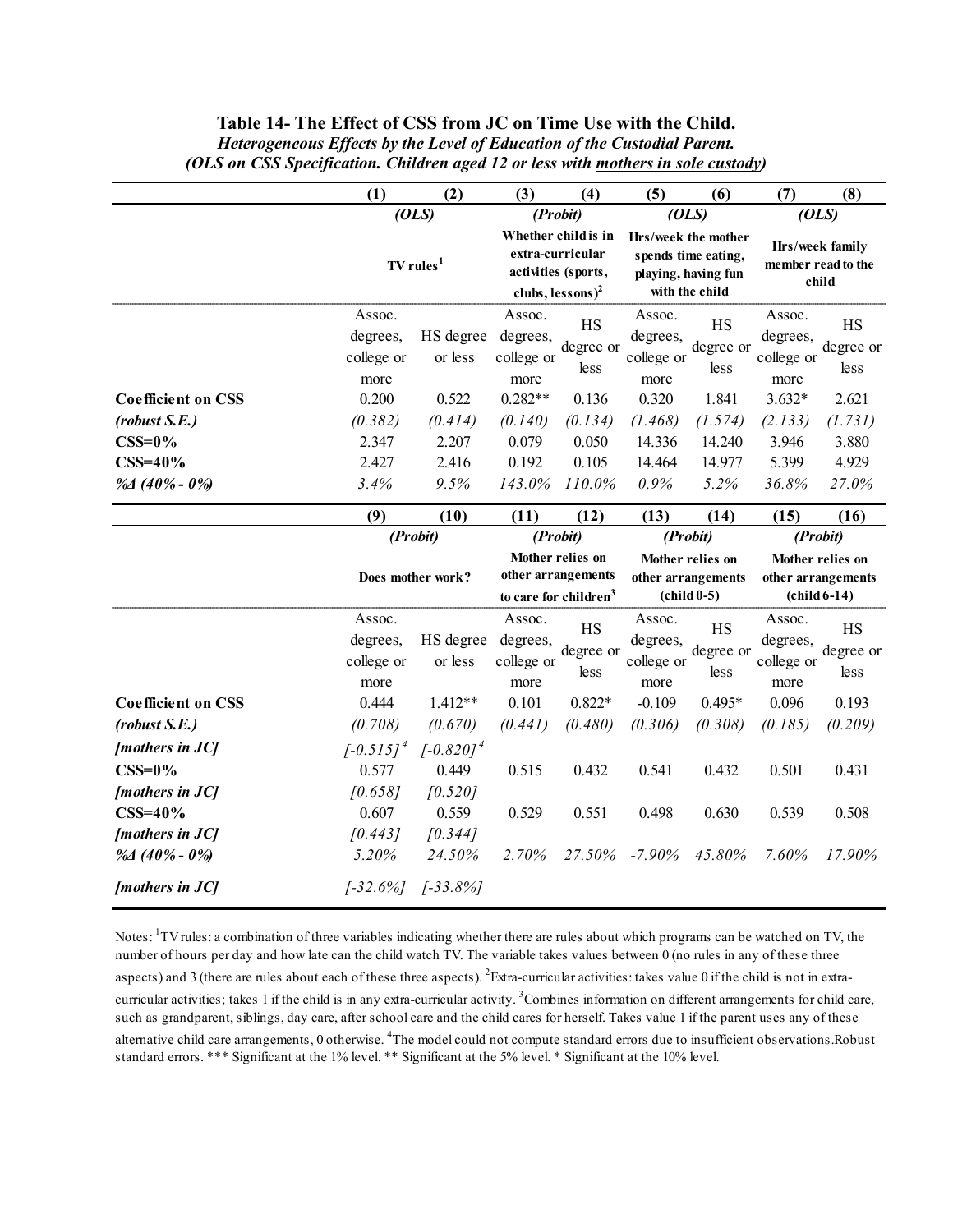<span id="page-56-0"></span>

|                           | (1)             | (2)                                                                                          | (3)                                   | (4)             | (5)                    | (6)                     | (7)                     | (8)             |
|---------------------------|-----------------|----------------------------------------------------------------------------------------------|---------------------------------------|-----------------|------------------------|-------------------------|-------------------------|-----------------|
|                           | Attitudes       | Difference                                                                                   |                                       |                 |                        |                         |                         | Total           |
|                           | towards         | yrs of                                                                                       | Secondary                             | Private         | Health                 | Visits to               | Doctor                  | medical         |
|                           | school          | education                                                                                    | education                             | school          | level                  | the dentist             | visits                  | expenses        |
|                           | (age $\leq$ 12) | $(\text{age} > 12)$                                                                          | completed                             | (age $\leq$ 12) | $\text{(age} \leq 12)$ | $\text{(age } \leq 12)$ | $\text{(age } \leq 12)$ | (age $\leq$ 12) |
|                           |                 |                                                                                              | <b>Preferred specification</b>        |                 |                        |                         |                         |                 |
| <b>Coefficient on CSS</b> | $-0.362**$      | $-0.488*$                                                                                    | $-0.334**$                            | $0.221***$      | $-0.485**$             | $1.051**$               | 0.732                   | $-1.908$        |
| (robust S.E.)             | (0.187)         | (0.270)                                                                                      | (0.169)                               | (0.082)         | (0.259)                | (0.495)                 | (1.044)                 | (127.557)       |
| $\text{CSS}=0\%$          | 0.661           | $-1.085$                                                                                     | 0.831                                 | 0.018           | 4.420                  | 1.004                   | 2.077                   | 83.367          |
| $CSS = 40\%$              | 0.516           | $-1.281$                                                                                     | 0.697                                 | 0.106           | 4.220                  | 1.424                   | 2.370                   | 82.603          |
|                           |                 |                                                                                              | Not controlling for education         |                 |                        |                         |                         |                 |
| <b>Coefficient on CSS</b> | $-0.348*$       | $-0.389$                                                                                     | $-0.304*$                             | $0.220***$      | $-0.481*$              | $1.056**$               | 1.028                   | 2.443           |
| (robust S.E.)             | (0.188)         | (0.271)                                                                                      | (0.170)                               | (0.082)         | (0.260)                | (0.494)                 | (1.133)                 | (127.339)       |
| $\text{CSS}=0\%$          | 0.659           | $-1.099$                                                                                     | 0.827                                 | 0.018           | 4.420                  | 1.003                   | 2.038                   | 82.796          |
| $CSS = 40%$               | 0.519           | $-1.254$                                                                                     | 0.705                                 | 0.106           | 4.220                  | 1.425                   | 2.449                   | 83.773          |
|                           |                 |                                                                                              | Not controlling for age of the parent |                 |                        |                         |                         |                 |
| <b>Coefficient on CSS</b> | $-0.356**$      | $-0.489*$                                                                                    | $-0.334**$                            | $0.213***$      | $-0.461*$              | $0.997**$               | 1.068                   | $-1.547$        |
| (robust S.E.)             | (0.187)         | (0.269)                                                                                      | (0.169)                               | (0.082)         | (0.259)                | (0.493)                 | (1.247)                 | (128.187)       |
| $\text{CSS}=0\%$          | 0.660           | $-1.085$                                                                                     | 0.831                                 | 0.019           | 4.419                  | 1.011                   | 2.033                   | 83.319          |
| $CSS = 40\%$              | 0.517           | $-1.281$                                                                                     | 0.697                                 | 0.104           | 4.235                  | 1.410                   | 2.460                   | 82.700          |
|                           |                 |                                                                                              | Quadratic specification               |                 |                        |                         |                         |                 |
| <b>Coefficient on CSS</b> | $-0.362$        | $-1.380**$                                                                                   | $-0.642$                              | $0.363**$       | 0.132                  | 1.349                   | 5.348**                 | $-357.322$      |
| (robust S.E.)             | (0.443)         | (0.700)                                                                                      | (0.405)                               | (0.181)         | (0.615)                | (1.257)                 | (2.605)                 | (280.585)       |
| Coefficient on            | 0.001           | 1.611                                                                                        | 0.559                                 | $-0.263$        | $-1.161$               | $-0.559$                | $-8.672$                | 667.746         |
| $\text{CSS}^2$            |                 |                                                                                              |                                       |                 |                        |                         |                         |                 |
| (robust S.E.)             | (0.748)         | (1.082)                                                                                      | (0.594)                               | (0.312)         | (1.014)                | (2.158)                 |                         | (615.965)       |
| $\text{CSS}=0\%$          | 0.661           | $-1.022$                                                                                     | 0.852                                 | 0.007           | 4.370                  | 0.982                   | 1.745                   | 108.898         |
| $CSS = 40\%$              | 0.516           | $-1.316$                                                                                     | 0.684                                 | 0.110           | 4.240                  | 1.432                   | 2.497                   | 72.809          |
|                           |                 |                                                                                              | <b>Controlling for work-status</b>    |                 |                        |                         |                         |                 |
| <b>Coefficient on CSS</b> | $-0.363**$      | $-0.478*$                                                                                    | $-0.330**$                            | $0.222***$      | $-0.468*$              | $1.050**$               | 0.745                   | 4.050           |
| (robust S.E.)             | (0.187)         | (0.272)                                                                                      | (0.170)                               | (0.083)         | (0.259)                | (0.496)                 | (1.040)                 | (127.774)       |
| $\text{CSS}=0\%$          | 0.661           | $-1.087$                                                                                     | 0.830                                 | 0.018           | 4.42                   | 1.004                   | 2.074                   | 82.585          |
| $CSS = 40%$               | 0.516           | $-1.278$                                                                                     | 0.698                                 | 0.107           | 4.23                   | 1.424                   | 2.376                   | 84.205          |
|                           |                 | Allowing the effect of covariates to vary by the gender of the custodial parent <sup>1</sup> |                                       |                 |                        |                         |                         |                 |
| <b>Coefficient on CSS</b> | $-0.342*$       | $-0.524**$                                                                                   | $-0.341**$                            | $0.215***$      | $-0.482*$              | $1.042**$               | 0.746                   | 2.472           |
| (robust S.E.)             | (0.187)         | (0.270)                                                                                      | (0.173)                               | (0.083)         | (0.260)                | (0.501)                 | (1.045)                 | (127.779)       |
| $\text{CSS}=0\%$          | 0.658           | $-1.081$                                                                                     | 0.831                                 | 0.019           | 4.420                  | 1.005                   | 2.075                   | 82.79           |
| $CSS = 40%$               | 0.521           | $-1.291$                                                                                     | 0.695                                 | 0.105           | 4.230                  | 1.422                   | 2.373                   | 83.78           |
|                           |                 | Controlling for the amount of child support according to the written agreement <sup>2</sup>  |                                       |                 |                        |                         |                         |                 |
| <b>Coefficient on CSS</b> | $-0.367**$      | $-0.497*$                                                                                    | $-0.341**$                            | $0.222***$      | $-0.510**$             | 0.999**                 | 0.794                   | 14.251          |
| (robust S.E.)             | (0.188)         | (0.271)                                                                                      | (0.169)                               | (0.083)         | (0.260)                | (0.492)                 | (1.033)                 | (126.922)       |
| $CSS=0%$                  | 0.661           | $-1.087$                                                                                     | 0.831                                 | 0.018           | 4.426                  | 1.010                   | 2.069                   | 84.98           |
| $CSS = 40%$               | 0.515           | $-1.279$                                                                                     | 0.695                                 | 0.106           | 4.221                  | 1.410                   | 2.386                   | 79.28           |

## **Table 15 - The Effect of CSS on Health and Education Outcomes of Children.** *Robustness Tests*

*Notes*: <sup>1</sup> All covariates, except CSS and state fixed effects, are interacted with the gender of the custodial parent. <sup>2</sup> A dummy variable indicates whether there is no written agreement and takes value 1 in that situation. \*\*\* Significant at the 1% level. \*\* Significant at the 5% level. \* Significant at the 10% level.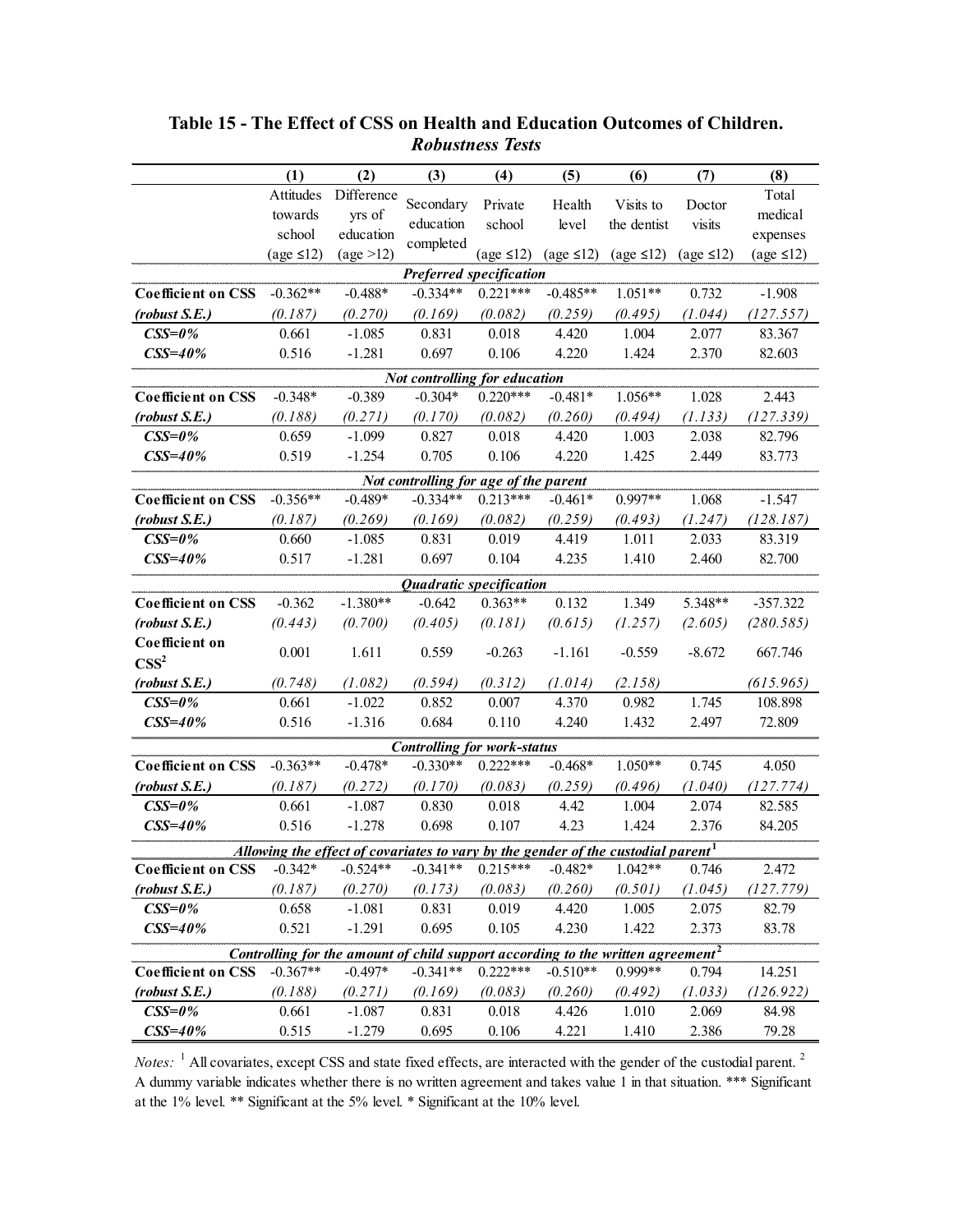|                              | (1)                         | (2)               | (3)                                      | (4)                                                          | (5)                    | (6)                                 | (7)                                                                   | (8)            |  |
|------------------------------|-----------------------------|-------------------|------------------------------------------|--------------------------------------------------------------|------------------------|-------------------------------------|-----------------------------------------------------------------------|----------------|--|
|                              | Attitudes towards<br>school |                   |                                          | Difference in years<br>of education relative<br>to potential |                        | Secondary<br>education<br>completed |                                                                       | Private school |  |
|                              | (age $\leq$ 12)             |                   |                                          | $(\text{age} > 12)$                                          |                        |                                     | (age $\leq$ 12)                                                       |                |  |
|                              | Girls                       | <b>Boys</b>       | Girls                                    | <b>Boys</b>                                                  | Girls                  | <b>Boys</b>                         | Girls                                                                 | <b>Boys</b>    |  |
| Coefficient on<br><b>CSS</b> | $-0.416**$                  | $-0.306$          | $-0.553*$                                | $-0.427$                                                     | $-0.413**$             | $-0.280$                            | $0.196***$                                                            | $0.249***$     |  |
| (robust S.E.)                | (0.198)                     | (0.206)           | (0.297)                                  | (0.295)                                                      | (0.198)                | (0.177)                             | (0.081)                                                               | (0.098)        |  |
| $CSS=0%$                     | 0.742                       | 0.583             | $-0.986$                                 | $-1.184$                                                     | 0.862                  | 0.802                               | 0.026                                                                 | 0.009          |  |
| $CSS=40\%$                   | 0.575                       | 0.460             | $-1.207$                                 | $-1.355$                                                     | 0.696                  | 0.689                               | 0.104                                                                 | 0.109          |  |
| $\%$ $\Delta$ (40% - 0%)     |                             | $-22.5\% -21.1\%$ | 22.4%                                    | 14.4%                                                        | $-19.3%$               | $-14.1%$                            | 300%                                                                  | 1111%          |  |
|                              | (9)                         | (10)              | (11)                                     | (12)                                                         | (13)                   | (14)                                | (15)                                                                  | (16)           |  |
|                              |                             | Health level      |                                          |                                                              |                        |                                     |                                                                       |                |  |
|                              | (age $\leq$ 12)             |                   | Visits to the dentist<br>(age $\leq$ 12) |                                                              | $\text{(age} \leq 12)$ |                                     | Visits to the doctor Total Medical Expenses<br>$\text{(age} \leq 12)$ |                |  |
|                              | Girls                       | <b>Boys</b>       | Girls                                    | <b>Boys</b>                                                  | Girls                  | <b>Boys</b>                         | Girls                                                                 | <b>Boys</b>    |  |
| Coefficient on<br><b>CSS</b> | $-0.469*$                   | $-0.502*$         | $1.328***$                               | 0.754                                                        | 1.255                  | 0.171                               | $-58.499$                                                             | 58.790         |  |
| (robust S.E.)                | (0.276)                     | (0.285)           | (0.548)                                  | (0.520)                                                      | (1.232)                | (1.228)                             | (112.063)                                                             | (156.609)      |  |
| $CSS=0%$                     | 4.421                       | 4.424             | 0.952                                    | 1.055                                                        | 1.825                  | 2.325                               | 84.961                                                                | 81.481         |  |
| $CSS=40\%$                   | 4.233                       | 4.223             | 1.484                                    | 1.357                                                        | 2.327                  | 2.394                               | 61.562                                                                | 104.998        |  |
| $\%$ $\Delta$ (40% - 0%)     | $-4.3%$                     | $-4.5%$           | 55.9%                                    | 28.6%                                                        | 27.5%                  | 3.0%                                | $-27.5%$                                                              | 28.9%          |  |

## <span id="page-57-0"></span>**Table 16 - The Effect of CSS on Health and Education Outcomes of Children. Results by the Gender of the Child.**

*Notes:* \*\*\* Significant at the 1% level. \*\* Significant at the 5% level. \* Significant at the 10% level. The difference of the coefficient between boys and girls is never significant at the 10% or lower level.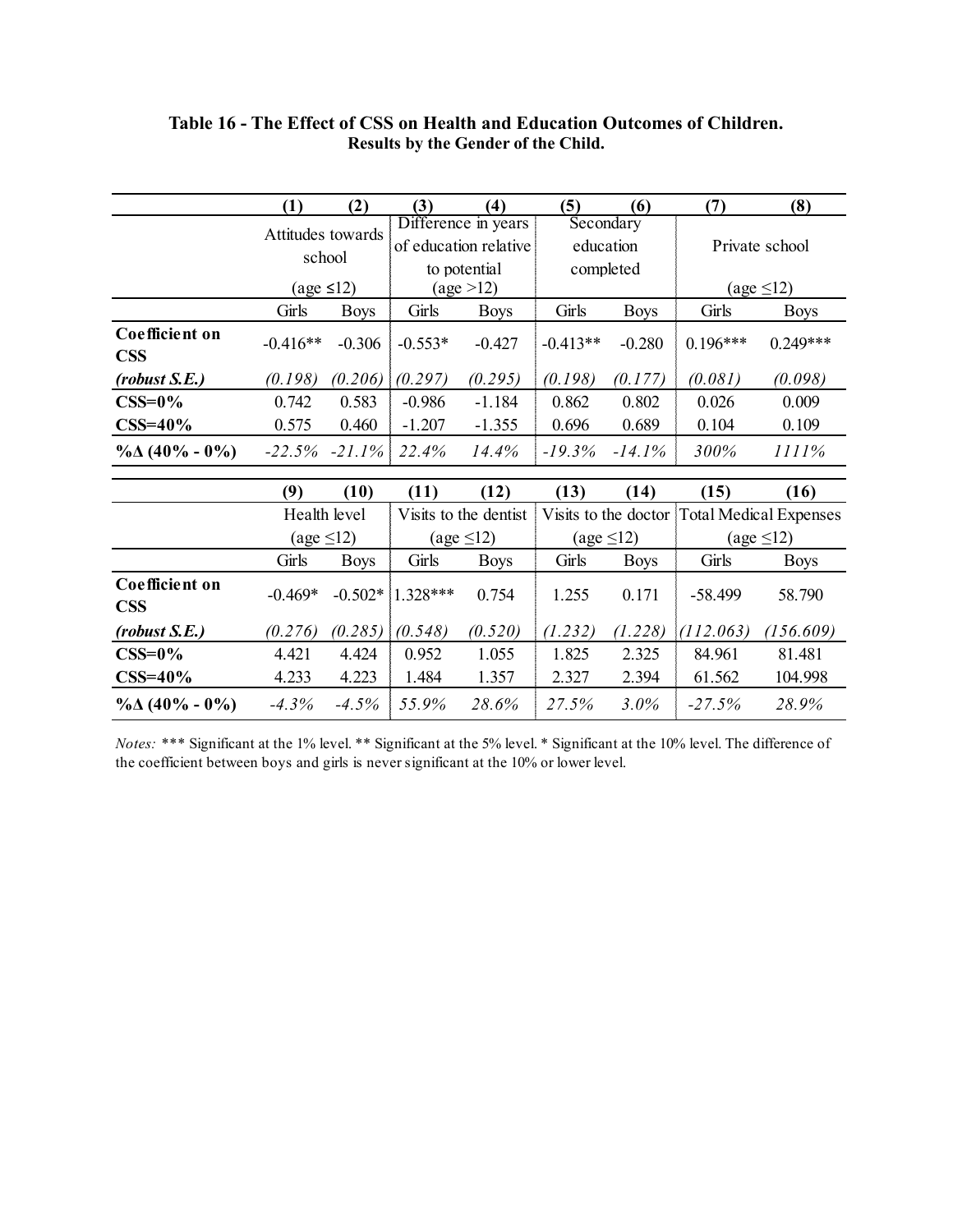|                              | (1)                                            | (2)                                    | (3)                                      | (4)                                                                                 | (5)                                      | (6)                                     | (7)                                                                                  | (8)                               |  |
|------------------------------|------------------------------------------------|----------------------------------------|------------------------------------------|-------------------------------------------------------------------------------------|------------------------------------------|-----------------------------------------|--------------------------------------------------------------------------------------|-----------------------------------|--|
|                              | Attitudes towards<br>school<br>(age $\leq$ 12) |                                        |                                          | Difference in years<br>of education<br>relative to potential<br>$(\text{age} > 12)$ |                                          | Secondary<br>education<br>completed     |                                                                                      | Private school<br>(age $\leq$ 12) |  |
|                              | Assoc.<br>degrees,<br>college<br>or more       | <b>HS</b><br>degree<br>or less         | Assoc.<br>degrees,<br>college<br>or more | <b>HS</b><br>degree or<br>less                                                      | Assoc.<br>degrees,<br>college<br>or more | <b>HS</b><br>degree or<br>less          | Assoc.<br>degrees,<br>college or<br>more                                             | HS degree<br>or less              |  |
| Coefficient on               | $-0.379**$                                     | $-0.335*$                              | $-0.556**$                               | $-0.381$                                                                            | $-0.283$                                 | $-0.403**$                              | $0.193**$                                                                            | $0.260***$                        |  |
| (robust S.E.)<br>$CSS=0\%$   | (0.199)<br>0.679                               | (0.208)<br>0.596                       | (0.279)<br>$-0.916$                      | (0.238)<br>$-1.834$                                                                 | (0.178)<br>0.861                         | (0.198)<br>0.679                        | (0.092)<br>0.039                                                                     | (0.086)<br>$-0.057$               |  |
| $CSS = 40%$                  | 0.527                                          | 0.462                                  | $-1.139$                                 | $-1.986$                                                                            | 0.747                                    | 0.518                                   | 0.116                                                                                | 0.047                             |  |
| % $\frac{1}{40\%}$ - 0%)     | $-22.4%$                                       | $-22.5%$                               | 24.3%                                    | 8.3%                                                                                | $-13.2\%$                                | $-23.7%$                                | 197.4%                                                                               | 182.5%                            |  |
|                              | (9)                                            | (10)                                   | (11)                                     | (12)                                                                                | (13)                                     | (14)                                    | (15)                                                                                 | (16)                              |  |
|                              |                                                | Health level<br>$\text{(age} \leq 12)$ | $\text{(age} \leq 12)$                   |                                                                                     |                                          | (age $\leq$ 12)                         | Visits to the dentist Visits to the doctor Total Medical Expenses<br>(age $\leq$ 12) |                                   |  |
|                              | Assoc.<br>degrees,<br>college<br>or more       | HS<br>degree<br>or less                | Assoc.<br>degrees,<br>college<br>or more | <b>HS</b><br>degree or<br>less                                                      | Assoc.<br>college<br>or more             | <b>HS</b><br>degrees, degree or<br>less | Assoc.<br>degrees,<br>college or<br>more                                             | HS degree<br>or less              |  |
| Coefficient on<br><b>CSS</b> | $-0.394$                                       | $-0.619**$                             | $1.016**$                                | $1.103**$                                                                           | 1.038                                    | 0.282                                   | 86.399                                                                               | $-131.934$                        |  |
| (robust S.E.)                | (0.275)                                        | (0.292)                                | (0.535)                                  | (0.553)                                                                             | (1.252)                                  | (1.160)                                 | (142.020)                                                                            | (119.964)                         |  |
| $CSS=0\%$                    | 4.518                                          | 4.118                                  | 0.930                                    | 1.207                                                                               | 1.930                                    | 2.408                                   | 119.830                                                                              | $-33.951$                         |  |
| $CSS=40\%$                   |                                                |                                        |                                          |                                                                                     |                                          |                                         |                                                                                      |                                   |  |
| % $40\% - 0\%$               | 4.360                                          | 3.870                                  | 1.337                                    | 1.648                                                                               | 2.346                                    | 2.521                                   | 154.390                                                                              | $-86.724$                         |  |

## **Table 17 - The Effect of CSS on Health and Education Outcomes of Children.** *Results by the level of education of the CP.*

*Notes:* \*\*\* Significant at the 1% level. \*\* Significant at the 5% level. \* Significant at the 10% level. The difference of the coefficient between boys and girls is never significant at the 10% or lower level.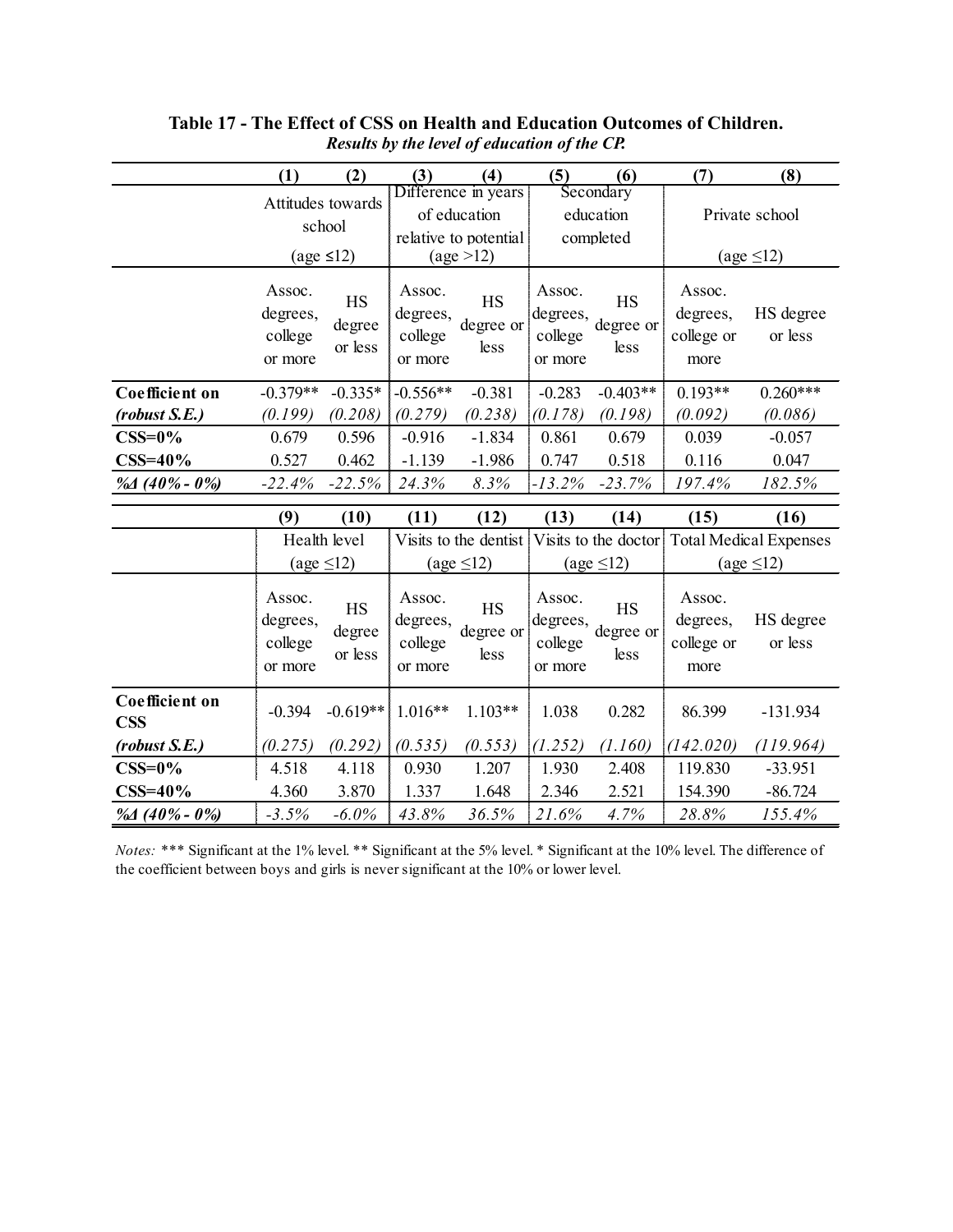## **Appendix A1: Sample Calculation of Child Support amounts, 2013**

This appendix illustrates the child support calculations we undertook for four sample states in 2013. Since each state employs a different calculation and these calculations may vary over time, the selected four states simply provide an example of the type of calculations that we used to calculate child support savings from joint custody.

## **Example 1: Income Shares, Joint Custody in Child Support Algorithm, Kansas**

Kansas uses an 'income shares' guideline with shared physical custody incorporated into the calculation. To calculate child support, we first calculate total parental gross monthly income. Given summed parental income, the state publishes a set of tables that specify a total child support obligation (see http://www.kscourts.org/rules-procedures-forms/child-supportguidelines/2012\_new/CSG%20AO%20261%20Clean%20Version%20032612.pdf). For sole custody, this amount is prorated between the parents according to their percentage of total income. In cases of shared parenting, the state follows a slightly more complicated algorithm as discussed below.

The necessary computations for the calculation of child support in Kansas each of our income categories are as follows:

## I. Both parents are 'low' income.

If both parents are low income, then total gross monthly income is \$2166 in 2013 dollars. Using the Kansas schedule of child support obligations and assuming the youngest age category, this leads to a total child support obligation of \$349/month for one child and \$528/month for two children. In the sole custody case, the father will owe half of the total child support since his income is half of total parental income, for a child support payment of \$165 and \$264 per month for one and two children, respectively.

In the case of shared parenting, the equal parenting time formula is as follows: compute each parent's child support assuming sole custody. Subtract the lesser amount from the greater amount and multiply by .5. Add to this one of the following:

a) 0.13\*total child support obligation if total gross income is equal or less than \$4,690,

b) 0.15\*total child support obligation if total gross income is greater than \$4,690 but less than \$8,125,

c) 0.18\*total child support obligation if that income is equal to or greater than \$8,125.

Therefore, if both parents are low income, then child support is 0.13\*\$349/month and 0.13\*\$528/month for one and two child families, for a payment of \$45 and \$69 per month, respectively.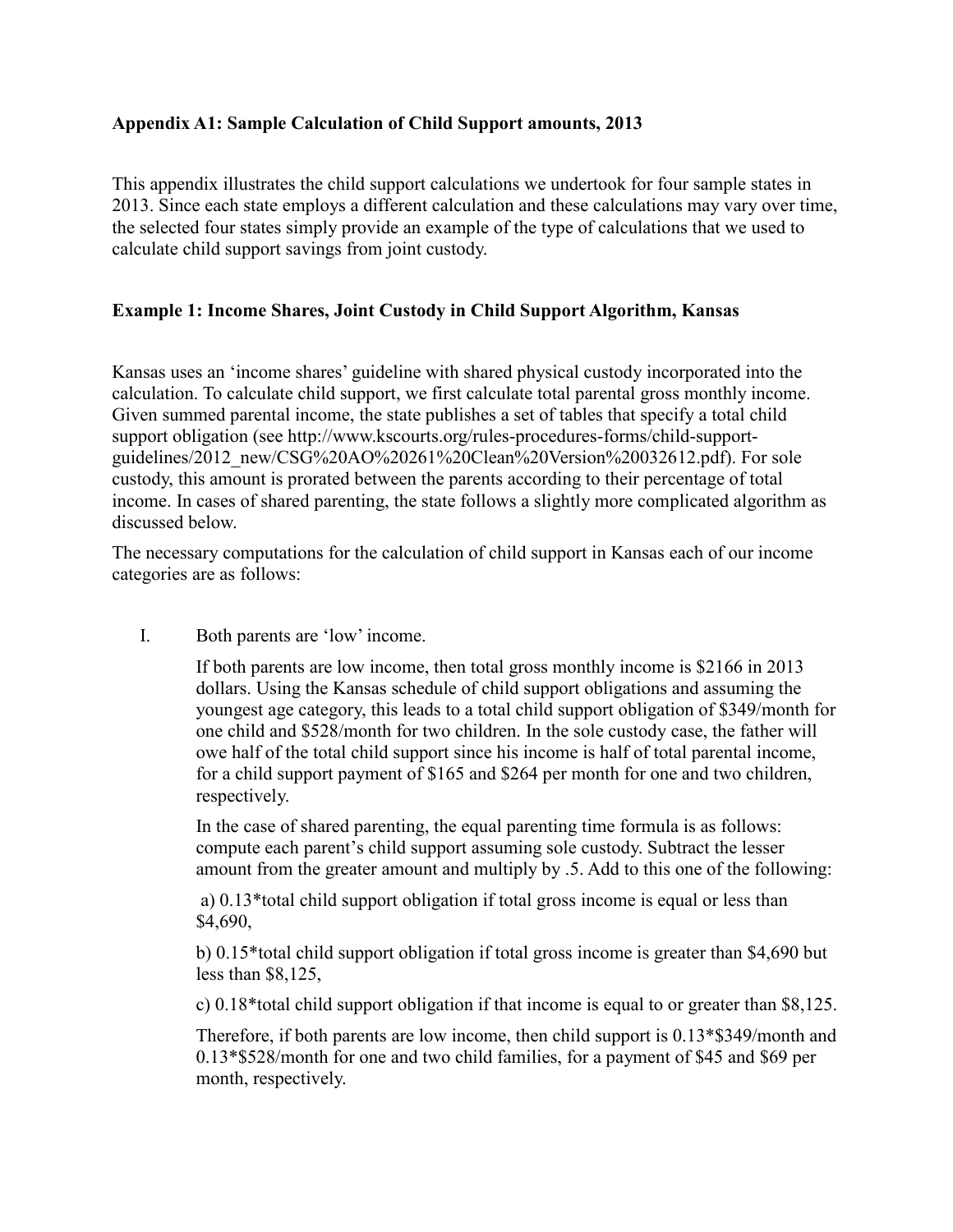II. The mother is 'low' income and father is 'medium' income.

Using the Kansas schedule of child support obligations along with our low- and medium-income categories in 2013 dollars and assuming the youngest age category, this leads to a total child support obligation of \$582/month for one child and \$872/month for two children. In the sole custody case, the father will owe the total obligation times his percentage of total parental income for a child support order of \$429 and \$643 for one and two child families, respectively.

In the case of shared parenting, using the equal parenting time formula, father's child support is equal to 0.5\*(\$429-\$153)+0.13\*582 for a child support payment of \$214 for one child families and 0.5\*(\$643-\$229)+0.13\*872 for a child support payment of \$320 for two child families.

III. The mother is 'medium' income and father is 'low' income.

Using the Kansas schedule of child support obligations along with our low- and medium-income categories in 2013 dollars and assuming the youngest age category, this leads to a total child support obligation of \$582/month for one child and \$872/month for two children. In the sole custody case, the father will owe the total obligation times his percentage of total parental income for a child support order of \$153 and \$229 for one and two child families, respectively.

In the case of shared parenting, using the equal parenting time formula, *the mother's* child support is equal to  $0.5*(\$429-\$153)+0.13*582$  for a child support payment of \$214 for one child families and  $0.5*(\$643-\$229)+0.13*872$  for a child support payment of \$320 for two child families. In this case, the father receives child support from the mother.

IV. Both parents are 'medium' income.

Using the Kansas schedule of child support obligations along with our low- and medium-income categories in 2013 dollars and assuming the youngest age category, this leads to a total child support obligation of \$807/month for one child and \$1202/month for two children. In the sole custody case, the father will owe the total obligation times his percentage of total parental income for a child support order of \$404 and \$601 for one and two child families, respectively.

In the case of shared parenting, using the equal parenting time formula, the father's child support is equal to 0.15\*807 for a child support payment of \$121 for one child families and 0.15\*1202 for a child support payment of \$180 for two child families.

V. The mother is 'low' income and father is 'high' income.

Using the Kansas schedule of child support obligations along with our low- and medium-income categories in 2013 dollars and assuming the youngest age category, this leads to a total child support obligation of \$1152/month for one child and \$1704/month for two children. In the sole custody case, the father will owe the total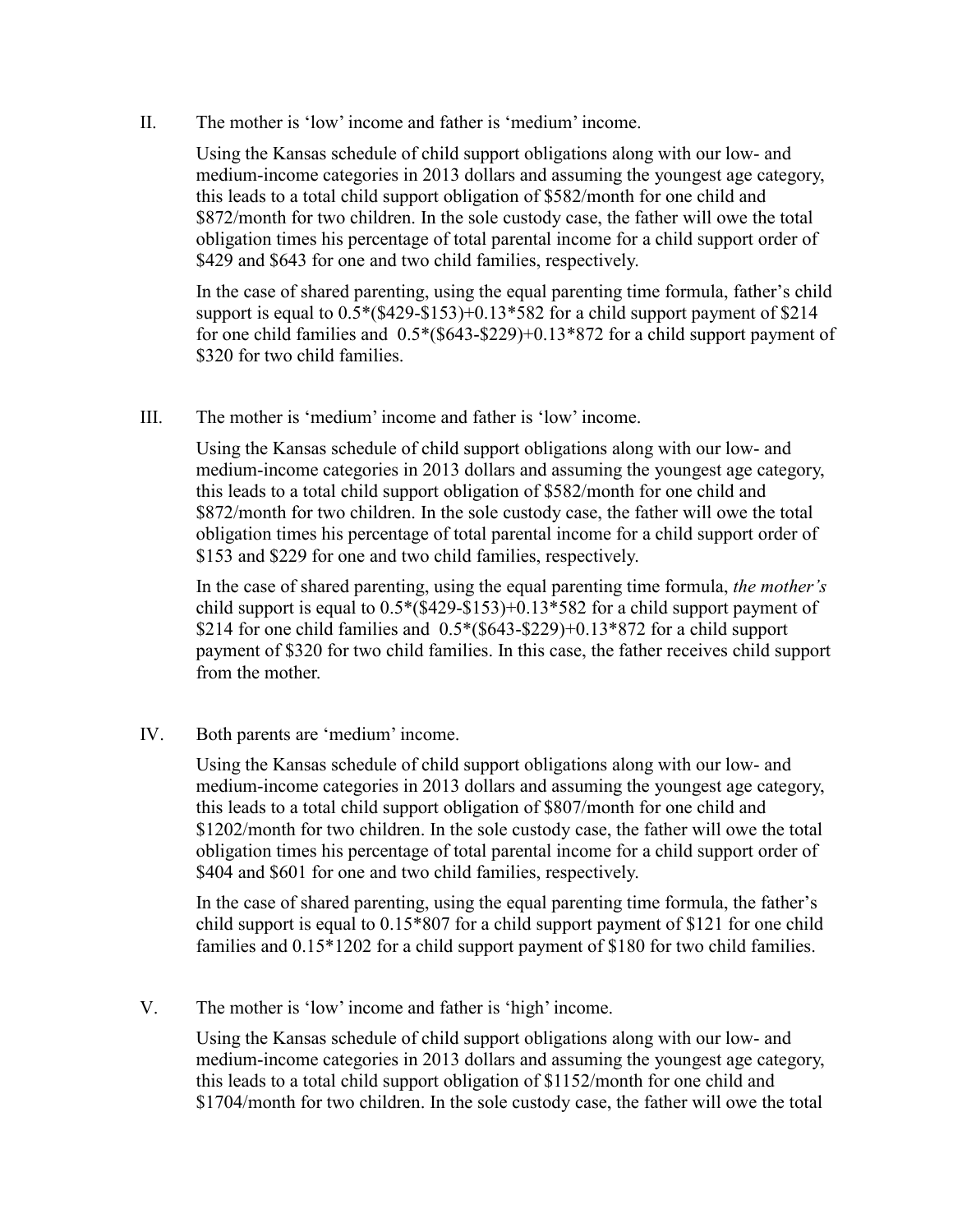obligation times his percentage of total parental income for a child support order of \$1020 and \$1508 for one and two child families, respectively.

In the case of shared parenting, using the equal parenting time formula, the father's child support is equal to 0.5\*(\$1020-\$132)+0.18\*1152 for a child support payment of \$651 for one child families and 0.5\*(\$1508-\$196)+0.18\*1704 for a child support payment of \$963 for two child families.

VI. The father is 'low' income and mother is 'high' income.

Using the Kansas schedule of child support obligations along with our low- and medium-income categories in 2013 dollars and assuming the youngest age category, this leads to a total child support obligation of \$1152/month for one child and \$1704/month for two children. In the sole custody case, the father will owe the total obligation times his percentage of total parental income for a child support order of \$132 and \$196 for one and two child families, respectively.

In the case of shared parenting, using the equal parenting time formula, *mother's*  child support is equal to 0.5\*(\$1020-\$132)+0.18\*1152 for a child support payment of \$651 for one child families and 0.5\*(\$1508-\$196)+0.18\*1704 for a child support payment of \$963 for two child families. In this case, the father receives child support from the mother.

VII. Both parents are 'high' income.

For total monthly incomes above \$15,500, Kansas employs the following calculation for total child support in the one child case:

First, raise income to the power .689838232 and multiply the result by 2.795. The algorithm also specifies that total monthly child support be multiplied by 0.8 to adjust for the younger age category. Therefore, given our high-income categories in 2013 dollars and assuming the youngest age, this implies that total monthly child support in the sole custody case is calculated as  $0.8*2.795*16708^{0.6898382}$  or \$1831. Since the father's share of total child support is one-half, his monthly child support payment is \$915.

For total monthly incomes above \$15,500, Kansas employs the following calculation for total child support (per child) in the two-child case:

Raise income to the power .689838232 and multiply the result by 2.0497. The algorithm also specifies that total monthly child support be multiplied by 0.8 to adjust for the younger age category. Therefore, given our high-income categories in 2013 dollars and assuming the youngest age, this implies that total monthly child support in the sole custody case is calculated as  $0.8*2*2.0497*16708^{0.6898382}$  or \$2686. Since the father's share of total child support is one-half, his monthly child support payment of \$1343.

In the case of shared parenting, using the equal parenting time formula, the father's child support is equal to 0.18\*1831 for a child support payment of \$330 for one child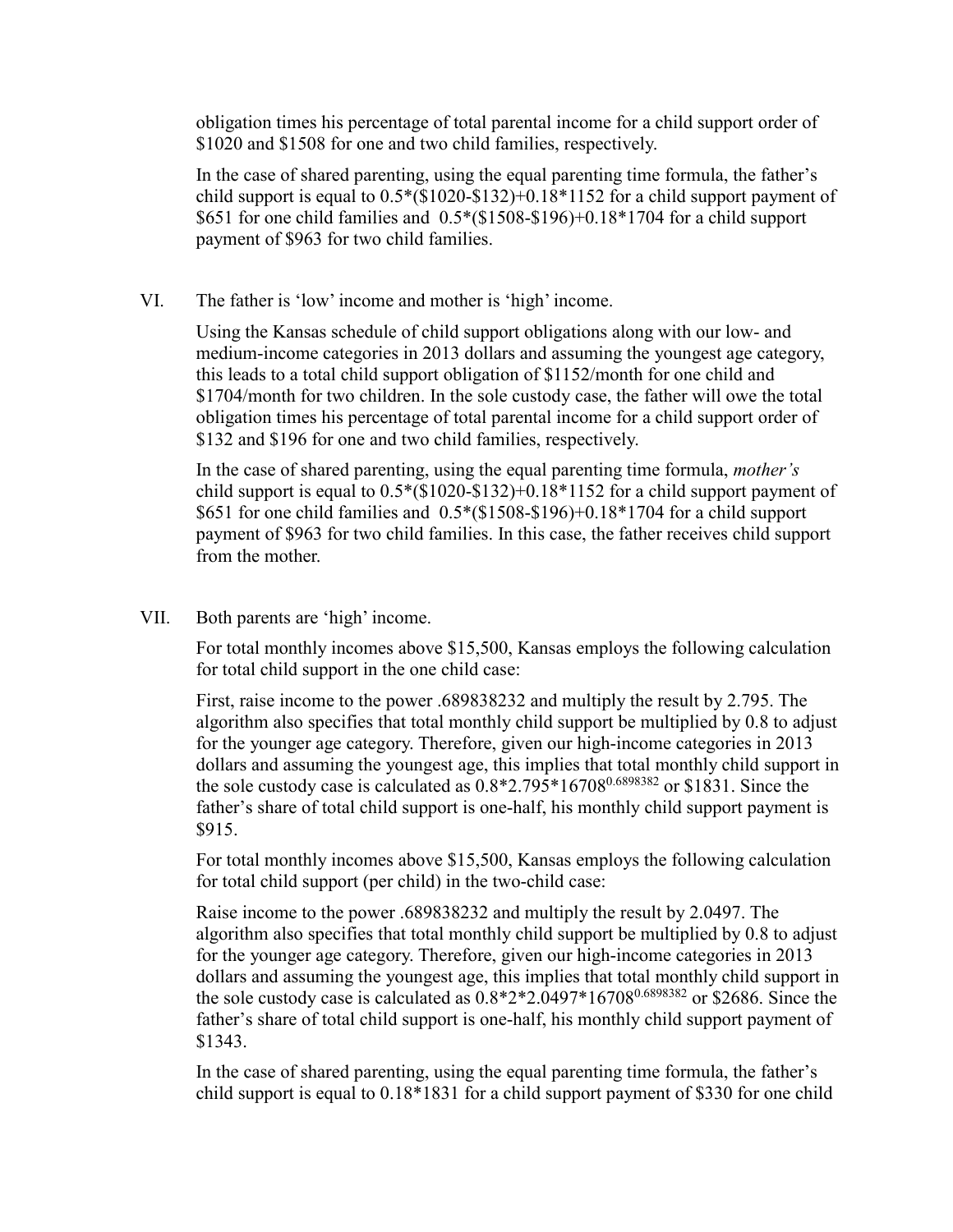families and 0.18\*2686 for a child support payment of \$483 for two child families.

VIII. The mother is 'medium' income and father is 'high' income.

Using the Kansas schedule of child support obligations along with our medium- and high-income categories in 2013 dollars and assuming the youngest age category, this leads to a total child support obligation of \$1350/month for one child and \$1990/month for two children. In the sole custody case, the father will owe the total obligation times his percentage of total parental income for a child support order of \$991 and \$1460 for one and two child families, respectively.

In the case of shared parenting, using the equal parenting time formula, the father's child support is equal to 0.5\*(\$991-\$359)+0.18\*1350 for a child support payment of \$559 for one child families and 0.5\*(\$1460-\$530)+0.18\*1990 for a child support payment of \$824 for two child families.

IX. The father is 'medium' income and mother is 'high' income.

Using the Kansas schedule of child support obligations along with our medium- and high-income categories in 2013 dollars and assuming the youngest age category, this leads to a total child support obligation of \$1350/month for one child and \$1990/month for two children. In the sole custody case, the father will owe the total obligation times his percentage of total parental income for a child support order of \$359 and \$530 for one and two child families, respectively.

In the case of shared parenting, using the equal parenting time formula, the *mother's*  child support is equal to  $0.5*(\$991-\$359)+0.18*\1350$  for a child support payment of \$559 for one child families and 0.5\*(\$1460-\$530)+0.18\*1990 for a child support payment of \$824 for two child families. In this case, the father receives child support from the mother.

## **Example 2: Percentage of Obligor Income, joint custody a deviation from child support guidelines, Mississippi**

Mississippi uses a simple percentage of obligor gross income to compute child support, with child support computed at 14% of gross paternal income for one child and 20% of gross paternal income for two-child families. Mississippi uses a possible deviation from the guidelines in the case of shared physical custody as opposed to the use of shared physical custody in the child support algorithm, so that shared physical custody is not explicitly included in the child support calculation for the guidelines.

As a result, child support is equal to \$151, \$424, and \$1170 (14% of paternal income) in onechild families and \$216, \$606 and \$1671 (20% of paternal income) in two- child families.

## **Example 3: Percentage of Obligor Income, Joint Custody incorporated in child support**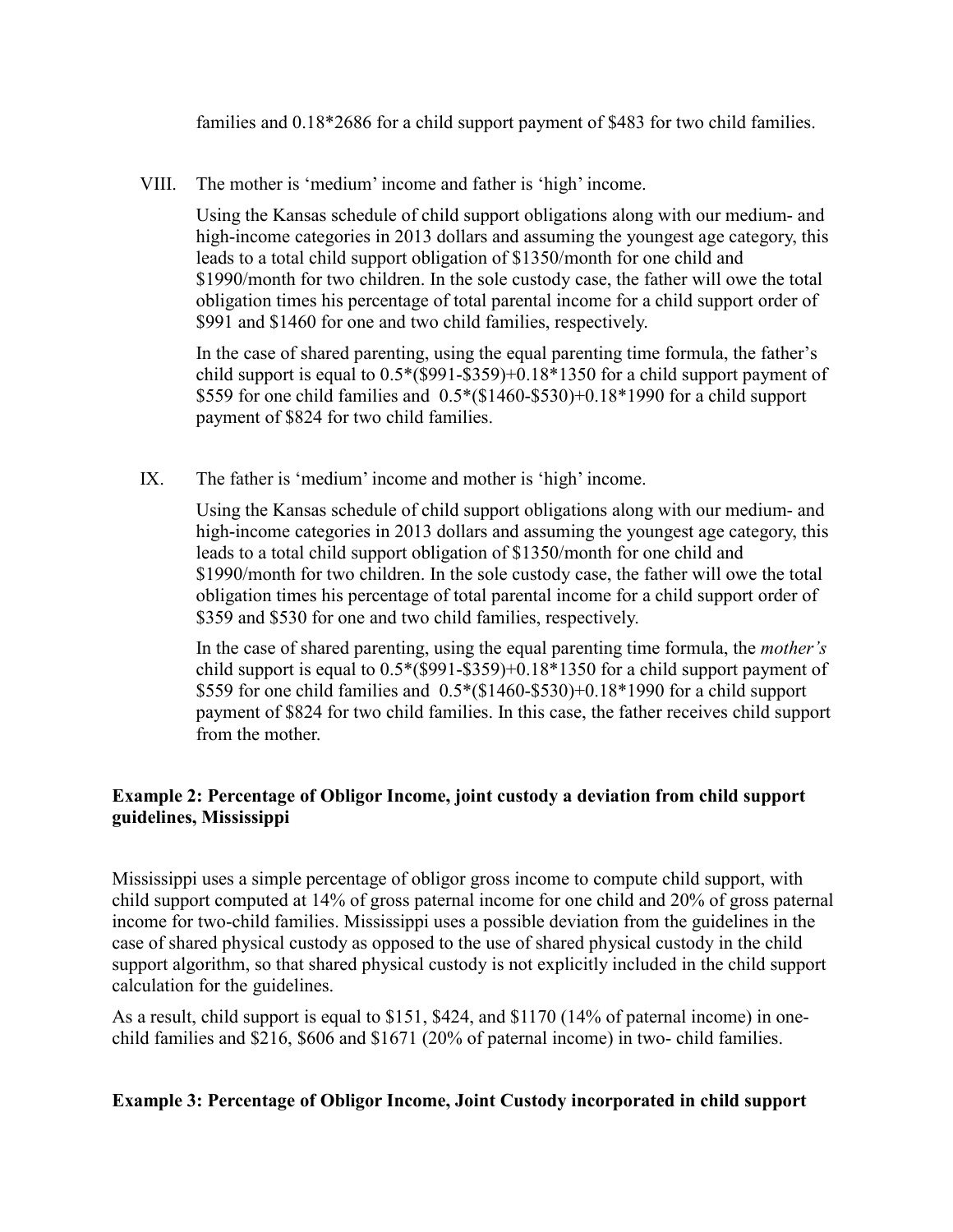## **calculation, Texas**

Texas uses a simple percentage of obligor net income to compute child support, with child support computed at 20% of net paternal income for one child and 25% of net paternal income for two-child families. To calculate net income, we use a web-based state payroll calculator [\(http://www.paycheckcity.com\)](http://www.paycheckcity.com/) which calculated income net of FICA and income taxes. As a result, child support is equal to \$180, \$482, and \$1197 (20% of net paternal income) in one-child families and \$225, \$602 and \$1497 (25% of net paternal income) in two- child families, given our definitions of 'low', 'medium' and 'high' income in 2013 dollars.

In the case of joint physical custody, Texas takes the difference between the obligation for the high earning and low-earning parent assuming sole custody, so that if both parents have the same income, no child support is owed.

## **Example 4: Income Shares, joint custody a deviation from child support guidelines, Connecticut**

Connecticut uses an 'income shares' guideline with shared physical custody treated as a possible deviation from child support guidelines. To calculate child support, we first calculate total parental gross monthly income. Given summed parental income, the state publishes a set of tables that specify a total child support obligation (see http://child-support.com/ct/connecticutchild-support-calculator-guidelines/). For sole custody, this amount is prorated between the parents according to their percentage of total income. In cases of shared parenting, the state may allow a deviation from the child support guidelines.

The necessary computations for the calculation of child support in Connecticut each of our income categories are as follows:

I. Both parents are 'low' income.

If both parents are low-income, then total gross monthly income is \$2166 in 2013 dollars. Using the Connecticut schedule of child support obligations and assuming the youngest age category, this leads to a total child support obligation of \$104/week for one child and \$150/week for two children. The father will owe half of the total child support since his income is half of total parental income, for a child support payment of \$225 and \$325 per month for one and two children, respectively.

II. The mother is 'low' income and father is 'medium' income.

Using the Connecticut schedule of child support obligations along with our low- and medium-income categories in 2013 dollars, this leads to a total child support obligation of \$178/week for one child and \$247/week for two children. The father will owe the total obligation times his percentage of total parental income for a child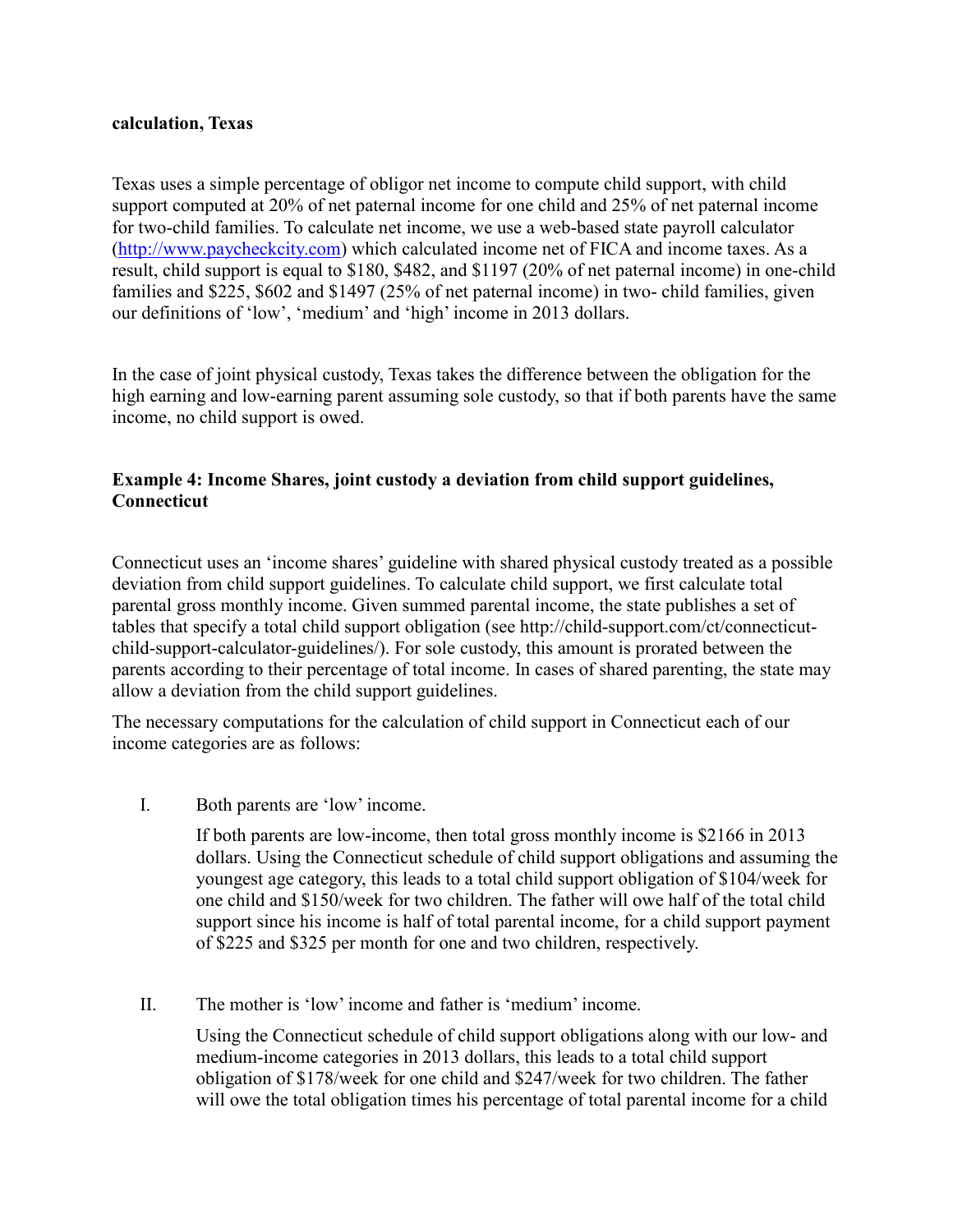support order of \$553 and \$767 per month, for one and two child families, respectively.

III. The mother is 'medium' income and father is 'low' income.

Using the Connecticut schedule of child support obligations along with our low- and medium-income categories in 2013 dollars, this leads to a total child support obligation of \$178/week for one child and \$247/week for two children. The father will owe the total obligation times his percentage of total parental income for a monthly child support order of \$218 and \$302 for one and two child families, respectively.

IV. Both parents are 'medium' income.

Using the Connecticut schedule of child support obligations along with our low- and medium-income categories in 2013 dollars, this leads to a total child support obligation of \$237/week for one child and \$324/week for two children. The father will owe the total obligation times his percentage of total parental income for a monthly child support order of \$513 and \$702 for one and two child families, respectively.

V. The mother is 'low' income and father is 'high' income.

Using the Connecticut schedule of child support obligations along with our low- and medium-income categories in 2013 dollars, this leads to a total child support obligation of \$274/week for one child and \$367/week for two children. The father will owe the total obligation times his percentage of total parental income for a monthly child support order of \$1021 and \$1367 for one and two child families, respectively.

VI. The father is 'low' income and mother is 'high' income.

Using the Connecticut schedule of child support obligations along with our low- and medium-income categories in 2013 dollars, this leads to a total child support obligation of \$274/week for one child and \$367/week for two children. The father will owe the total obligation times his percentage of total parental income for a monthly child support order of \$166 and \$222 for one and two child families, respectively.

VII. Both parents are 'high' income.

Using the Connecticut schedule of child support obligations along with our low- and medium-income categories in 2013 dollars, this leads to a total child support obligation of \$377/week for one child and \$496/week for two children. The father will owe the total obligation times his percentage of total parental income for a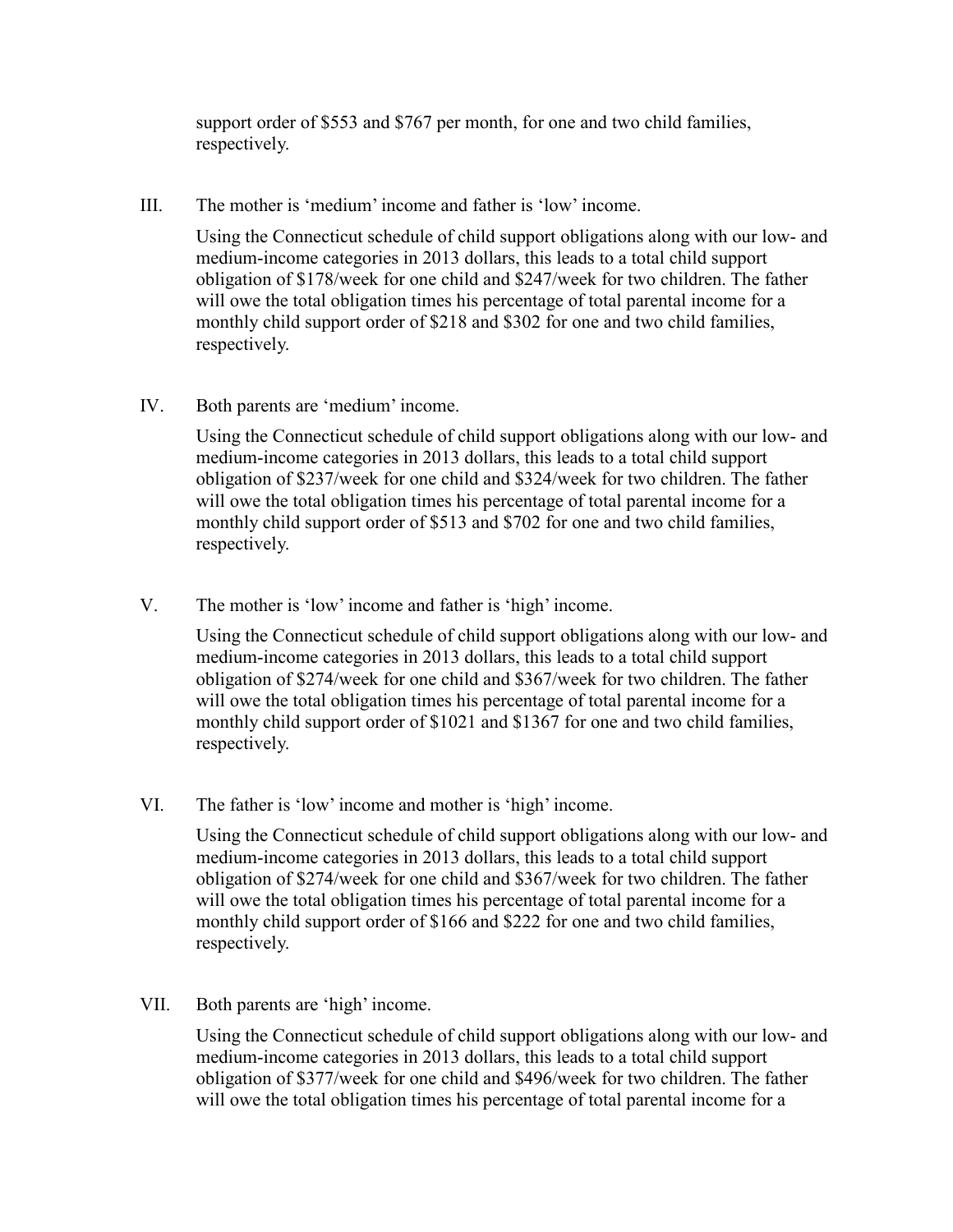monthly child support order of \$816 and \$1074 for one and two child families, respectively.

VIII. The mother is 'medium' income and father is 'high' income.

Using the Connecticut schedule of child support obligations along with our low- and medium-income categories in 2013 dollars, this leads to a total child support obligation of \$303/week for one child and \$400/week for two children. The father will owe the total obligation times his percentage of total parental income for a monthly child support order of \$929 and \$1226 for one and two child families, respectively.

IX. The father is 'medium' income and mother is 'high' income.

Using the Connecticut schedule of child support obligations along with our low- and medium-income categories in 2013 dollars, this leads to a total child support obligation of \$303/week for one child and \$400/week for two children. The father will owe the total obligation times his percentage of total parental income for a monthly child support order of \$381 and \$506 for one and two child families, respectively.

| <b>State</b> | Source                                                                                                                                            |
|--------------|---------------------------------------------------------------------------------------------------------------------------------------------------|
|              | www.divorcehq.com/cgi-support/suppcalc.pl                                                                                                         |
| Alabama      | http://judicial.alabama.gov/library/rules/ja32.pdf                                                                                                |
|              | http://judicial.alabama.gov/library/rules/ja32 appx.pdf                                                                                           |
| Alaska       | https://webapp.state.ak.us/cssd/guidelinecalc/form                                                                                                |
|              | http://www.azcourts.gov/familylaw/2011-Child-support-calculator                                                                                   |
| Arizona      | http://www.pycourts.org/sites/default/files/filings/Arizona-Child-Support-<br>Guidelines 0.pdf                                                    |
|              | https://courts.arkansas.gov/forms-and-publications/arkansas-child-support-<br>guidelines                                                          |
| Arkansas     | https://courts.arkansas.gov/forms-and-publications/arkansas-child-support-<br>guidelines                                                          |
|              | http://www.paycheckcity.com/calculator/salary/result                                                                                              |
|              | http://www.childsup.ca.gov/resources/calculatechildsupport.aspx                                                                                   |
| California   | http://www.leginfo.ca.gov/cgi-bin/displaycode?section=fam&group=04001-<br>05000&file=4050-4                                                       |
| Colorado     | https://www.courts.state.co.us/Forms/PDF/JDF%201822%20-<br>%20Child%20Support%20Guideline%20(CIVIL%20UNION%20CHANGE%20O<br>NLY)%20-%20R9%2013.pdf |
|              | https://www.dshs.wa.gov/sites/default/files/ESA/dcs/documents/coloradotable.pdf                                                                   |

**Appendix A2: Source list for child support calculations by state**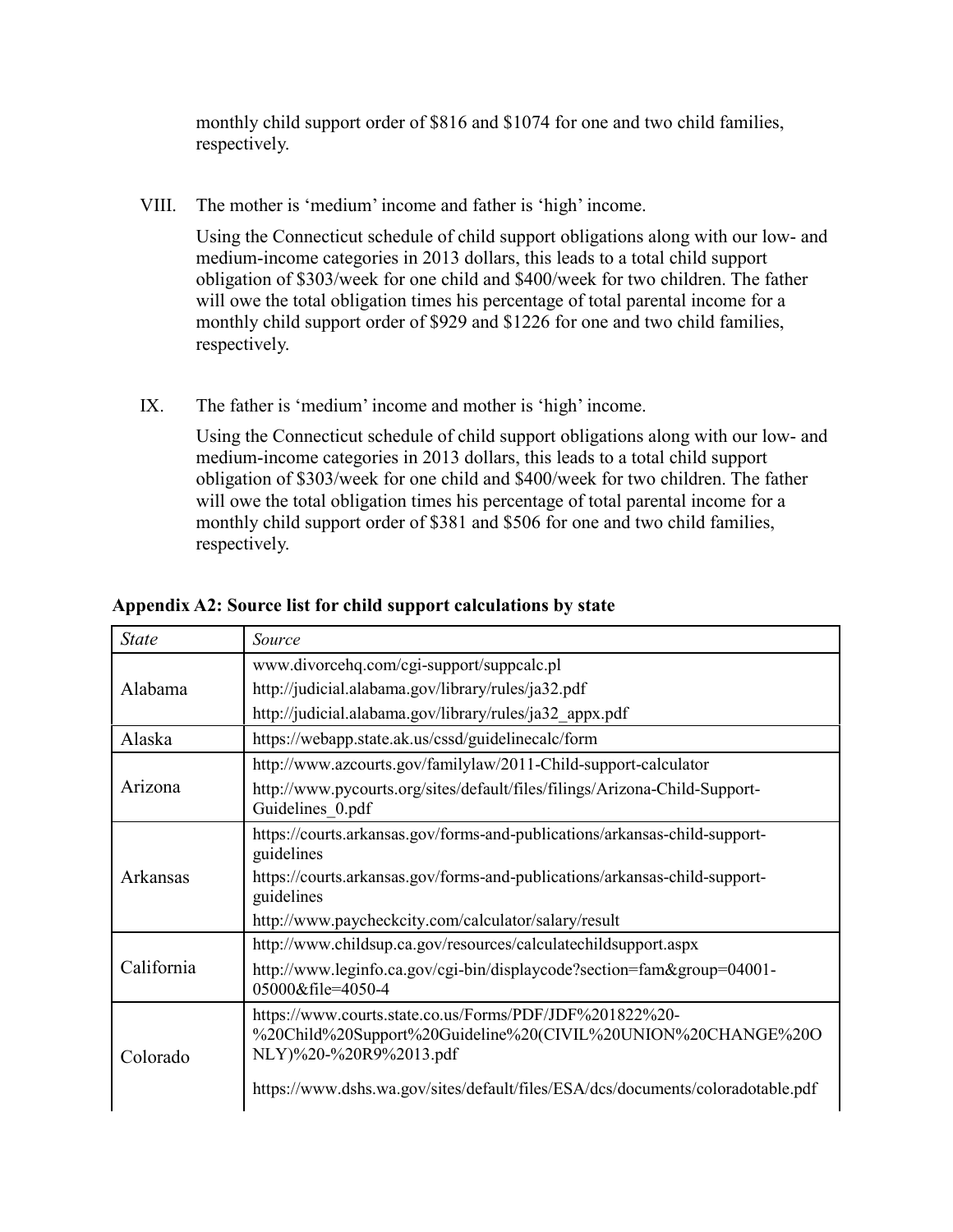| Connecticut    | http://child-support.com/ct/connecticut-child-support-calculator-guidelines/                                                       |
|----------------|------------------------------------------------------------------------------------------------------------------------------------|
| Delaware       | http://courts.delaware.gov/forms/download.aspx?id=39228                                                                            |
| Florida        | https://www.myfloridalaw.com/child-support-law/florida-child-support-calculator/                                                   |
|                | http://www.supportstudies.com/GeorgiaChildSupportCalculator.aspx                                                                   |
| Georgia        | http://www.divorcehq.com/calculators/georgia-child-support-calculator.shtml                                                        |
|                | http://guidelineeconomics.com/files/GAminority.pdf                                                                                 |
|                | http://www.courts.state.hi.us/self-help/courts/forms/oahu/child support                                                            |
| Hawaii         | http://lrbhawaii.org/reports/legrpts/lrb/rpts02/famlaw.pdf                                                                         |
| Idaho          | http://www.idahochildsupportcalculation.com/                                                                                       |
|                | http://www.paycheckcity.com/calculator/salary/result                                                                               |
| Illinois       | http://www.divorcenet.com/resources/child-support/child-support-basics/child-                                                      |
|                | support-illinois.htm                                                                                                               |
|                | http://mycourts.in.gov/csc/parents/default.aspx                                                                                    |
|                | http://www.in.gov/legislative/interim/committee/2000/committees/reports/CCSA3B<br>1.pdf                                            |
| Indiana        | http://grundenlaw.com/did-you-know-indiana-changed-the-child-support-<br>guidelines/                                               |
|                | http://lrbhawaii.org/reports/legrpts/lrb/rpts02/famlaw.pdf                                                                         |
|                | https://secureapp.dhs.state.ia.us/estimator/#/                                                                                     |
| Iowa           | http://www.iowacourts.gov/wfdata/frame9507-1382/File43.pdf                                                                         |
|                | http://www.kscourts.org/rules-procedures-forms/child-support-<br>guidelines/2012 new/CSG%20AO%20261%20Clean%20Version%20032612.pdf |
| Kansas         | http://www.kscourts.org/rules-procedures-forms/child-support-guidelines/2010-<br>guidelines-final.pdf                              |
|                | http://www.kscourts.org/rules-procedures-forms/child-support-guidelines/Archive-<br>Guidelines/KCSG-2                              |
| Kentucky       | https://csws.chfs.ky.gov/csws/General/EstimateChild.aspx                                                                           |
| Lousisiana     | http://www.dcfs.louisiana.gov/index.cfm?md=pagebuilder&tmp=home&pid=146                                                            |
|                | http://www.supportguidelines.com/glines/la_cs.HTML                                                                                 |
| Maine          | http://www.divorcesource.com/ds/maine/maine-child-support-4599.shtml                                                               |
|                | http://www.dhr.state.md.us/CSOCGuide/App/worksheetA.do                                                                             |
| Maryland       | http://lrbhawaii.org/reports/legrpts/lrb/rpts02/famlaw.pdf                                                                         |
|                | http://www.familywelfare.umaryland.edu/reports/csguidelines.pdf                                                                    |
| Massachussetts | http://www.ma-divorce-center.com/Child Support Calculator.html                                                                     |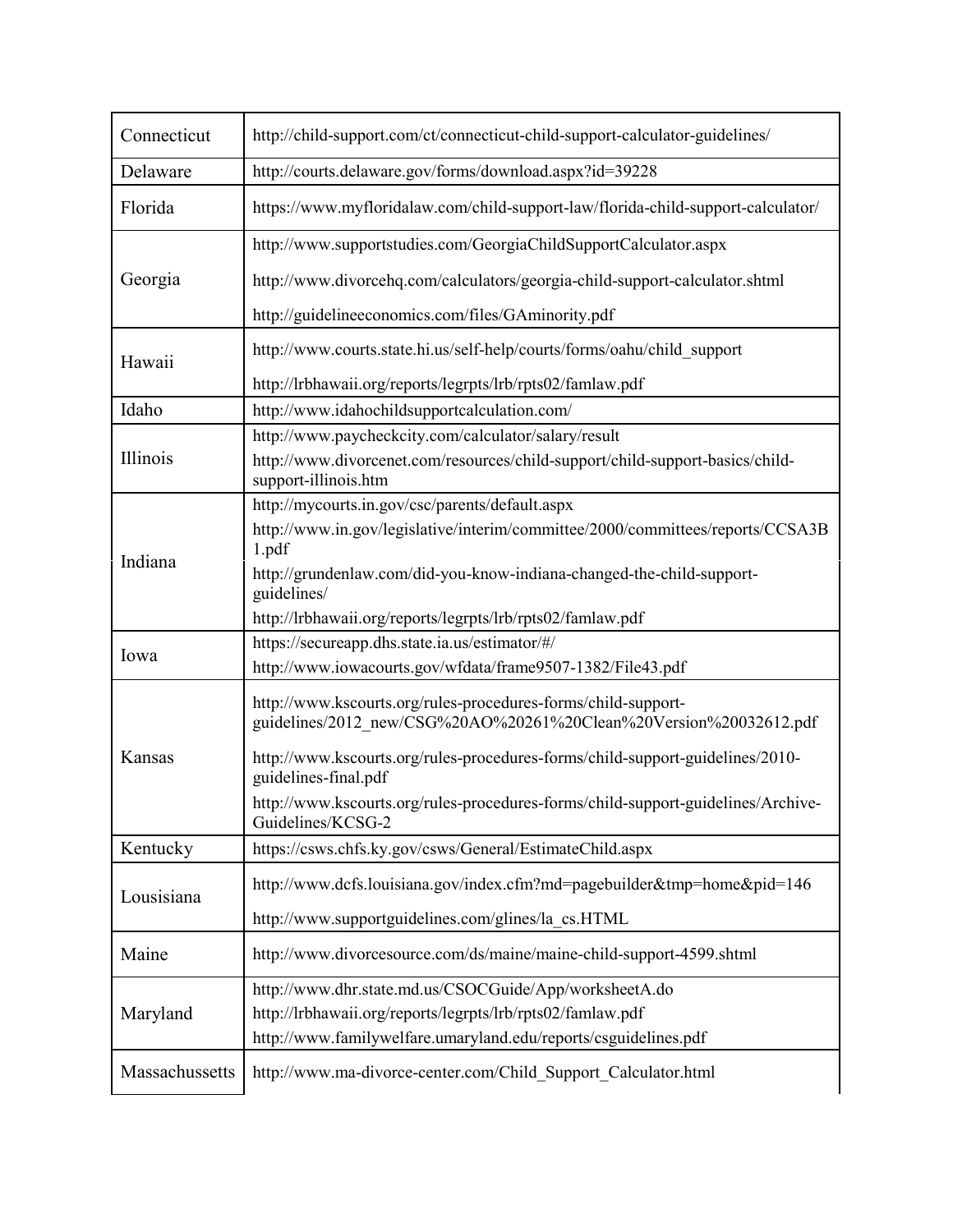|                  | http://www.mass.gov/courts/docs/child-support/task-force-report.pdf                                                                                                                                                              |  |  |  |  |  |  |
|------------------|----------------------------------------------------------------------------------------------------------------------------------------------------------------------------------------------------------------------------------|--|--|--|--|--|--|
|                  | http://www.massbar.org/publications/section-review/2009/v11-n2/a-guide-to-some-<br>of-the-more-substantive-changes-in-the-new-massachusetts-child-support-<br>guidelines                                                         |  |  |  |  |  |  |
|                  | http://www.mass.gov/courts/docs/child-support/task-force-report.pdf                                                                                                                                                              |  |  |  |  |  |  |
|                  | http://cdm16110.contentdm.oclc.org/cdm/fullbrowser/collection/p16110coll8/id/10<br>8627/rv/compoundobject/cpd/108629/rec/16<br>http://cdm16110.contentdm.oclc.org/cdm/compoundobject/collection/p16110coll8/i<br>d/108626/rec/15 |  |  |  |  |  |  |
| Michigan         | http://cdm16110.contentdm.oclc.org/cdm/pageflip/collection/p16110coll8/id/10862<br>3/type/compoundobject/show/108622/cpdtype/document/pftype/pdf                                                                                 |  |  |  |  |  |  |
|                  | http://cdm16110.contentdm.oclc.org/cdm/pageflip/collection/p16110coll8/id/10863<br>6/type/singleitem/pftype/pdf                                                                                                                  |  |  |  |  |  |  |
|                  | http://childsupportcalculator.dhs.state.mn.us/CalculatorResults.aspx                                                                                                                                                             |  |  |  |  |  |  |
| Minnesota        | https://www.leg.state.mn.us/docs/2005/mandated/050236.pdf<br>https://www.hg.org/article.asp?id=24772                                                                                                                             |  |  |  |  |  |  |
| Mississippi      | http://www.mdhs.state.ms.us/child-support/determine-child-support-obligations/                                                                                                                                                   |  |  |  |  |  |  |
|                  | www.teamlex.com/areas/form14.htm                                                                                                                                                                                                 |  |  |  |  |  |  |
| Missouri         | http://familylaw.mwortmanlaw.com/2009/01/articles/child-support/new-2009-<br>missouri-child-support-guidelines-and-basic-support-schedule-now-in-effect/                                                                         |  |  |  |  |  |  |
|                  | http://www.sos.mo.gov/cmsimages/adrules/csr/current/13csr/13c30-5.pdf                                                                                                                                                            |  |  |  |  |  |  |
| Montana          | http://www.divorcehq.com/calculators/montana-child-support-calculator.shtml                                                                                                                                                      |  |  |  |  |  |  |
|                  | https://dphhs.mt.gov/Portals/85/csed/documents/guidelinesandindex.pdf                                                                                                                                                            |  |  |  |  |  |  |
|                  | https://supremecourt.nebraska.gov/files/rules/forms/childsup-table.pdf                                                                                                                                                           |  |  |  |  |  |  |
| Nebraska         | https://supremecourt.nebraska.gov/files/rules/forms/worksheet3.pdf<br>https://supremecourt.nebraska.gov/supreme-court-rules/ch4/art2                                                                                             |  |  |  |  |  |  |
| Nevada           | https://lvfamilylaw.com/child-support-in-nevada/                                                                                                                                                                                 |  |  |  |  |  |  |
| New<br>Hampshire | https://www.nhbar.org/uploads/pdf/CSG-2012.pdf                                                                                                                                                                                   |  |  |  |  |  |  |
|                  | http://www.garneslaw.com/NewJerseyChildSupportGuidelines.pdf                                                                                                                                                                     |  |  |  |  |  |  |
| New Jersey       | https://njfamilylaw.foxrothschild.com/2009/04/articles/child-support/finally-a-<br>child-support-formula-for-joint-physical-custody-cases/                                                                                       |  |  |  |  |  |  |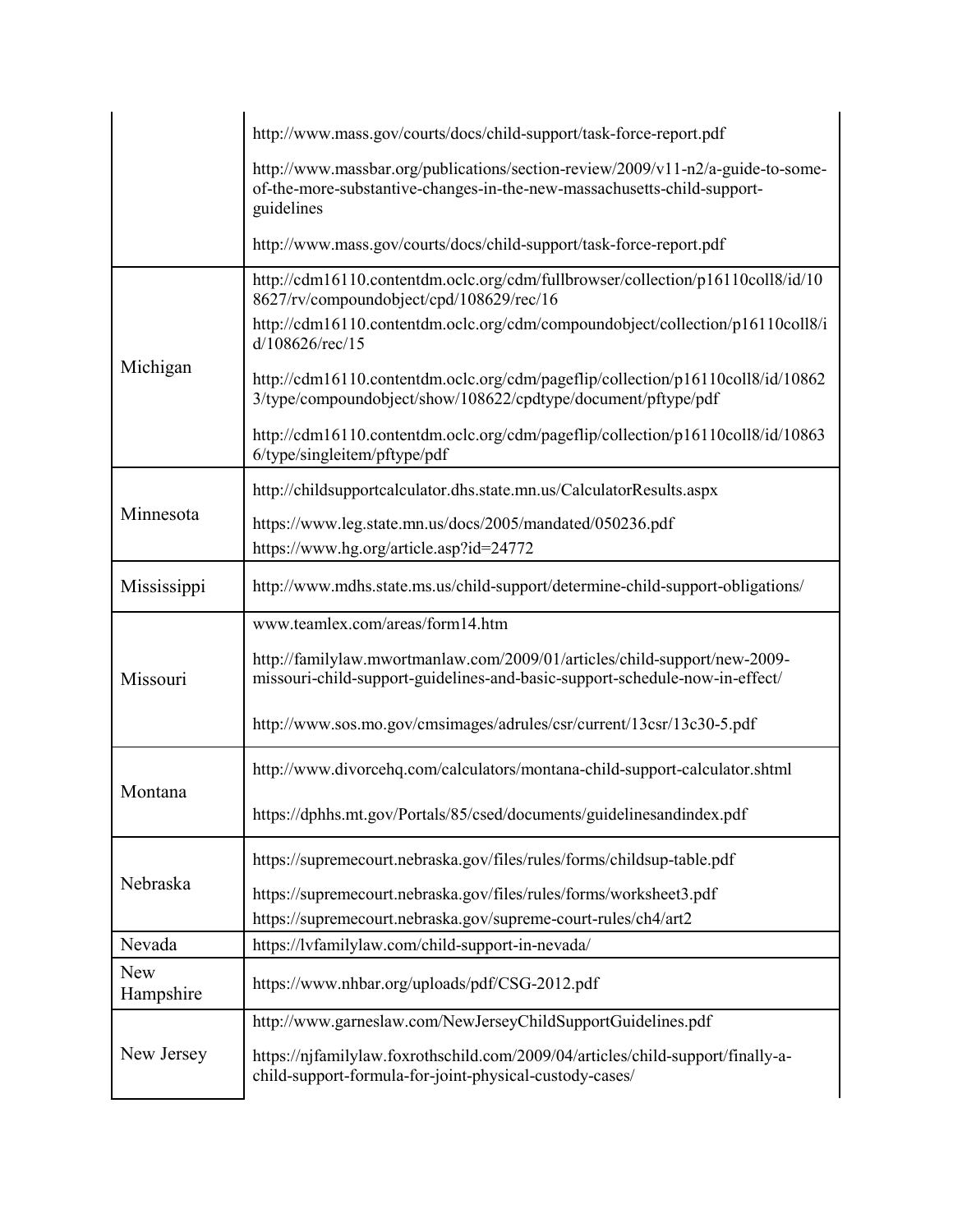|                | http://www.judiciary.state.nj.us/rules/appndx ix d.pdf                                                                               |
|----------------|--------------------------------------------------------------------------------------------------------------------------------------|
|                | http://www.weinbergerlawgroup.com/children-parenting/child-support/calculations-<br>guidelines.aspx                                  |
|                | https://www.judiciary.state.nj.us/notices/reports/CS Case File Review.pdf                                                            |
|                | http://riker.com/publications/adjustment-to-child-support-guidelines-calculations-<br>when-parents-have-equal                        |
|                | www2.nmcourts.gov/cgi/prose lib/csw out2008.cgi                                                                                      |
| New Mexico     | http://www.hsd.state.nm.us/uploads/PressRelease/2f473c14ee654f868b5a25b3cfd1<br>5a6d/2008%20(2-4)%20House Passes HB 412 NR 2008.pdf  |
| New York       | http://www1.nyc.gov/site/hra/help/child-support-calculator.page                                                                      |
| North Carolina | https://nddhacts01.dhhs.state.nc.us/home.jsp?TargetScreen=WorkSheet.jsp                                                              |
|                | http://sogpubs.unc.edu/electronicversions/pdfs/flb13.pdf                                                                             |
| North Dakota   | https://www.nd.gov/dhs/services/childsupport/docs/previous-guidelines-august-<br>2015.pdf                                            |
|                | https://www.nd.gov/dhs/services/childsupport/progserv/guidelines/guidelines.html                                                     |
| Ohio           | https://ohiochildsupportcalculator.ohio.gov/home.html                                                                                |
| Oklahoma       | http://www.okdhs.org/onlineservices/cscalc/Pages/cscalc.aspx                                                                         |
|                | https://justice.oregon.gov/guidelines/summary.aspx                                                                                   |
| Oregon         | http://www.oregonchildsupport.gov/laws/rules/docs/guidelines commentary.pdf                                                          |
| Pennsylvania   | http://www.pennglazier.com/support2010/support.html                                                                                  |
| Rhode Island   | http://www.alllaw.com/calculators/childsupport/rhode island                                                                          |
|                | https://www.state.sc.us/dss/csed/forms/2006guidelines.pdf                                                                            |
| South Carolina | http://www.scalc.net/decisions.aspx?q=4&id=1896                                                                                      |
| South Dakota   | http://apps.sd.gov/ss17pc02cal/calculator1.aspx                                                                                      |
|                | https://dss.sd.gov/docs/childsupport/sharedparentingobliwkst.pdf                                                                     |
| Tennessee      | http://www.tennessee.gov/humanservices/article/child-support-guidelines-<br>downloads                                                |
|                | http://www.kennedylawfirmpllc.com/Divorce/Child-Support.shtml                                                                        |
|                | http://www.jackrobinson.com/how-to-calculate-child-support-in-texas/                                                                 |
| Texas          | http://www.paycheckcity.com/calculator/salary/result                                                                                 |
|                | https://www.avvo.com/legal-guides/ugc/how-does-the-court-handle-child-support-<br>when-the-parents-are-splitting-custody-of-the-kids |
| Utah           | https://orscsc.dhs.utah.gov/orscscapp-<br>hs/orscscweb/action/public/custodyWorksheet/show                                           |
| Vermont        | http://dcf.vermont.gov/ocs/parents/calculator                                                                                        |